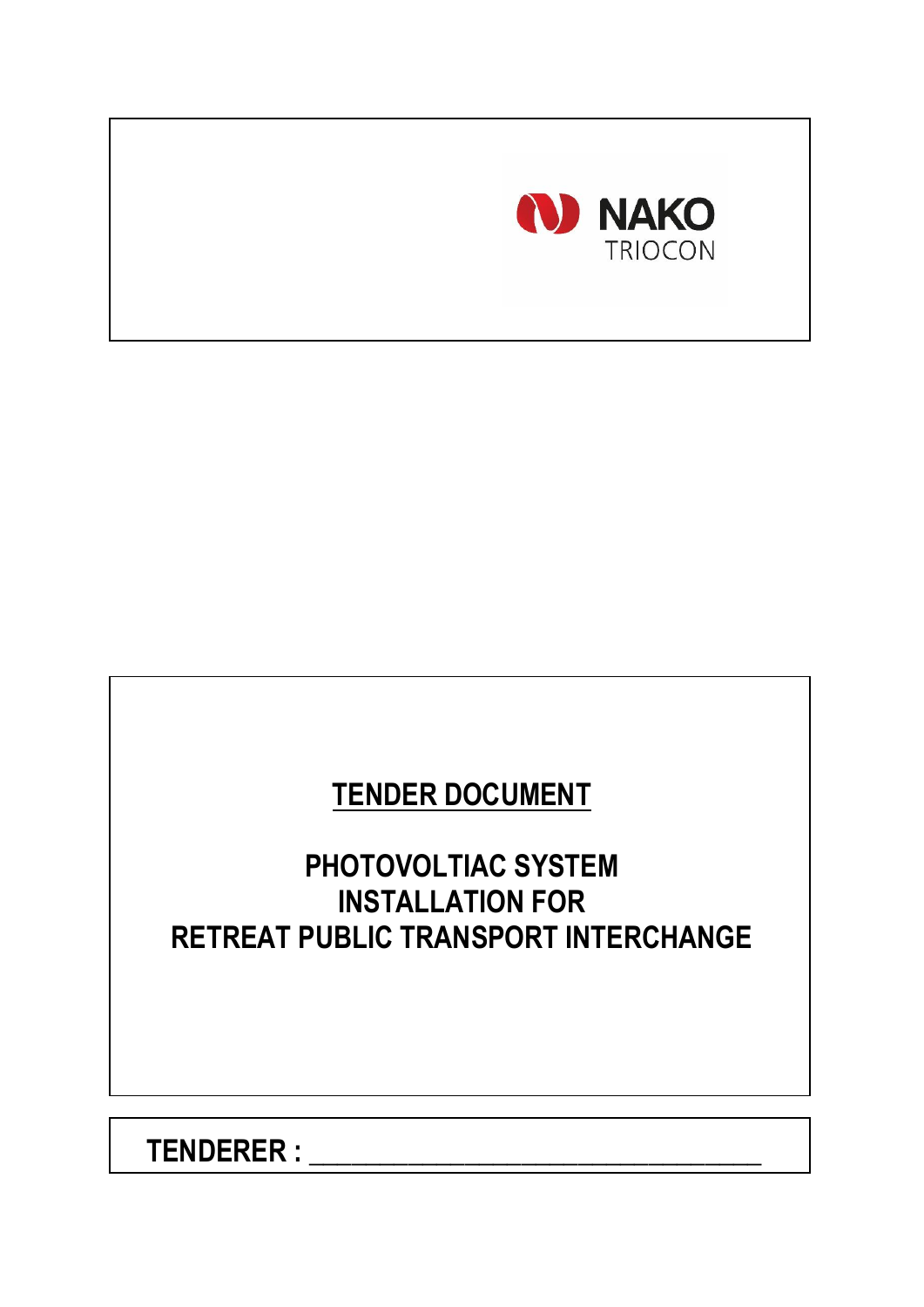

### **PRICING SUMMARY**

| <b>TENDER</b>      | <b>Retreat - Public Transport Interchange</b>  |  |
|--------------------|------------------------------------------------|--|
| TENDER No.         | C1853/E1/PV1                                   |  |
| <b>DESCRIPTION</b> | SUPPLY & INSTALLATION OF A PHOTOVOLTAIC SYSTEM |  |

#### **MAIN OFFER – MOUNTED AT SAME PITCH ANGLE AS ROOF PITCH**

| <b>TENDERER'S NAME</b>               |  |   |  |
|--------------------------------------|--|---|--|
| TOTAL OF THE PRICES EXCLUSIVE OF VAT |  | R |  |
| TOTAL OF THE PRICES INCLUSIVE OF VAT |  | R |  |
| <b>DATE</b>                          |  |   |  |
| <b>SIGNATURE</b>                     |  |   |  |

#### **ALTERNATE OFFER – MOUNTED AT OPTIMAL PITCH ANGLE ON ANGLED FRAMES**

| <b>TENDERER'S NAME</b>               |  |   |  |
|--------------------------------------|--|---|--|
| TOTAL OF THE PRICES EXCLUSIVE OF VAT |  | R |  |
| TOTAL OF THE PRICES INCLUSIVE OF VAT |  | R |  |
| <b>DATE</b>                          |  |   |  |
| <b>SIGNATURE</b>                     |  |   |  |

TENDERER'S SIGNATURE: \_\_\_\_\_\_\_\_\_\_\_\_\_\_\_\_\_\_\_\_\_\_\_\_\_\_\_\_\_\_\_\_\_\_\_\_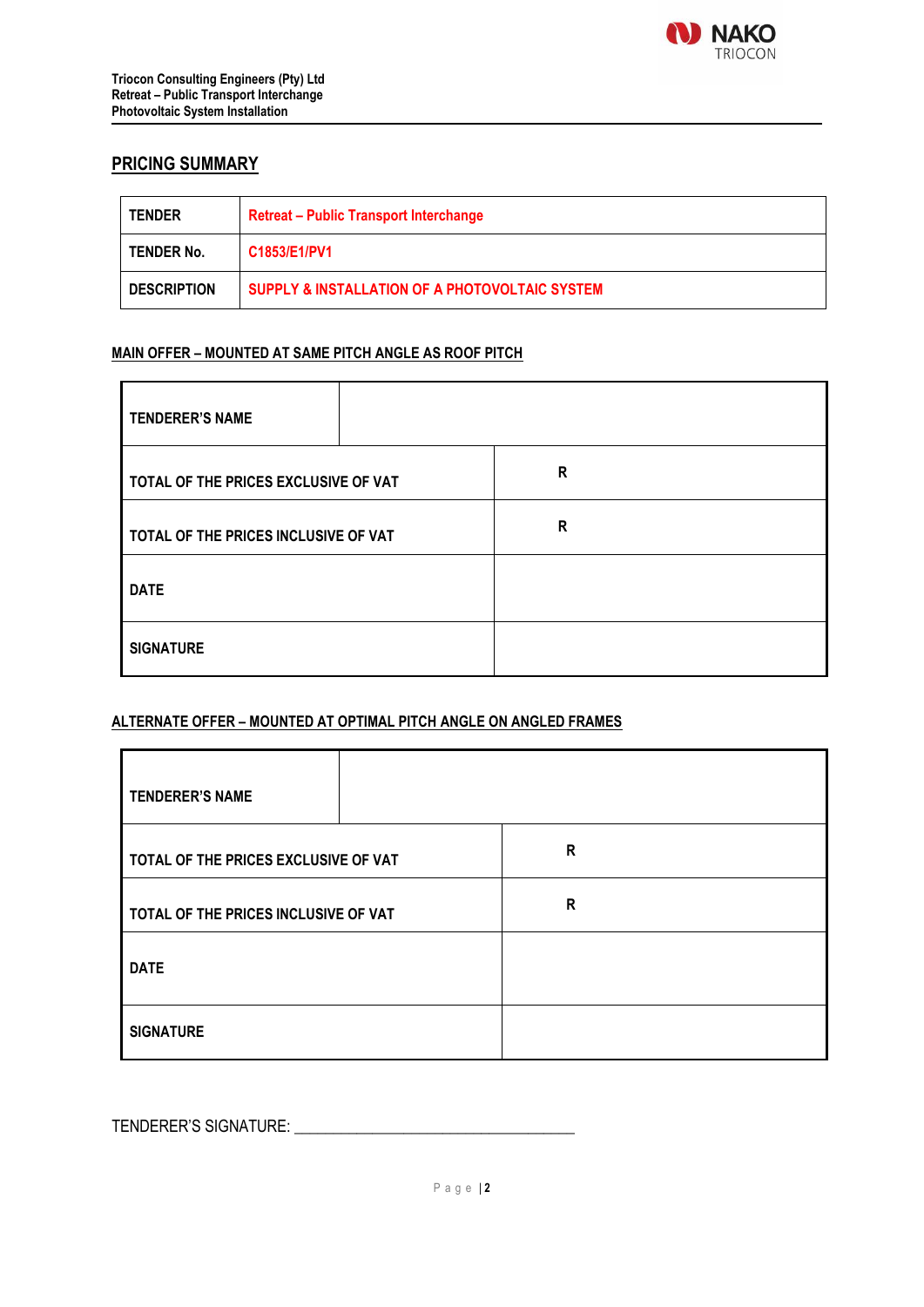

#### **CONSULTING ENGINEER:**

TRIOCON CONSULTING ENGINEERS (PTY) LTD PO Box 36573 CHEMPET 7442

**Project: C/1853/E1/PV1**

# **INDEX**

- PART 1 NOTES TO TENDERERS
- PART 2 FORM OF TENDER
- PART 3 PV GRID TIE SYSTEM PERFORMANCE SPECIFICATION
- PART 4 RETURNABLE DOCUMENTS
- PART 5 PRICING SCHEDULES
- PART 6 APPENDICIES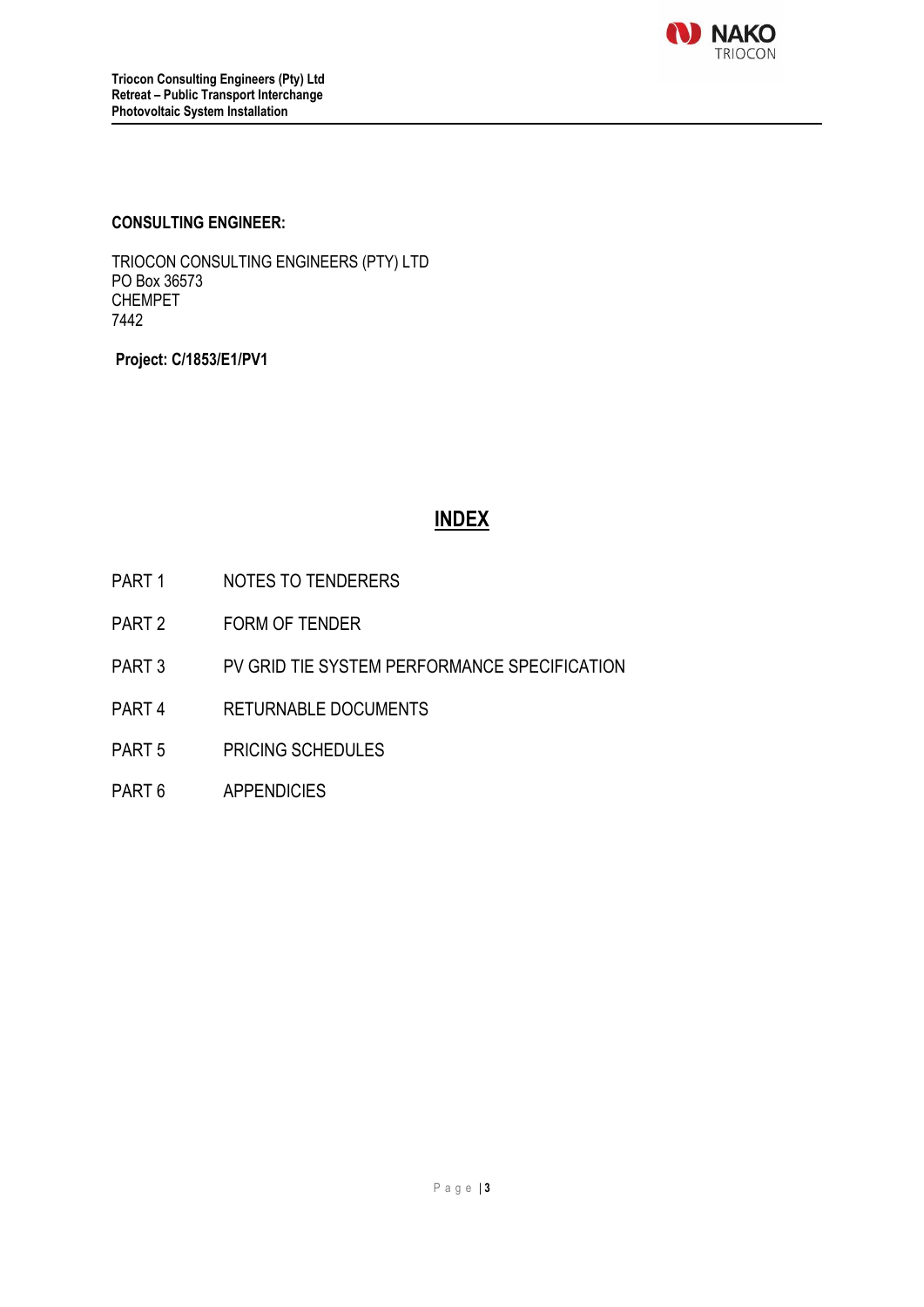

# **PART 1**

# **NOTES TO TENDERERS**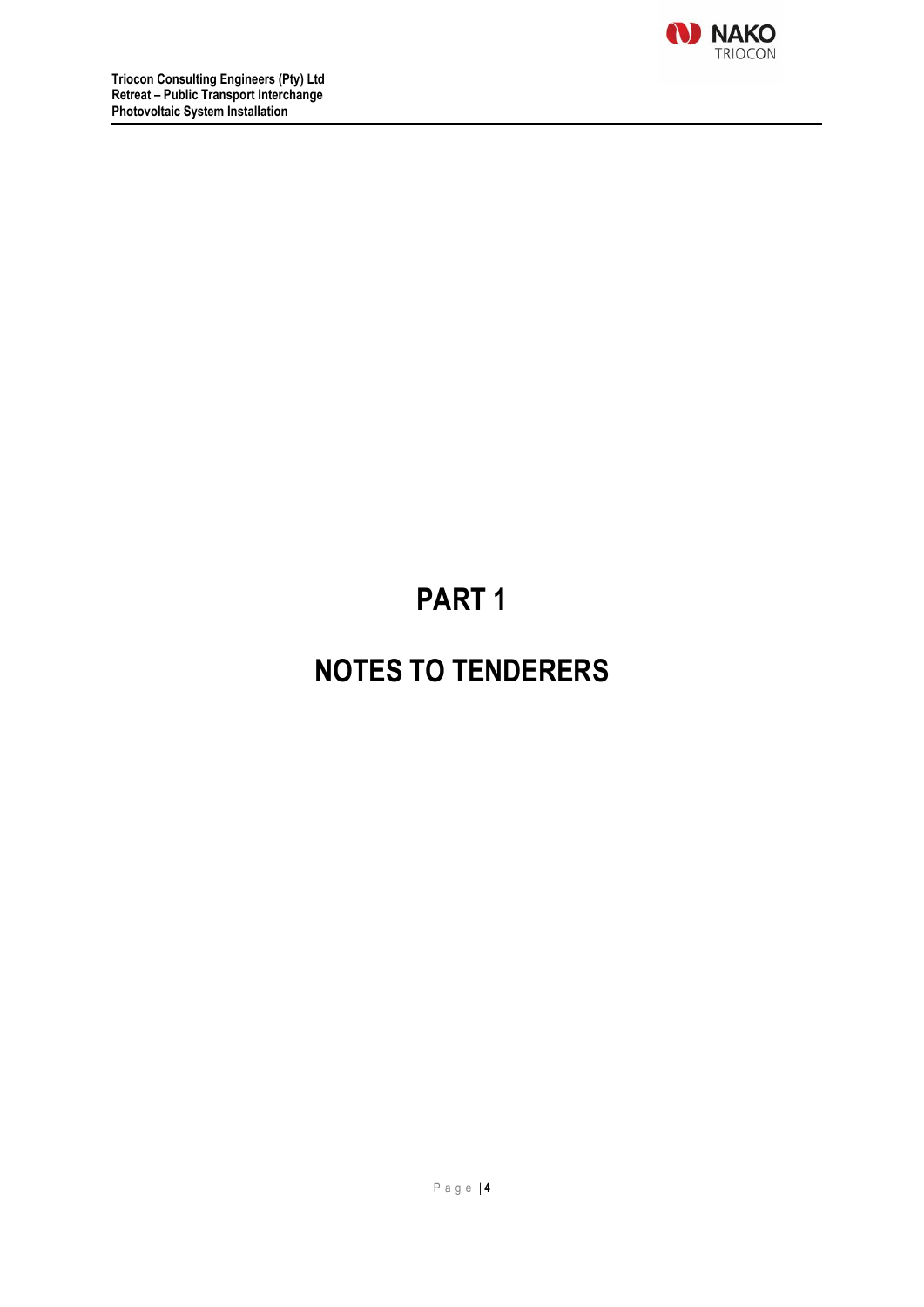

# **INDEX NOTES TO TENDERERS**

### **ITEM DESCRIPTION PAGE NO.** 1.0 SCOPE OF CONTRACT<br>
2.0 ACQUAINTANCE WITH TENDER DOCUMENTS 6 ACQUAINTANCE WITH TENDER DOCUMENTS 3.0 VALIDITY OF TENDER 6 4.0 ACCEPTANCE OF TENDERS 6<br>5.0 UNCERTAINTIES 6 5.0 UNCERTAINTIES<br>
6.0 FORM OF PRINCIPAL AGREEMENT<br>
6 6.0 FORM OF PRINCIPAL AGREEMENT 6 6 6 6 6 6 7.0 FORM OF CONTRACT The FORM OF CONTRACT State of the Second Second Second Second Second Second Second Second Second Second Second Second Second Second Second Second Second Second Second Second Second Second Second Second Second Second Second 8.0 CONSTRUCTION GUARENTEE 6<br>9.0 SPECIFICATION 6 9.0 SPECIFICATION 6

| 10.0 | SCHEDULE OF PRICE AND RATES          | 6 |
|------|--------------------------------------|---|
| 11.0 | PLANT, SCAFFOLDING, ETC.             |   |
| 12.0 | <b>VEIWING OF SITE</b>               |   |
| 13.0 | START AND COMPLETION DATES           |   |
| 14.0 | CONTRACT PRICE ADJUSTMENT PROVISIONS |   |
| 15.0 | <b>COST CONTROL</b>                  | 7 |
| 16.0 | <b>MATERIALS OFF SITE</b>            | 7 |
| 17.0 | <b>VALUE ADDED TAX</b>               |   |
| 18.0 | <b>RETURNABLE DOCUMENTS</b>          |   |
| 19.0 | <b>TENDERER'S TRACK RECORD</b>       |   |
| 20.0 | PERFORMANCE GUARANTEE                | 8 |
| 21.0 | GENERAL                              | 8 |

# 21.0 GENERAL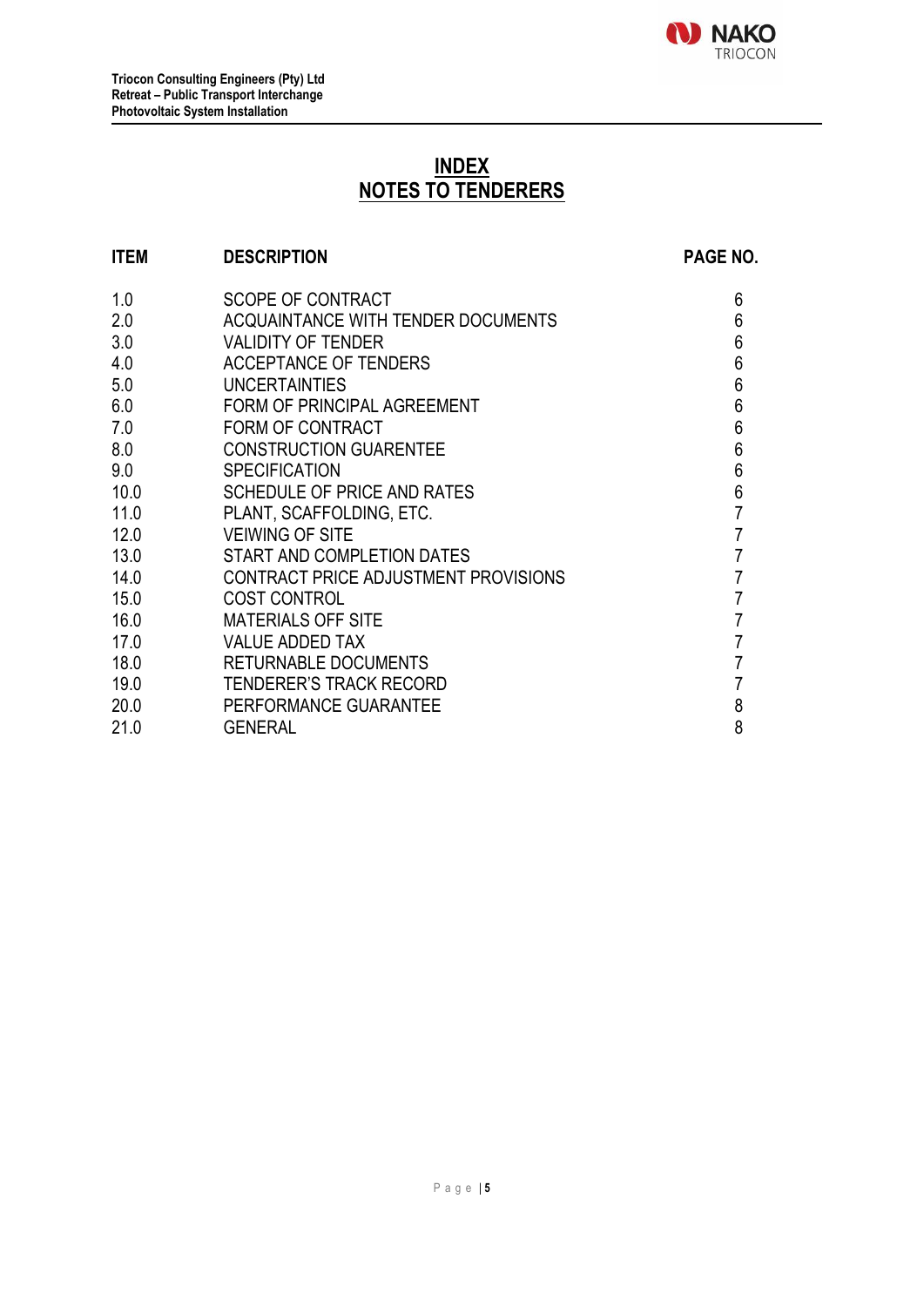

### **PART 1 - NOTES TO TENDERERS**

#### **1.0 SCOPE OF CONTRACT**

The work covered by this document comprises the PV installation and associated works generally, including all equipment, materials, testing, commissioning, temporary storage, protection where required, etc and cleaning down complete.

Tenderers are required to structure their tenders accordingly. Before any work is put in hand all dimensions must be checked on site.

#### **2.0 ACQUAINTANCE WITH TENDER DOCUMENTS**

By submission of a tender the tenderer will be deemed to have acquainted himself fully with the tender document, local requirements and laws and all aspects of the work envisaged in the documents prior to the submission of his tender.

#### **3.0 VALIDITY OF TENDER**

The tender shall be held valid for a minimum period of sixty (60) days after the closing date for the receipt of tenders.

#### **4.0 ACCEPTANCE OF TENDERS**

The lowest or any tender will not necessary be accepted. Any tender, which does not comply with the requirements stated in these documents, may be considered invalid.

#### **5.0 UNCERTAINTIES**

Uncertainties and doubts as to the meaning and interpretation of items in these documents must be submitted to the consulting engineer to have them explained, rectified or cleared before tenders are submitted.

**6.0 FORM OF PRINCIPAL AGREEMENT – JBCC** or RFQ **THE (Indicate which agreement)** 

The tenderer's attention is drawn to the Preliminaries applicable to the **Principal Agreement**.  $N_o$   $\sim$  Yes -

The Preliminaries for use will be those recommended by the Joint Building Contracts Committee, July 2007 5th edition

#### **7.0 FORM OF SUB-CONTRACT– JBCC or RFQ (Indicate which agreement)**

The successful tenderer shall enter into a contract with the Client/Employer in terms of the Selected Subcontract Agreement, as recommended by the Joint Building Contracts Committee, July 2007 - 5<sup>th</sup> edition.  $No - \Box$ 

Note: The tenderer is advised that should there be any conflict between clauses in the abovementioned Agreement and Addendum and the preliminaries of the principal agreement, those of the principal agreement will prevail as no claim of whatever nature arising out of his failure to comply therewith will be entertained.

#### **8.0 CONSTRUCTION GUARANTEE** – JBCC  $\Box$  or RFQ **indicate which agreement**)

The successful tenderer will be required to provide the Construction Guarantee as recommended by the Joint Building Contracts Committee, (2007 – 5th edition) for use with the JBCC Principal Building Agreement. No - The Yes -

#### **9.0 SPECIFICATION**

The tenderer's attention is drawn to the Model Preambles for Trades (1999 edition) as published by the Association of South African Quantity Surveyors.

#### **10.0 SCHEDULE OF PRICES AND RATES**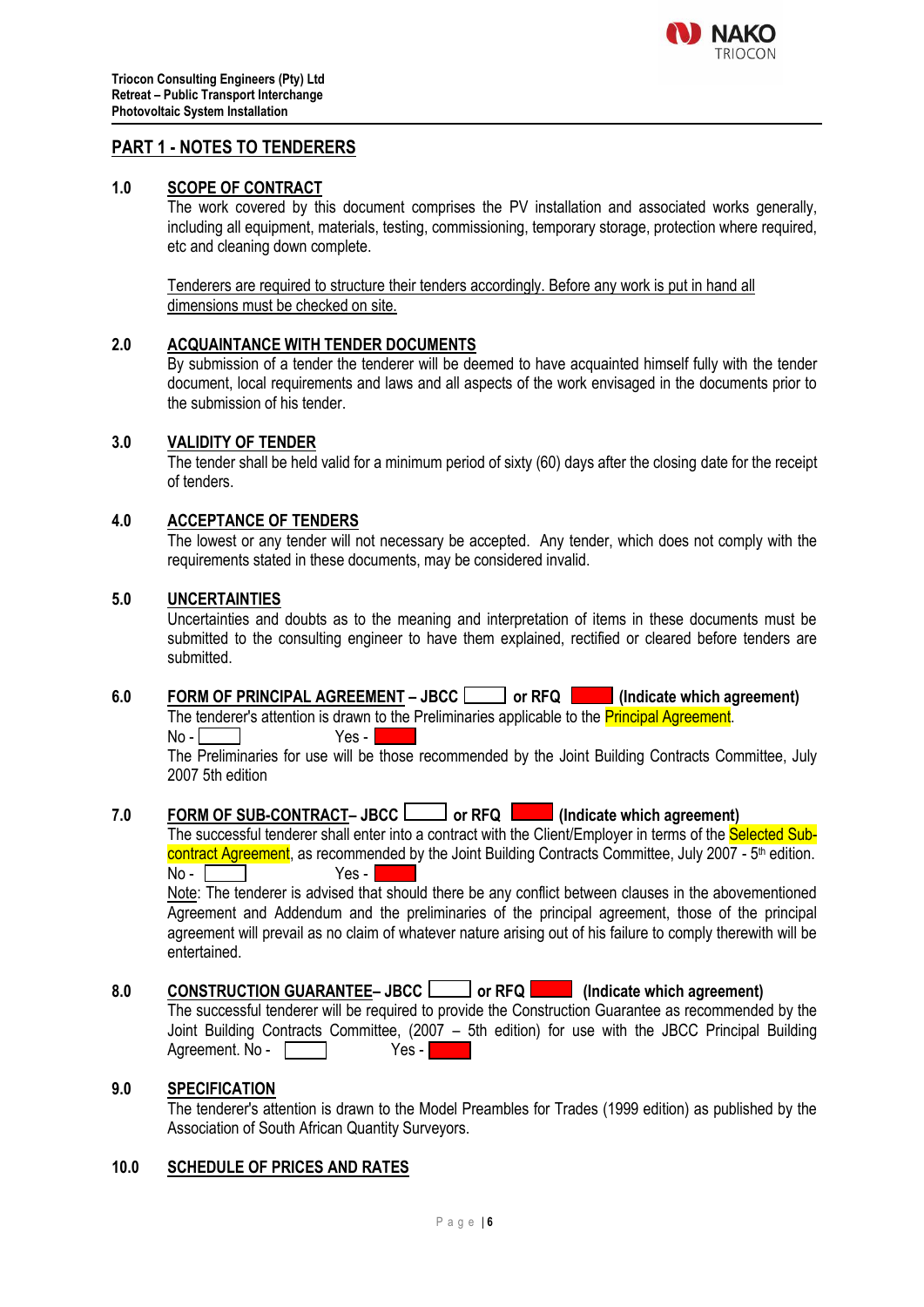

Tenderers are required to submit a bill of quantities and rates (priced in black ink) to the Engineer together with his completed tender document.

#### **11.0 PLANT, SCAFFOLDING, ETC**

The Tenderer must provide all plant, scaffolding, rigging, ladders, etc and must make due allowance in his tender therefore.

#### **12.0 VIEWING OF SITE**

The Tenderer must view the site, structures, etc and acquaint himself thoroughly with the conditions under which the works are to be executed. Any conditions or defects which may adversely affect the execution and/or performance of the works is to be reported to the architect, in writing, before any work is put in hand, as no claim of whatever kind arising, out of his failure to do so, will be entertained.

#### **13.0 START AND COMPLETION DATES**

The final start and completion dates of the works are to be agreed with the Tenderer prior to commencing any work and/or before signing the contract.

Provisional starting date: …………………………………………....

Provisional completion date: ………………………………………..

No claim will be entertained for the working of overtime, disruption, out of sequence activities, additional supervision and/or plant, which might be necessary to achieve the programme dates.

#### **14.0 CONTRACT PRICE ADJUSTMENT PROVISIONS**

Notwithstanding anything, to the contrary in any offer or tender, the tenderer is advised that the tender must include for any fluctuations in cost of any reason whatsoever, i.e. tender is to be **"fixed price".**

#### **15.0 COST CONTROL**

The Tenderers attention is specifically drawn to the Principal Agreement regarding the application of cost control budgeting as no claim of whatever nature will be considered due to his failure in complying with these procedures.

#### **16.0 MATERIALS OFF-SITE**

Notwithstanding the options given in the principal agreement and application for payment for materials stored off-site will only be considered upon receipt of an approved guarantee from an approved bank or financial institution for the full value thereof.

#### **17.0 VALUE ADDED TAX**

The Tenderer shall ensure that all items tendered for are priced exclusive of Value Added Tax (VAT). VAT shall be added to the exclusive amount to arrive at the total tender amount (inclusive of VAT) and the tenderer is required to complete the form of tender as set out.

#### **18.0 RETURNABLE DOCUMENTS**

The returnable documents in part 4 of this tender must be completed in full by the tenderer and submitted as part of the tender. The tenderer may, however, provide additional information or provide the information in a different format as produced by the design software.

#### **19.0 TENDERER'S TRACK RECORD**

The Tenderer's must submit a schedule of their track record to date and the track record must indicate at least three projects of the similar size and nature completed successfully. A full financial model must be made available to the client indicating the actual costs of electricity purchased from the supply authority versus that produced by the PV system over the last three financial years. The model must also indicate the savings over the last three years compared to that predicted at tender stage.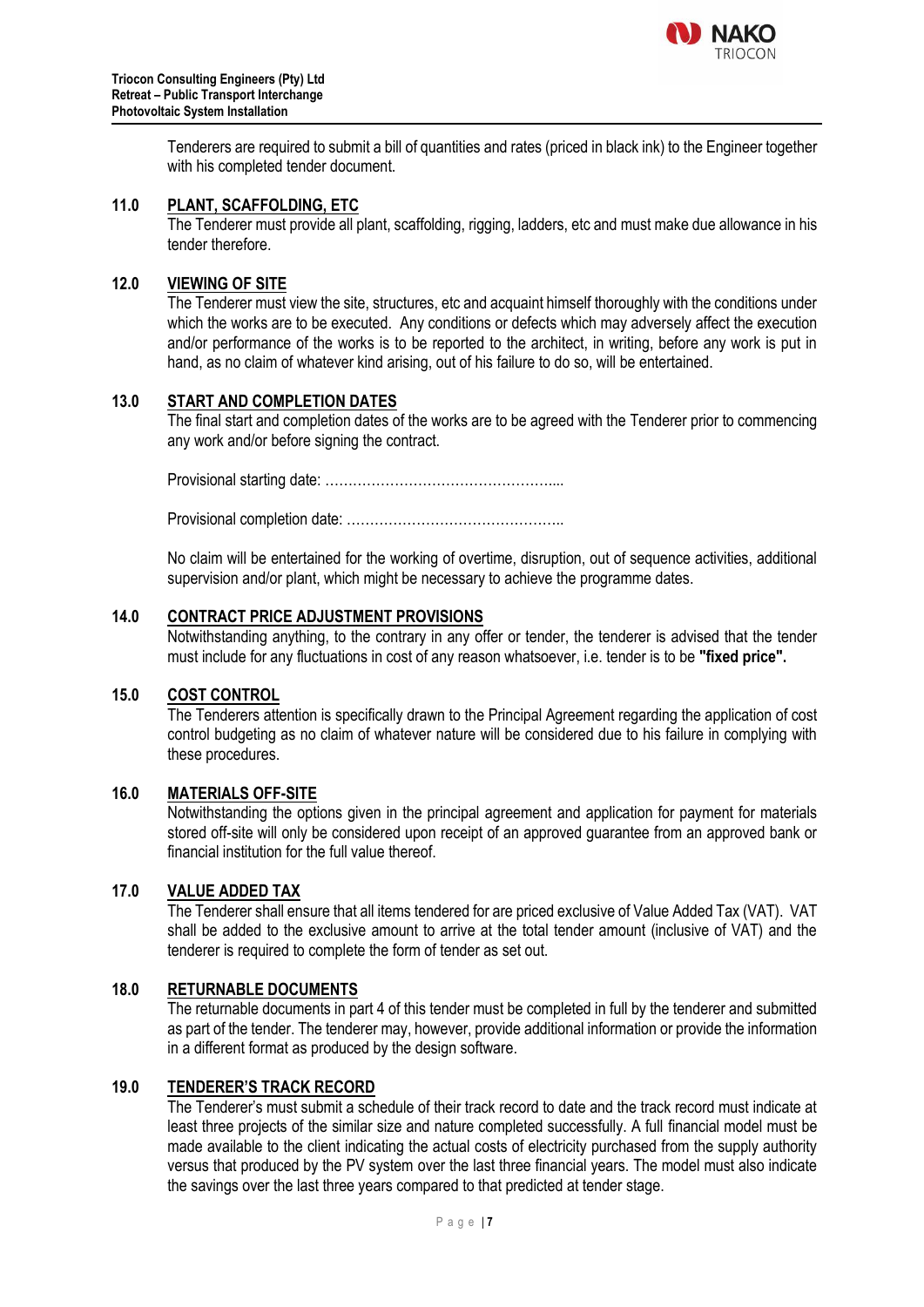

#### **20.0 PERFORMANCE GUARANTEE**

The successful tenderer must supply a performance guarantee for the installed system to ensure that the savings and payback period claimed by the tenderer prior to the installation are achieved after an operational period of at least three years after completion of the project.

The start of the performance guarantee period will be the date of signature of the "Take over certificate" by the Client, Engineer and Tenderer, stating that the system is operational and taken over to the client. The release of the performance guarantee will be after a period of three calendar years after signature of the "Take over certificate".

The value of the performance guarantee will be for the total savings predicted in the tender issued and will be reduced by the annual savings amount realised.

#### **21.0 GENERAL**

The Tenderer's attention is drawn to the fact that the tender for this contract work is to be NET and must not contain (directly or indirectly) any allowance, discount, payment or refund in favour of any person, company or concern whatever, nor will any such allowance, discount, payment or refund be made, or credited.

The roof has been designed by the Structural Engineer to accommodate the PV panel installation. The pitch of the roof is 5 degrees. A cat-walk ladder will be installed by the client for access onto the roof for installation purposes and long term maintenance. A permanent safety cable will be installed by the client near the pitch of the roof for installation and long term maintenance purposes.

The actual walkway (400mm wide minimum) between the panels will be installed by the PV system supplier on purpose made brackets approved by the roof manufacturer and the Engineer.

#### Tariff information:

The new proposed building and site will be on the TOU commercial tariff and the billing information is published on COCT's website or alternatively can be obtained directly from their treasury department. Metering is at 11kV via municipal metering unit.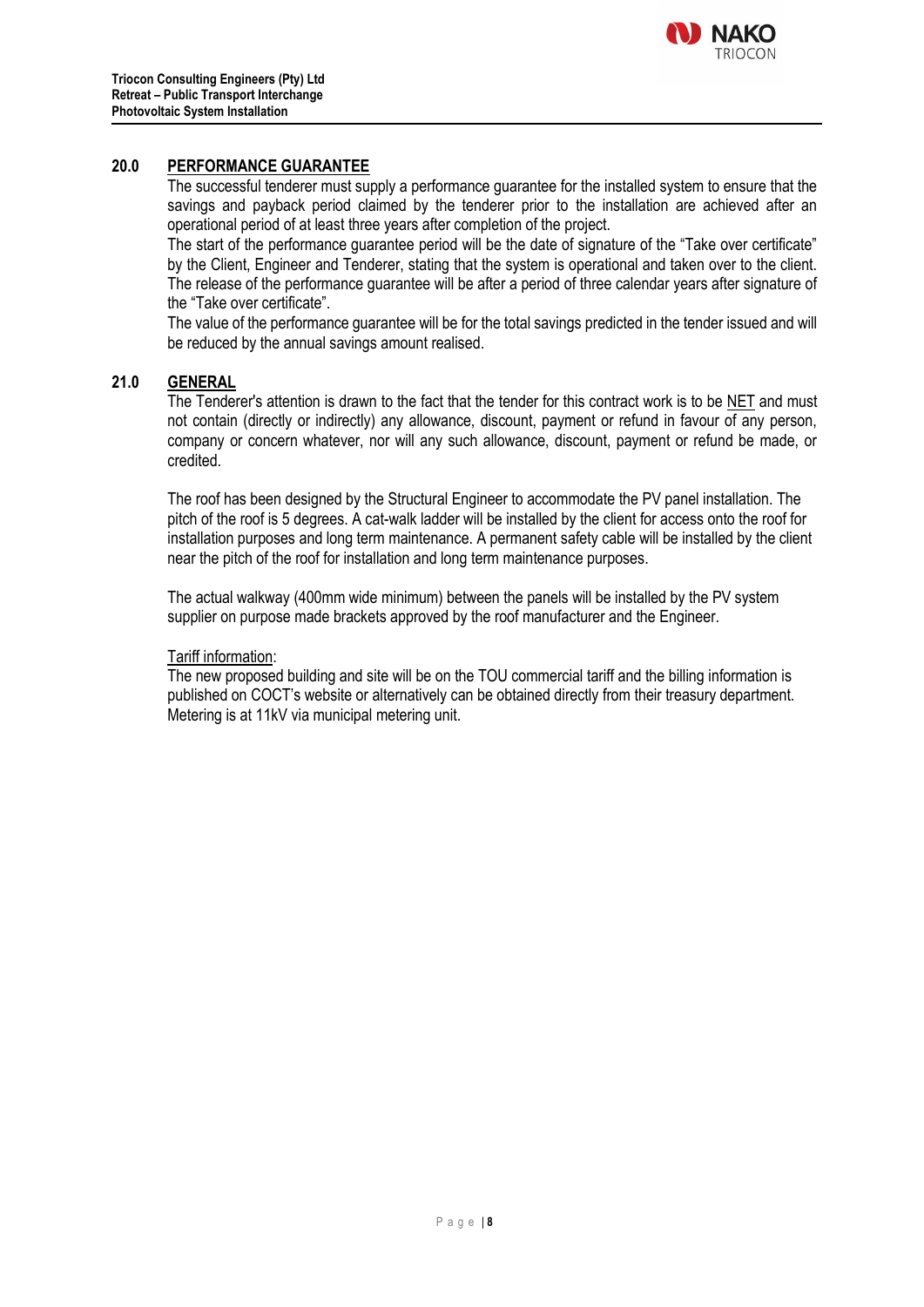

# **PART 2**

# **FORM OF TENDER**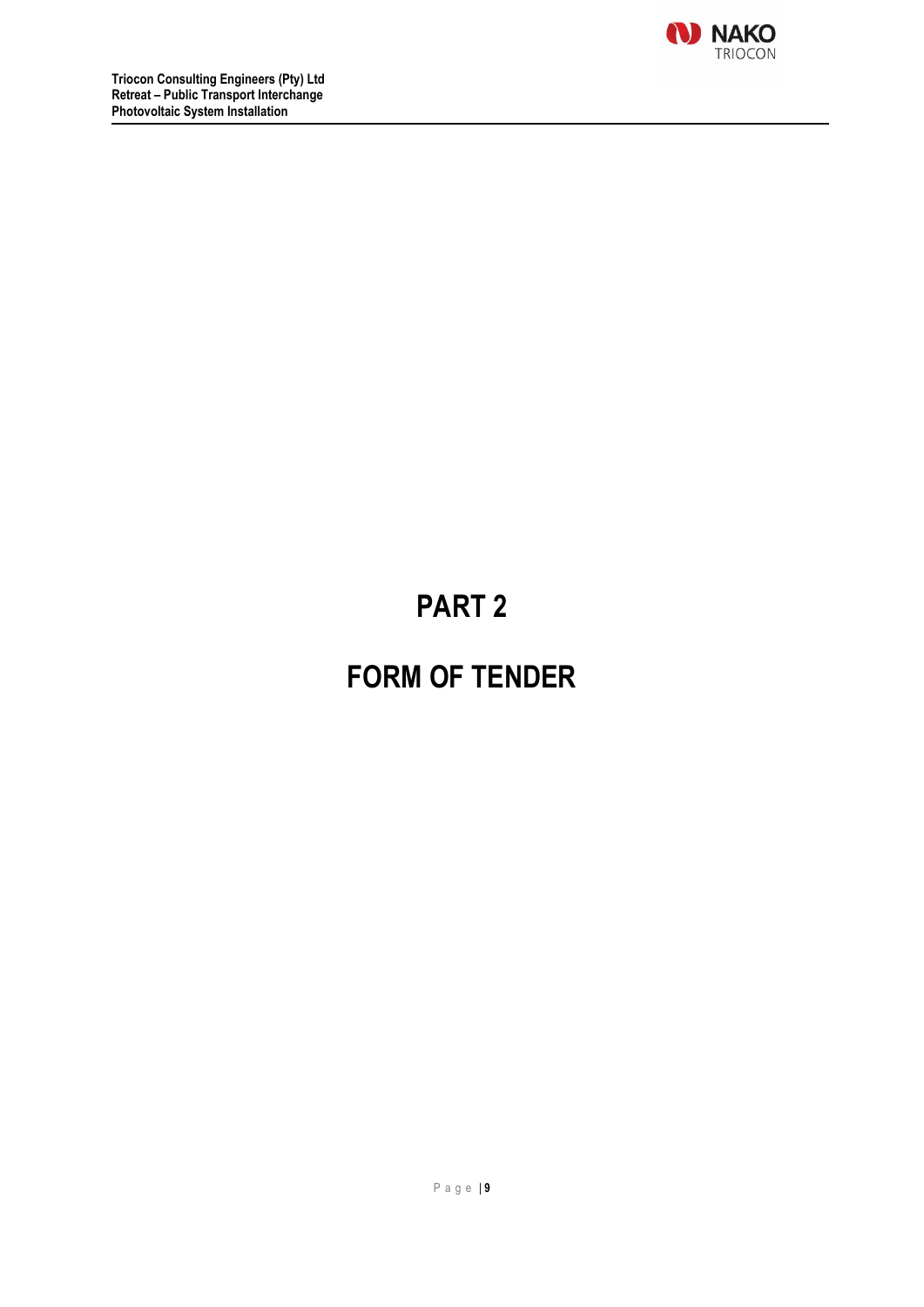

# **INDEX FORM OF TENDER**

### **ITEM DESCRIPTION PAGE NO.**

| 1 በ | PART 2 – FORM OF TENDER                    | 11 |
|-----|--------------------------------------------|----|
| 2.0 | PART 2A – STATEMENT OF COMPLIANCE          | 13 |
| 3.0 | <b>PART 2B – PRICE ADJUSTMENT SCHEDULE</b> | 14 |
| 4.0 | PART 2C – SCHEDULE OF SUB-CONTRACTORS      | 15 |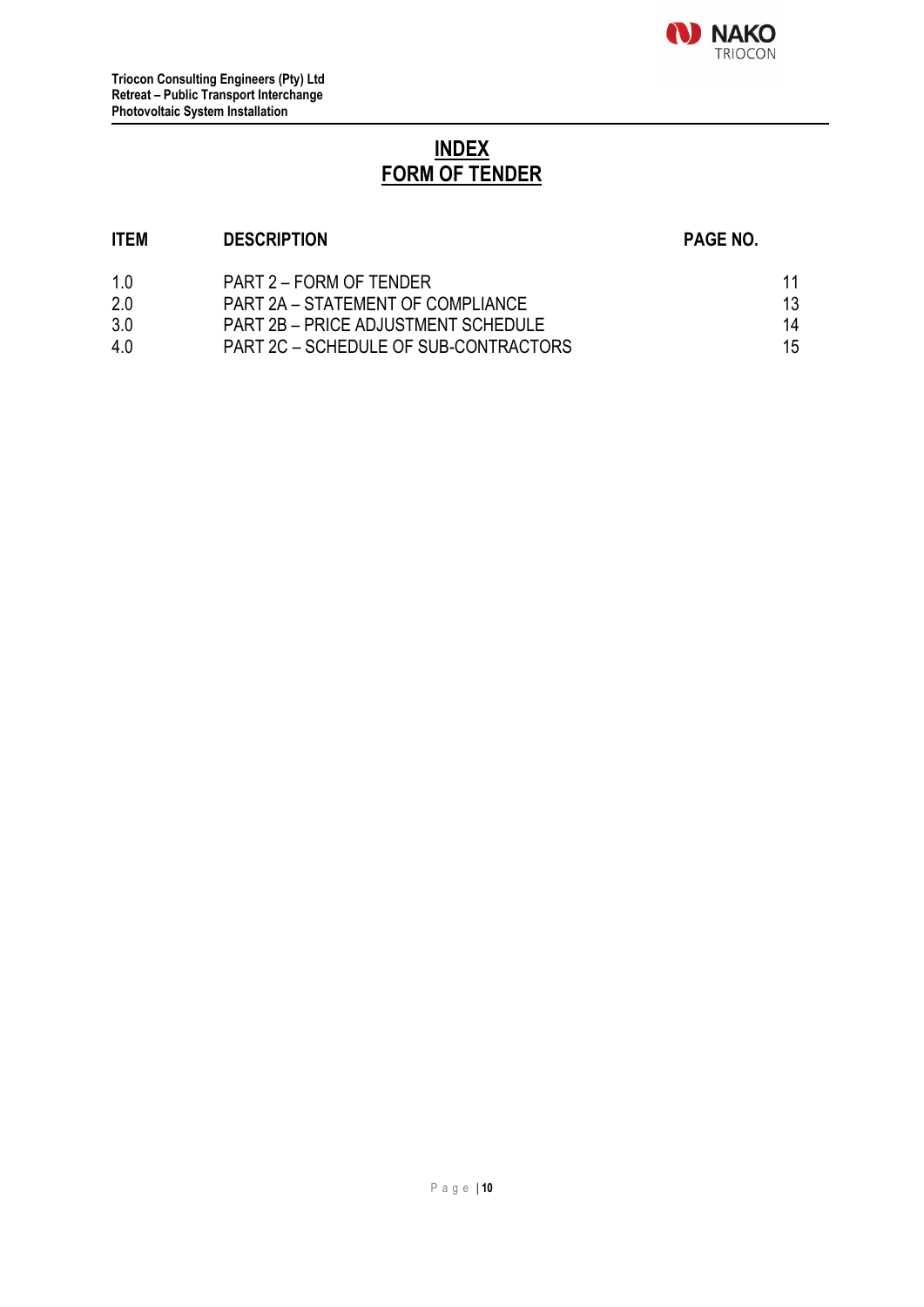

#### **PART 2 - FORM OF TENDER**

TO: Employer's Name : City of Cape Town Contract No. 2008 Contract No. Type of Tender

Project Name : Retreat– Public Transport Interchange Short Description of Works<br>
Type of Tender<br>
Type of Tender<br>
Short Description of Works<br>
Short Photovoltaic System Installation<br>
Tixed Price Closing date for Tenders : See Part 1 – Notes to tenderer's Time : See Part 1 – Notes to tenderer's

I/We the undersigned hereby offer to undertake, perform and complete the above-named works in accordance with the Scope of Works, Drawings, Specifications and Schedules save as amended by the statement set out in Part (A) of this Form of Tender attached hereto\* for the sums as follows:

(A) Supply, delivery, offloading, handling, storage, installation, erection, testing, commissioning, guarantee and handover of all equipment and material as specified and listed in this document and on the drawings except for free issue items specifically noted (carried forward from tender price breakdown schedule)

| (B) |                                                                        | R | 100,000.00 |
|-----|------------------------------------------------------------------------|---|------------|
| (C) |                                                                        |   |            |
| (D) |                                                                        |   |            |
| (E) | TOTAL TENDER SUM (Incl. VAT)<br>(Carried over to pricing summary page) |   |            |
|     |                                                                        |   |            |
|     |                                                                        |   |            |
|     |                                                                        |   |            |

SIGNATURE OF TENDERER: ..................................................................................................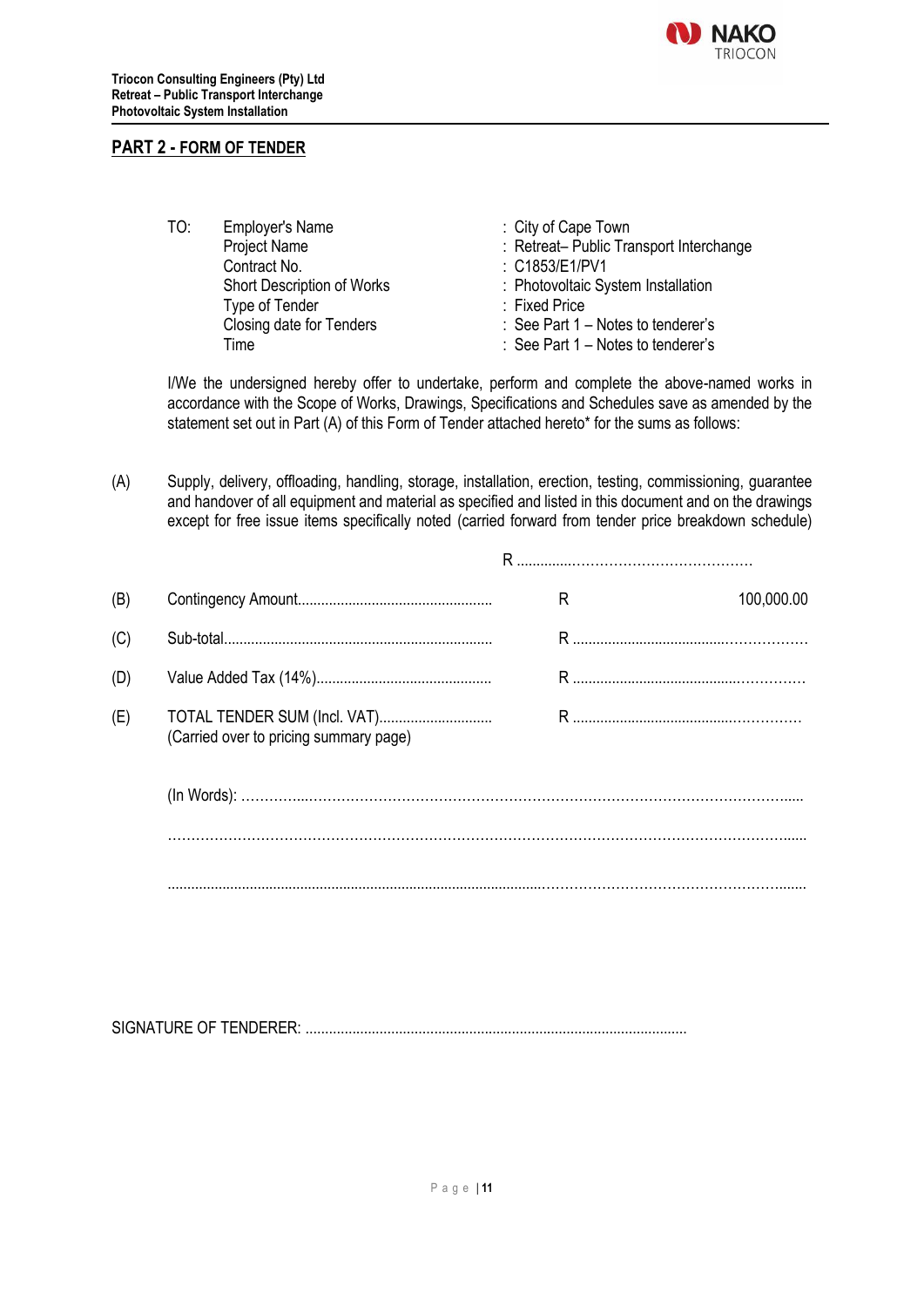

In the event of there being any errors of extension or addition in the Schedule of Prices and Rates, I/We agree to their being corrected, the rates being taken as correct.

This tender shall remain in full legal force for a period of 60 (sixty) days from the tender closing date.

I/We undertake to complete and deliver the whole of the Works within a period of ...............................weeks after appointment in writing to this Contract.

Unless and until a Formal Agreement is prepared and executed, this Tender, together with the written acceptance thereof by yourselves or the Engineer acting on your behalf, shall constitute a binding Contract between us.

I/We enclose herewith the following supporting or explanatory documents:

|--|--|

- (2) Catalogues: ......................................................
- (3) Drawings: .........................................................
- (4) Other (Specify): ................................................

I/We submit herewith further information, as required in Parts (A), (B) and (C), which form part of this Form of Tender.

I/We understand that you are not bound to accept the lowest or any tender you may receive.

|                  | <b>TENDERER (Signature)</b> |  |
|------------------|-----------------------------|--|
|                  | <b>NAME</b> (Block Letters) |  |
| <b>ADDRESS</b>   |                             |  |
|                  |                             |  |
|                  | DATE                        |  |
|                  |                             |  |
| <b>WITNESSES</b> |                             |  |
| 1.               |                             |  |
| $\mathbf{2}$     |                             |  |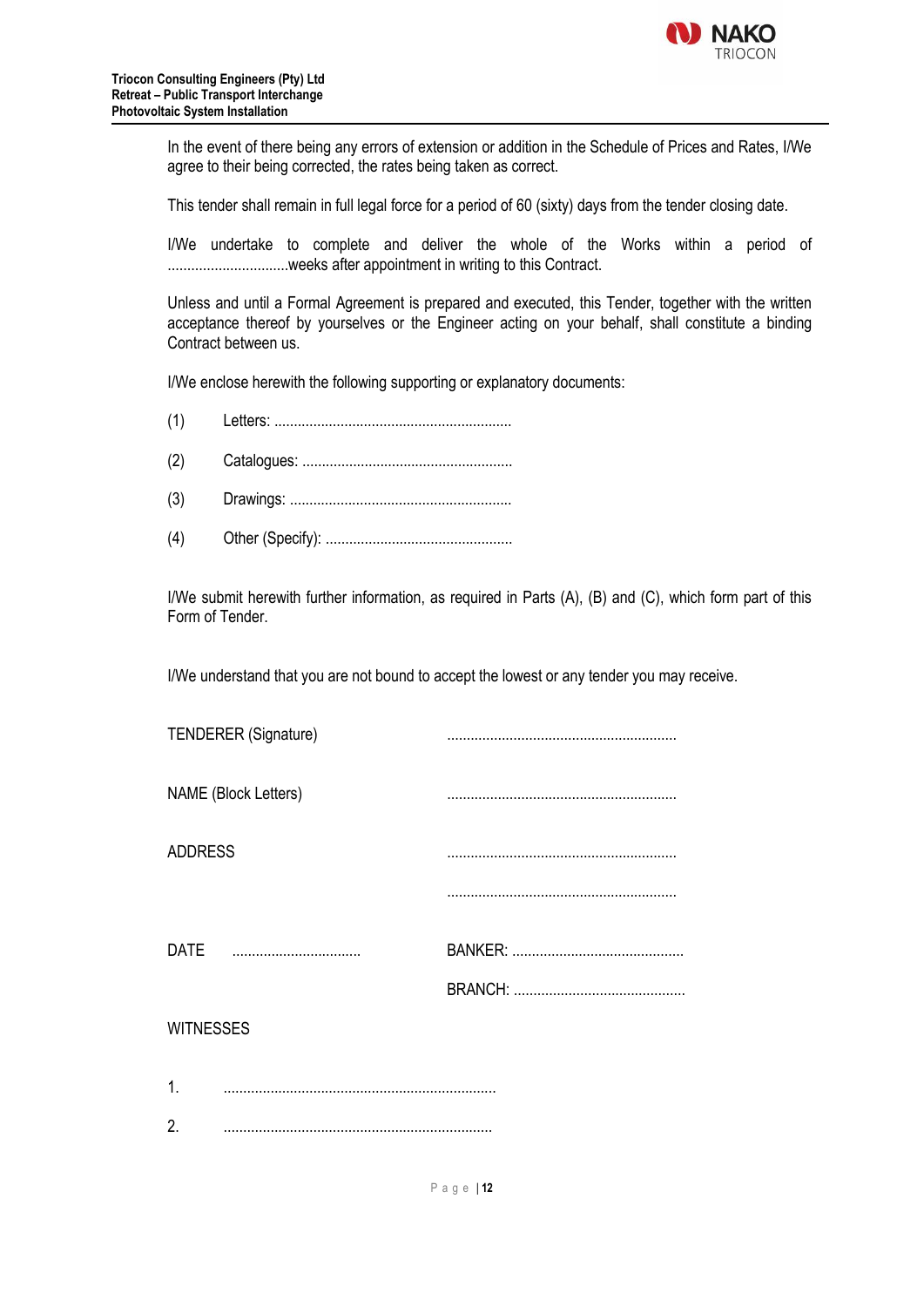

### **PART 2 (A)**

#### **STATEMENT OF COMPLIANCE OR OF QUALIFICATIONS BY TENDERER**

This Tender complies in every respect with the Specification, Schedules and Drawings-\* (YES/NO)

If (NO), detail qualifications hereunder. Failure to detail qualifications shall signify compliance:

| QUALIFICATIONS |                  |                   |  |  |
|----------------|------------------|-------------------|--|--|
| PART NO        | <b>CLAUSE NO</b> | <b>AMENDMENTS</b> |  |  |
|                |                  |                   |  |  |
|                |                  |                   |  |  |
|                |                  |                   |  |  |
|                |                  |                   |  |  |
|                |                  |                   |  |  |
|                |                  |                   |  |  |
|                |                  |                   |  |  |
|                |                  |                   |  |  |
|                |                  |                   |  |  |
|                |                  |                   |  |  |

DATE: ..........................

SIGNATURE OF TENDERER: ......................................

\* Delete whatever is not applicable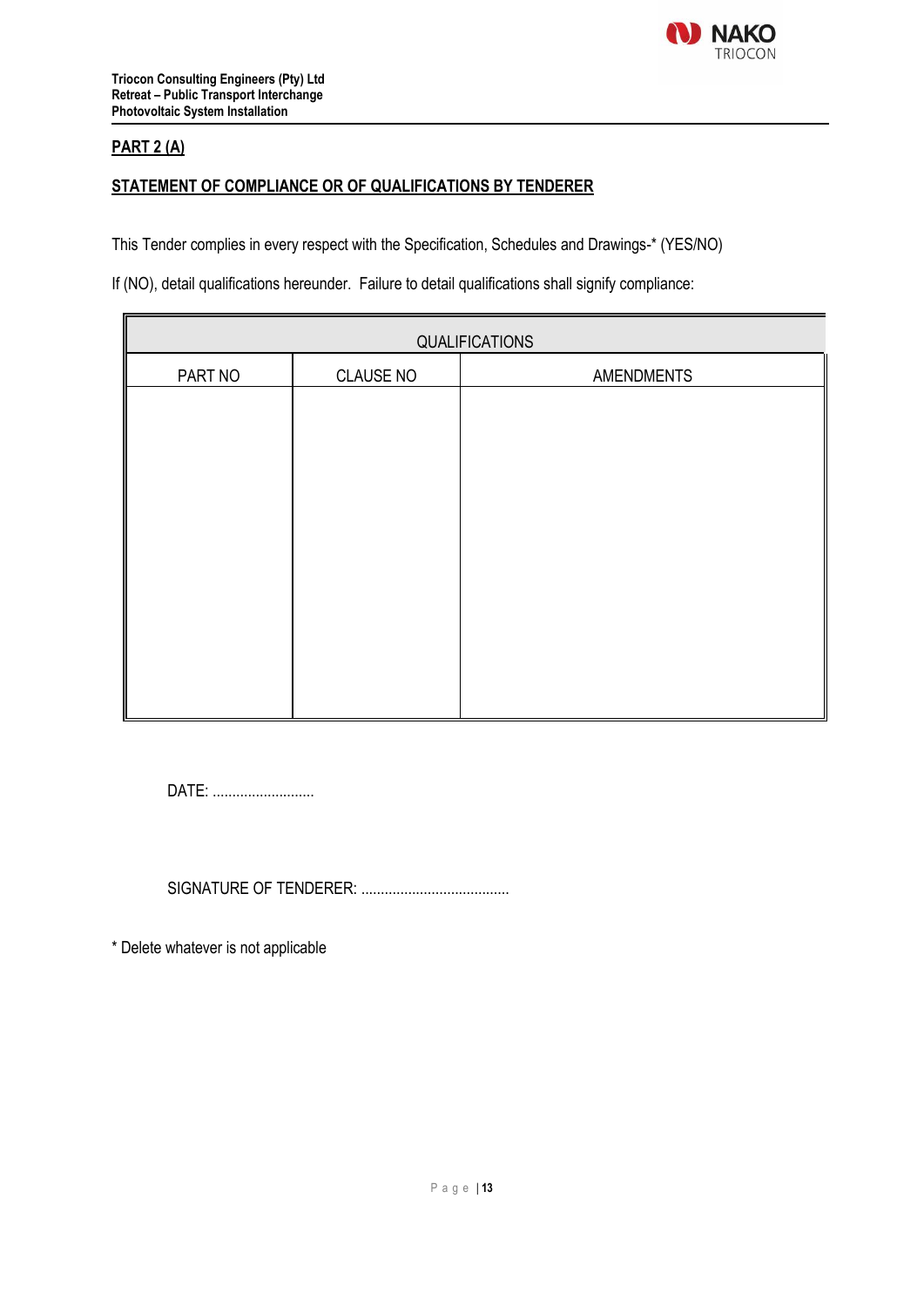

#### **PART 2 (B)**

#### **PRICE ADJUSTMENT SCHEDULE**

The Tenderer shall detail hereunder any adjustments to which prices stated in the Schedules are subject (see Requirements for Tendering and Conditions of Contract).

If prices are not subject to adjustment the Tenderer shall enter "NIL" in the Schedule hereunder:

NIL - THIS IS A FIXED PRICE CONTRACT, FOREX COMPONENT INCLUDED

DATE: .........................................

.................................................... SIGNATURE OF TENDERER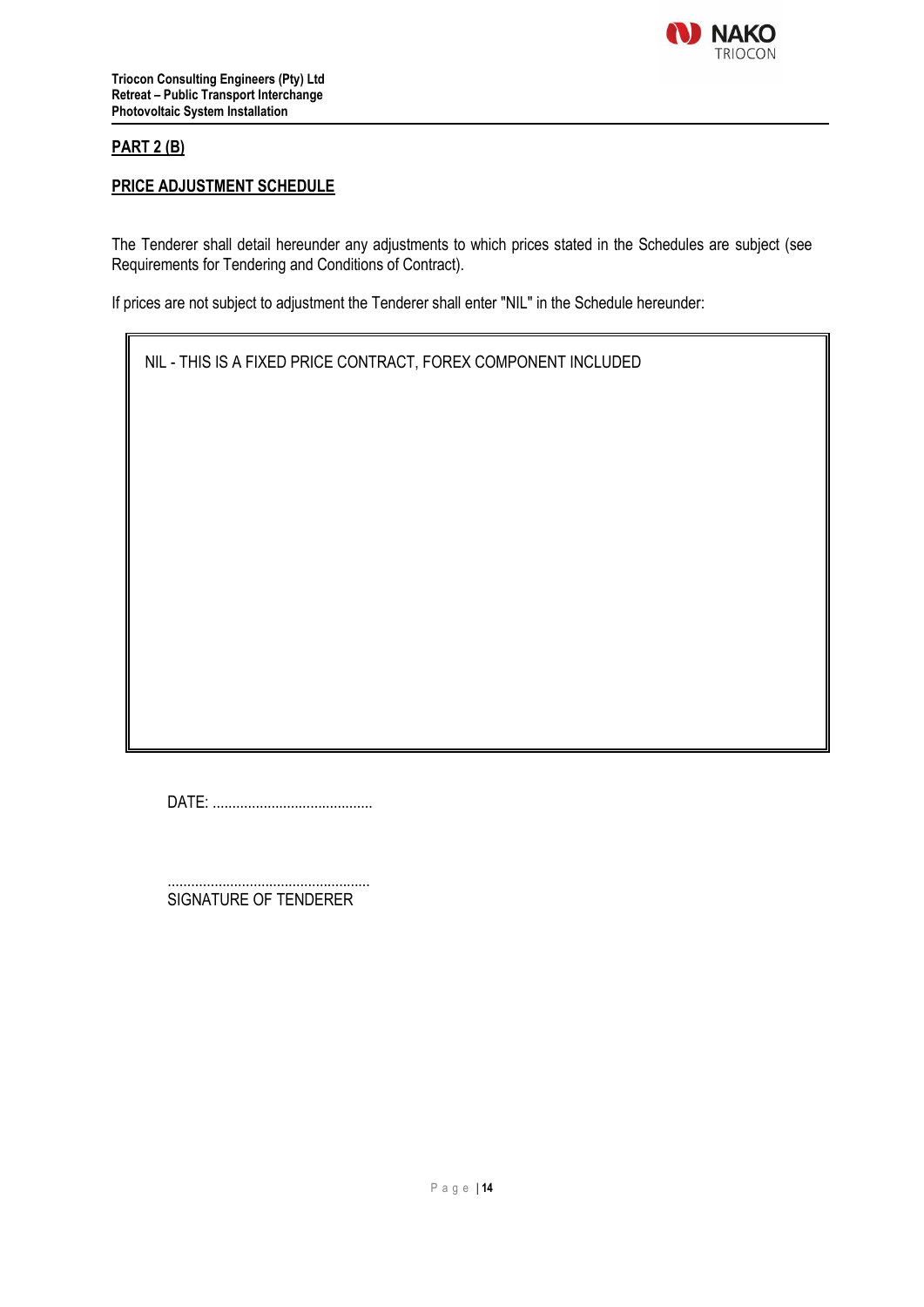

### **PART 2 (C)**

#### **SCHEDULE OF SUB-CONTRACTORS**

#### **PROPOSED BY THE TENDERER**

The Tenderer shall state in the schedule below the names of all Sub-contractors he wishes to employ in the Works and shall define their duties and outline their experience.

| NAME OF SUB-<br>CONTRACTOR | PROPOSED DUTIES | <b>EXPERIENCE</b> |
|----------------------------|-----------------|-------------------|
|                            |                 |                   |
|                            |                 |                   |
|                            |                 |                   |
|                            |                 |                   |
|                            |                 |                   |
|                            |                 |                   |
|                            |                 |                   |
|                            |                 |                   |

DATE: ......................................

.................................................. SIGNATURE OF TENDERER: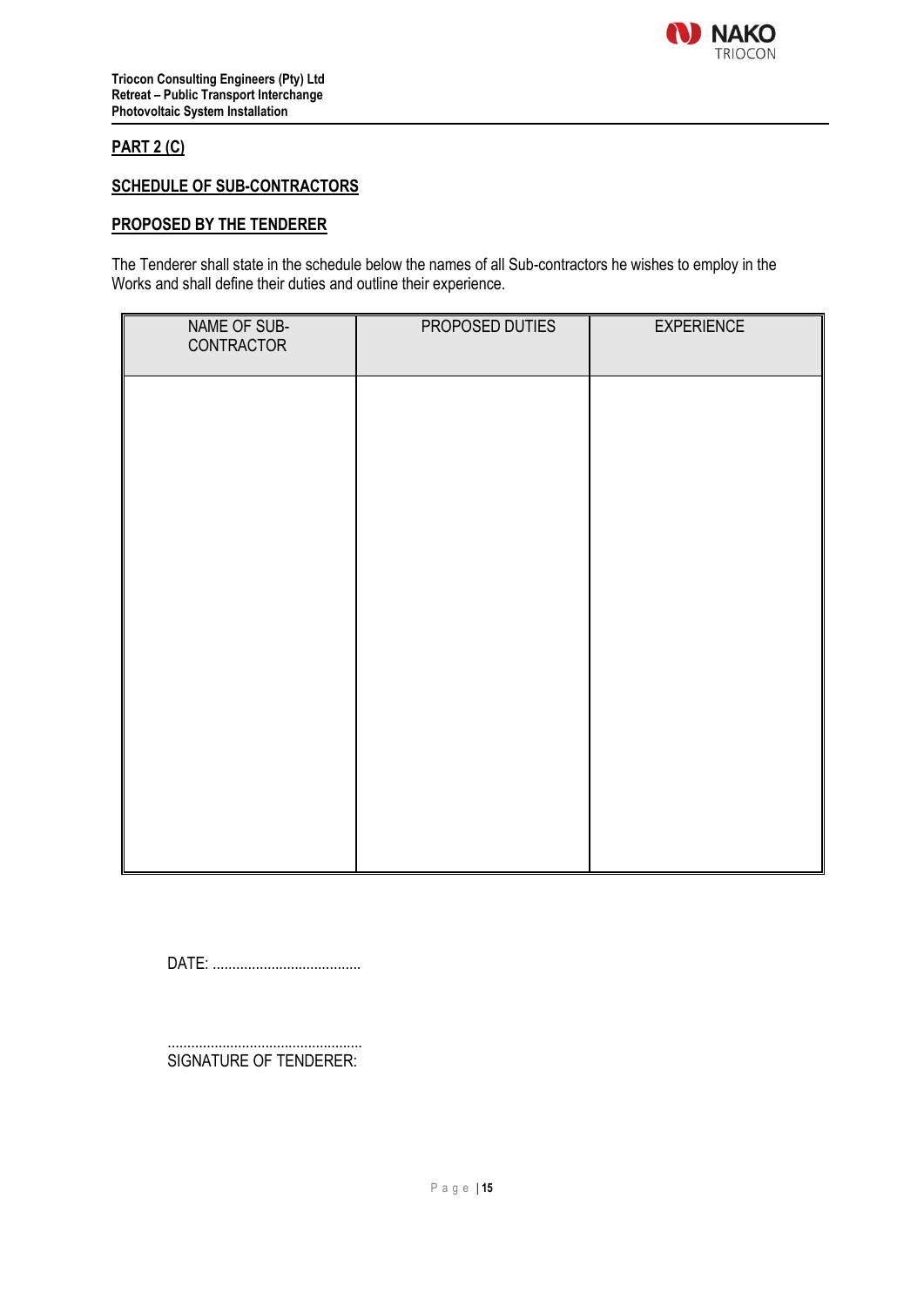

# **PART 3**

# **PV GRID TIE SYSTEM PERFORMANCE SPECIFICATION**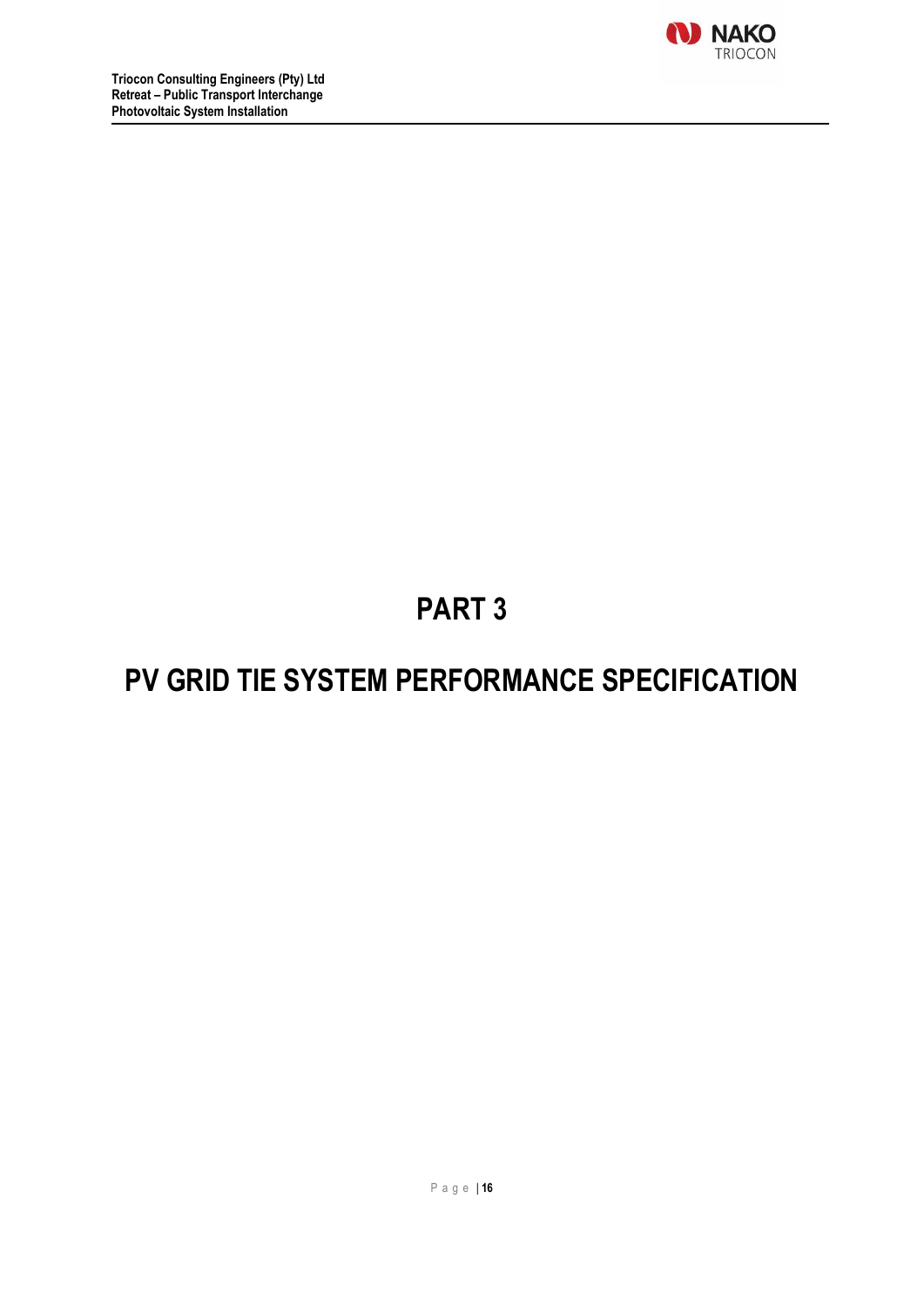### **INDEX**

# **PV GRID-TIE SYSTEM PERFORMANCE SPECIFICATION**

### **ITEM DESCRIPTION PAGE NO.** 1.0 SITE 18 2.0 VISIT TO SITE 18 3.0 COMPLIANCE WITH REGULATIONS 18 4.0 SUPPORTING SPECIFICATIONS 18 5.0 PV SYSTEM SCOPE OF WORKS 18 6.0 OTHER CONTRACTORS AND SPECIALISTS 25 7.0 PROGRAMME 25 8.0 BUILDER'S WORK 25<br>9.0 FLECTRICAL SUPPLY 26 9.0 **ELECTRICAL SUPPLY** 10.0 WORKMANSHIP 26 11.0 QUALITY OF MATERIAL 26 12.0 AMBIENT OPERATING CONDITIONS 26 14.0 INSTALLATION OF UNDERGROUND CABLES 16.0 13.0 GUARENTEE AND MAINTENANCE 27 14.0 INSPECTION AND TESTING **14.0** 27 15.0 TESTING AND COMMISSIONING DOCUMENTATION 27 16.0 SUBMITTALS 27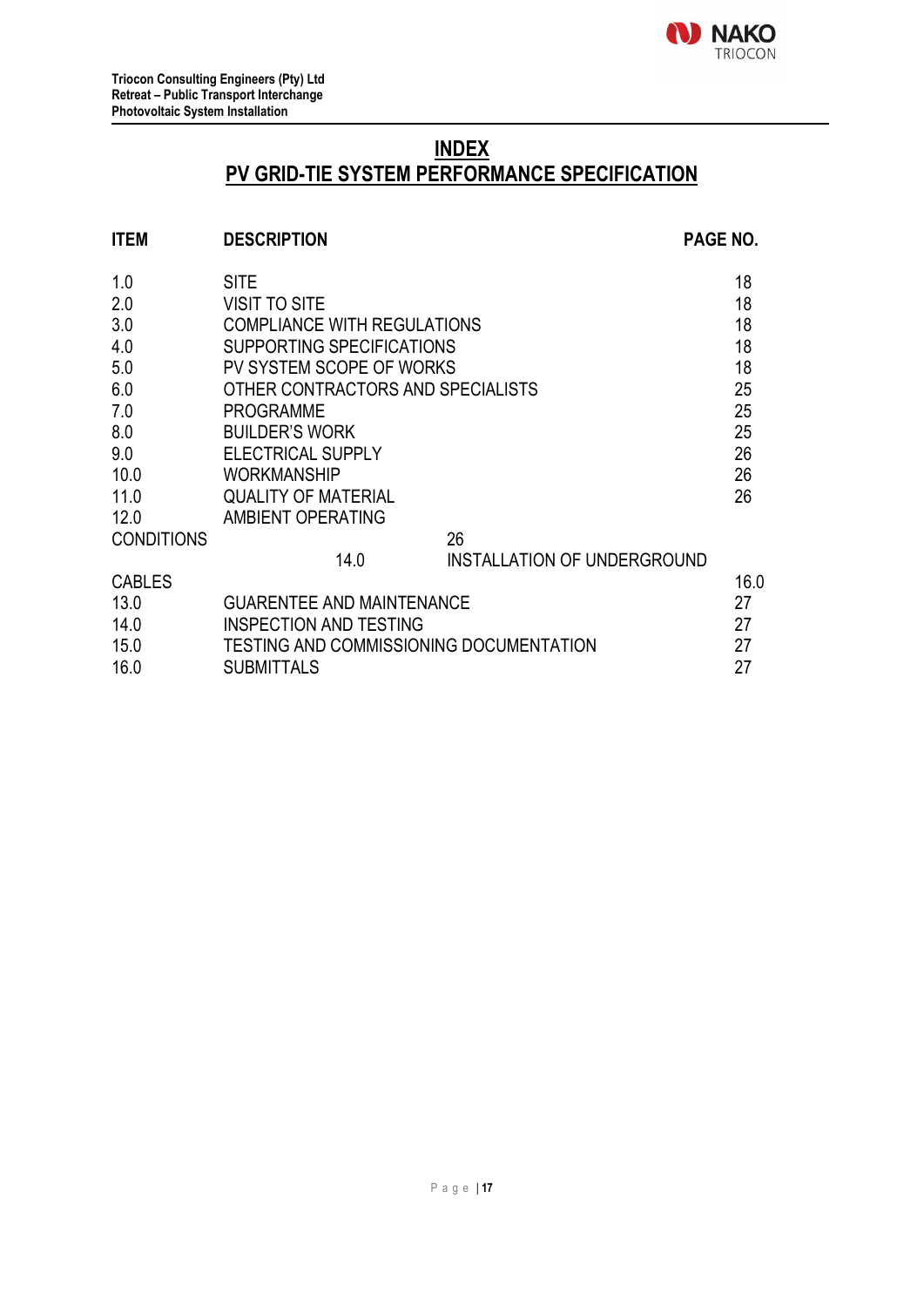

### **PART 3 - PV GRID TIE PERFORMANCE SPECIFICATION**

#### **1.0 SITE**

The site is located at the Retreat Public Transport Interchange in Retreat, Western Cape .The PV system is to be installed on the new building roof space. The roof has been designed to accommodate the PV system.

#### **2.0 VISIT TO SITE**

Tenderers shall acquaint themselves with local site conditions such as access to the site, size and type of site, supply of labour, workshop space, transport, loading and unloading facilities, scaffolding, tackle and tools needed for the safe erection of the installation. Additional claims by the Tenderer, which may arise from ignorance of the site conditions, will not be considered and tenderers are requested to visit and inspect the site, before submitting a tender.

#### **3.0 COMPLIANCE WITH REGULATIONS**

The installation shall be erected and carried out in compliance with:

- 1. The Occupational Health and Safety Act 85 of 1993 and incorporated regulations.
- 2. The local Municipal by-laws and regulations as well as the regulations of the local Supply Authority.
- 3. The local Fire Regulations.
- 4. The Standard Regulations of any Government Department or public service company where applicable, such as Telkom, Neotel etc.
- 5. All regulations and standards as indicated in the scope of works.
- 6. The installation must comply with *IEC 60364-7-712*

The tenderer shall at his cost issue all drawings and notices in respect of modification of the installation to the local authorities and shall indemnify and exempt the Employer/Client from all losses, costs or expenditure which may arise as a result of the Photovoltaic (PV) Specialist Contractor's negligence to comply with the requirements of the regulations stipulated above. No work shall commence by the Photovoltaic (PV) Specialist Contractor prior to the approvals by the local authority, of the relevant drawings or applications to perform work.

It shall be assumed that the Photovoltaic (PV) Specialist Contractor is conversant with the abovementioned requirements. Should any requirement, by-law or regulation, which contradicts the requirements of this document, apply or become applicable during erection of the installation, such requirement, by-law or regulation shall overrule this document and the Photovoltaic (PV) Specialist Contractor shall immediately inform the Employer of such a contradiction. Under no circumstances shall the Photovoltaic (PV) Specialist Contractor carry out variations to the installation in terms of such contradictions without obtaining the written permission to do so from the Employer.

#### **4.0 SUPPORTING SPECIFICATIONS**

The following supporting standards and regulations shall apply as well as any additional national and local by-laws:

| 150<br>$\sqrt{2}$<br>' من<br>. JDO | ılated<br>wire<br>Ine                   | 0044<br><b>EMP</b><br>$^{\prime\prime}$<br>-u | . Machiner<br>≺eɑulatıons<br>Llootrios'<br>RAM<br>รษแ<br>,uai |
|------------------------------------|-----------------------------------------|-----------------------------------------------|---------------------------------------------------------------|
| 1091<br><b>SANS</b>                | paint<br>ndards<br>tor<br>sta<br>Colour | 2009<br>пıп<br>. .                            | Installation<br>Regulations<br>antrinc<br>71 J I<br>wa        |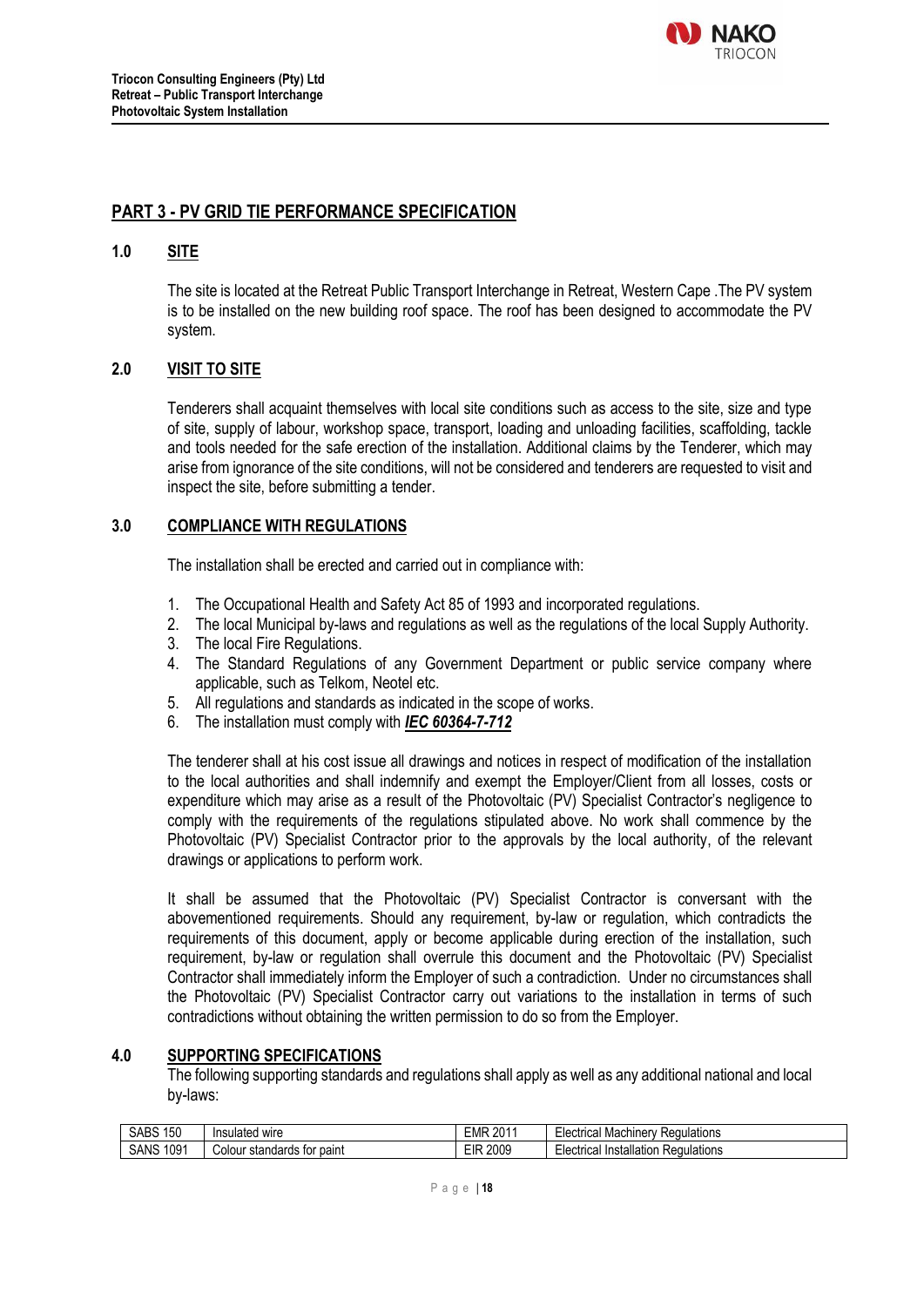

| SANS 507-1        |                                             | CR 2014          | <b>Construction Regulations</b>                           |
|-------------------|---------------------------------------------|------------------|-----------------------------------------------------------|
| NRS 034-1         |                                             | SANS 0142-1      | Wiring code of practice                                   |
| SANS 62305        |                                             | <b>SANS 1065</b> | Metal conduits and fittings                               |
| <b>NRS 097</b>    | Grid interconnection of Embedded Generation | <b>SANS 1411</b> | Materials of insulated electric cables and flexible cords |
| <b>SANS 10199</b> | Earth Electrodes                            | <b>SANS 1574</b> | Electrical cables – flexible chords and flexible cables.  |

#### **5.0 PHOTOVOLTAIC SYSTEM SCOPE OF WORKS System Description**

The Photovoltaic (PV) Specialist Contractor shall be a direct contractor to City of Cape Town and shall undertake the design, supply, delivery, installation, testing and commissioning of a fully functioning fixed PV system installation.

Any direct coupling onto the existing electrical installation or alterations to the existing electrical installation shall be done by or with the approval of City of Cape Town's appointed electrical contractor.

This does not exempt the PV specialist contractor from issuing a certificate of compliance for his intended works, according to SANS 1012 Part 1.

The points of interface between this work package and other works are as follows:

The PV Specialist Contractor shall co-ordinate with the Electrical Contractor and other relevant contractors to ensure compatibility:

|                  |                                                                                                                                                                                                                                     | <b>Action / Responsibility</b>  |                                      |                                       |
|------------------|-------------------------------------------------------------------------------------------------------------------------------------------------------------------------------------------------------------------------------------|---------------------------------|--------------------------------------|---------------------------------------|
| <b>Item</b>      | Description of Works – PV Specialist Contractor                                                                                                                                                                                     | <b>Electrical</b><br>Contractor | <b>Building</b><br><b>Contractor</b> | <b>Others</b>                         |
|                  | <b>LV Distribution</b>                                                                                                                                                                                                              |                                 |                                      |                                       |
| 1                | Free issue of electricity meters for incorporation<br>into LV Switchboards                                                                                                                                                          | To PPP                          |                                      |                                       |
|                  | <b>Lightning Protection</b>                                                                                                                                                                                                         |                                 |                                      |                                       |
| 1.               | The PV frames shall be provided with suitable lugs<br>for the connection of lightning protection bonds at<br>two locations on each unit. Provision for the<br>connection of 2No M6 or 1No M10 bolted<br>connections to be provided. |                                 |                                      |                                       |
| $\overline{2}$ . | Lightning protection bonds to PV frames.                                                                                                                                                                                            |                                 |                                      | Lightning<br>Protection<br>Specialist |

The PV arrays shall provide an approximate total output of **20***kWp and be a PV grid-tied system with associated communication and display elements.*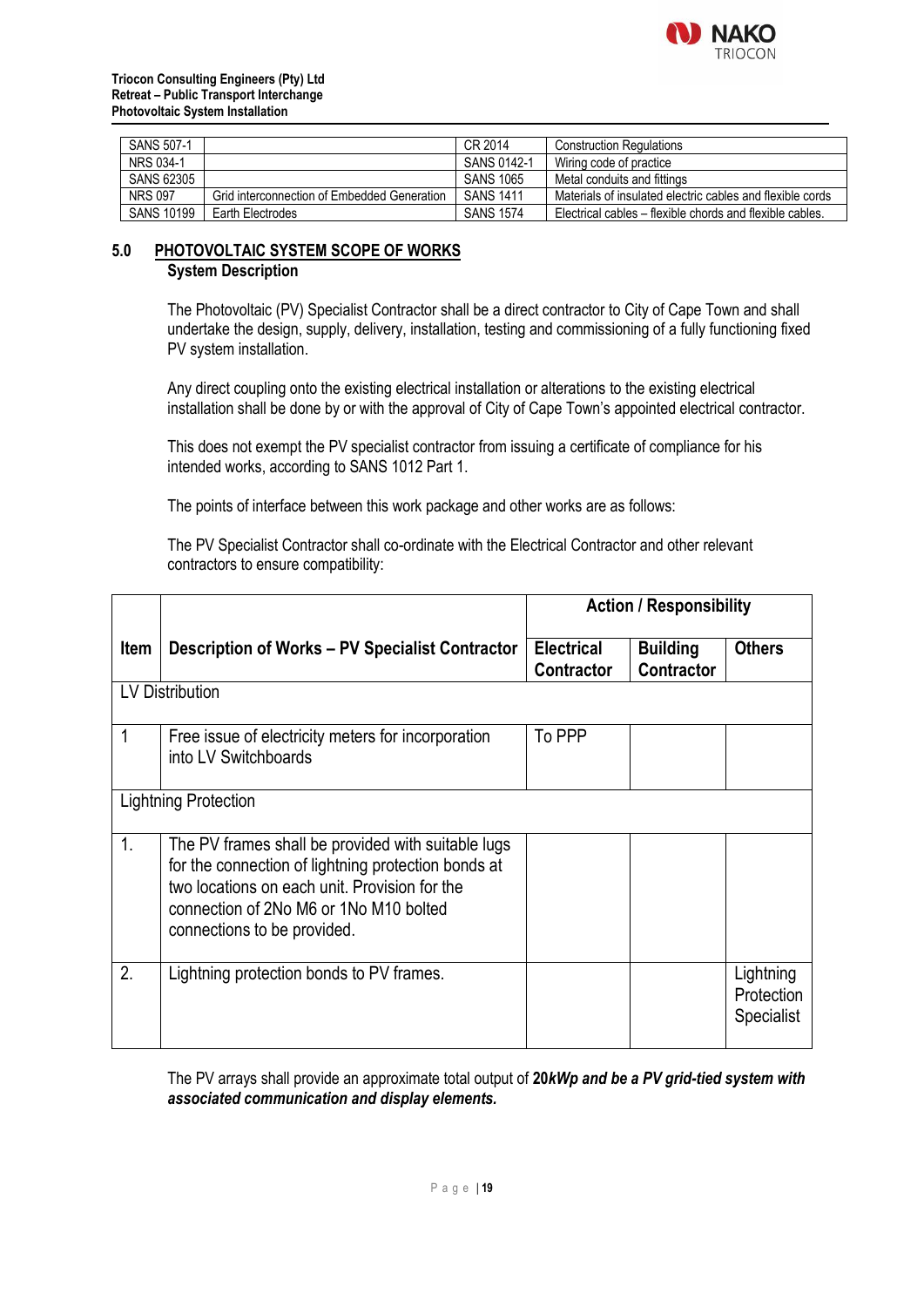

The PV installation shall operate in parallel with the council electrical supply from the supply authority, City of Cape Town Municipality. Any excess solar electricity produced shall be exported to the supply authority.

It is the responsibility of the PV Specialist Contractor to make the required application to the supply authority on their standard documentation and to ensure that the system installed complies with their standards and specifications. See **appendix A** for the supply authorities standards and specifications and **appendix B** for their standard application form for embedded generation.

The PV Specialist Contractor must ensure that the complete system, including the equipment and installation conforms to the Occupational Health and Safety Act and its associated regulations.

Also, the systems and their components shall be manufactured and designed to the appropriate standards, including but not limited to:

- 1. SANS 10142 Part 1, Wiring of Premises Electrical Installations.
- 2. SANS 10142 Part 3, Wiring of Premises Embedded Generation.
- 3. SANS 10142 Part 5, Wiring of Premises Direct Current and Photovoltaic.
- 4. NRS 097-2-1 (Part 2: Small Scale Embedded Generation, Section 1).
- 5. NRS 097-2-2.
- 6. NRS 097-2-3 (Part 2: Small Scale Embedded Generation, Section 3).
- 7. COCT Municipality Guidelines for Embedded Generation.
- 8. COCT Municipality's Electricity By-Law 2014.
- 9. NERSA Regulatory Framework on Small Scale Embedded Generation.
- 10. IEC 61215.

The PV arrays shall be mounted on the roof sheeting of the new taxi roof structure at Retreat. The following drawings and information is attached to support the design of the PV system:

- 1. Appendix C : Site plan
- 2. Appendix D : Section
- 3. Appendix E : Load profile 18 Jan 2016 until 24 Jan 2016
- 4. Appendix F : CSV data of load profile
- 5. Appendix G : GRS Klip-Tite clamp product sheet.

#### **The overall installation shall include, but not be limited to:**

- PV array: Modules of poly-crystalline, positively sorted, minimum 20-year manufacturer warrantee, to fit on available roof space. Each array shall be supplied with a suitably sized disconnect switch.
- PV array support structure: All required supporting framework for the system and attachment to roof is to be provided and installed by supplier. Support system weight, requirements and layout to be coordinated with roof system and structural drawings. Any and all mounting points of the supporting framework to the roofing structure shall be made waterproof and conform to any and all design suggestions made by the structural engineer.
- Modular grid-tie inverter**:** Three (3)-phase grid-tie inverters which comply with any and all local and national by-laws with regard to PV grid-tie systems shall be used. An isolated connection point shall be provided by the Electrical Contractor. The inverters shall be installed in the equipment room or as indicated by the electrical engineer or architect.
- Batteries: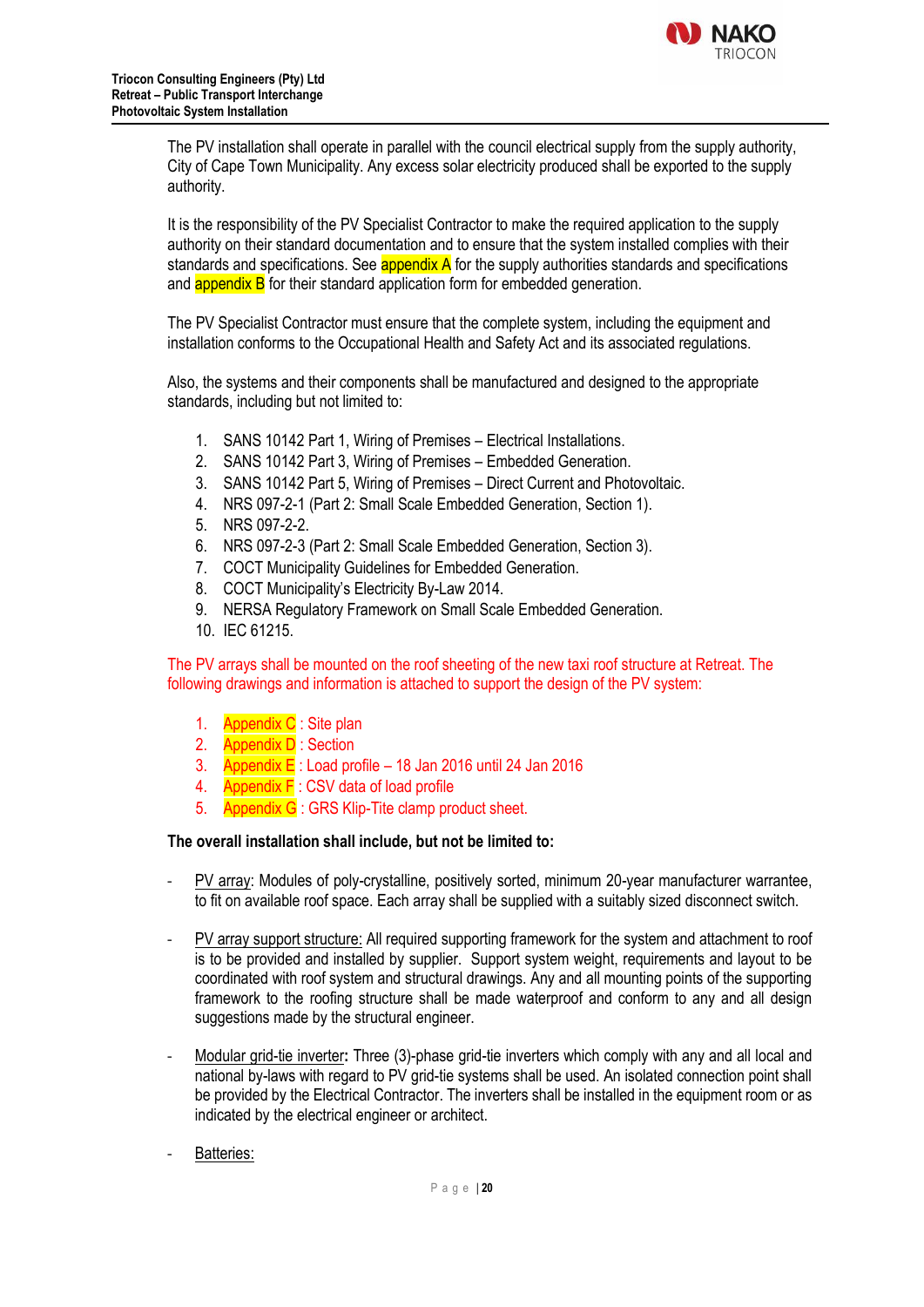

- Maximum power point tracking (MPPT)**:** The inverters must have MPPT incorporated for power optimization of the system and these modules must be compatible with the manufacturer's specifications.
- Modular communication**:** The inverters shall be connected to a data acquisition and control unit so that the system can be monitored and adjusted locally and remotely. A data point shall be provided by the Electrical contractor which will have access to the internet. Both the Client and the Engineer shall require full access to the recorded data, locally and remotely, via the data collection portal.
- Metering monitors**:** Meter interfaces shall be installed along with the main metering for the building.
- PLC**:** A PLC unit may be installed (specification to be forwarded to the Engineer prior to tendering). This unit may need to be interfaced by means of a Power Reducer box or similar approved. It will be required to liaise with the meter programmer to achieve the desired operation of the system.

Additional requirements include the following:

- Permanent walk way structure on roof sheeting to service solar panels
- DC cabling and containment
- AC cabling and containment

The PV Specialist Contractor shall liaise with COCT Municipality to ensure that the system is designed, installed and commissioned in accordance with their requirements and ensure that the necessary arrangements are in place for connection to and operation in parallel with the municipal supply.

The PV Specialist Contractor shall liaise with the Electrical Contractor in conjunction with the LV switchboard manufacturer to ensure that the correct equipment is installed and coordinated in accordance with their requirements.

#### **Equipment Description**

#### PV Modules & frames

The PV Modules shall comply with the international standards IEC 61215 and carry a CE mark.

The modules shall be installed on purpose made support frames to ensure that the cells are inclined at the optimum tilt to maximise their output over the course of a year.

The frames shall be constructed and secured to the building to meet the environmental conditions as well as aesthetic conditions when mounted on the roof. The fasteners on the roof must be protected against galvanic-rust/corrosion.

The roof has been designed to accommodate the PV installation and has been supplied by Global Roofing Solutions. The mounting brackets to be used must be as per their specification, namely the GRS Klip-Tite Clamp product range. The use of any other bracket will not be acceptable, as it will nullify the roof sheeting guarantee.

A permanent walk way structure mounted on the roof sheeting must be installed to aid with the installation and service of the solar panels and ancillary equipment. It must be erected by the PV Specialist Contractor prior to the installation of the panels. Details of the proposed walk way structure must be submitted with the tender and must be approved by the Engineer before manufacture and installation.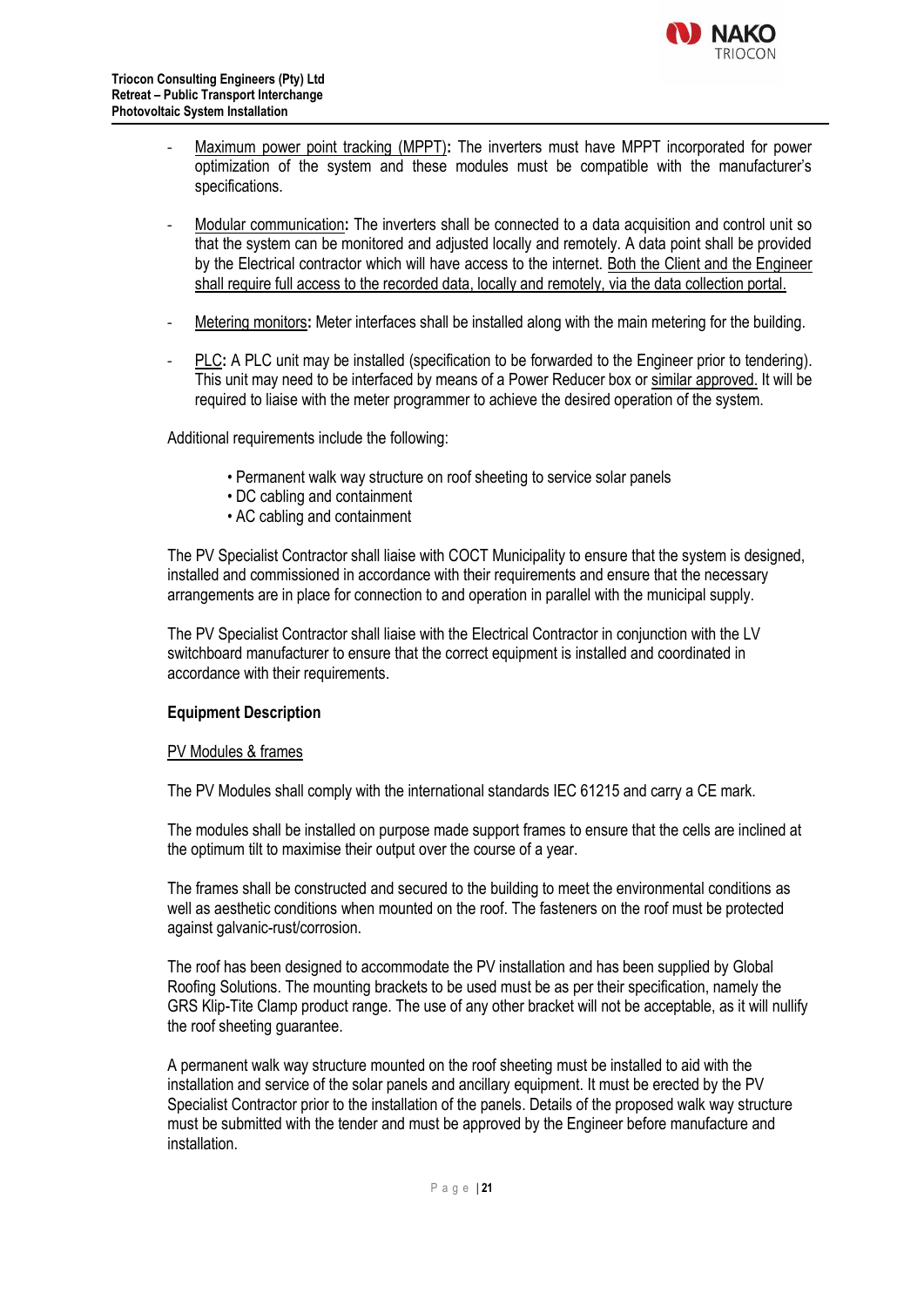

#### DC Cabling

The PV modules shall be wired in strings to the invertors via DC cabling.

The DC cabling between the solar arrays and the invertors shall consist of purpose designed 80°C photo voltaic cables" with purpose made PV plug and socket connectors. The cables shall be UV stable, water resistant and multi-stranded to allow for thermal/wind movement of arrays/modules.

The DC component ratings (cables, isolators/ disconnectors, switches, connectors, etc) of the system shall be sized to suit the maximum voltage and current of the PV arrays (and individual modules) taking into account the system voltage/currents of the series/parallel connected modules making up the array. Standard de-rating factors (temperature, solar gain grouping etc) shall be applied in accordance with SANS 10142 part 1.

The DC elements (wiring, connectors etc) of the PV system shall incorporate Class II insulation (double insulation). DC junction boxes with negative and positive parts shall be separated and protected by barriers, or by utilising separate enclosures.

The cable runs should be kept as short as practicably possible. Labels shall be installed along the DC cables with the following wording: "Danger solar PV array cable – high voltage DC - live during daylight".

The PV Specialist Contractor shall design and install all the containment to support and protect the DC cabling. The cables shall be installed in earthed galvanised trunking to provide mechanical protection. The trunking shall be fixed to the frames. Bonding of all steel structures must be in accordance with SANS 10142.

#### DC Switch

DC isolation switches shall be installed to provide a means of manually isolating each PV string.

The switches shall be located adjacent to, or integrated into the associated inverters.

The switches shall be double poled and suitable for DC operation (load-break rated) to effectively isolate both PV string positive and negative poles.

The DC switches shall be rated for the maximum system voltage and current.

The DC switches shall be labelled 'PV array DC isolator', with the ON and OFF positions clearly marked.

The enclosures shall also be labelled with 'Danger - contains live parts during daylight'.

#### Invertors

Invertors shall be installed, in the main distribution board room or alternatively in a room above the main distribution board room, to convert the DC voltage & current into AC voltage & current.

The inverters shall be capable of withstanding the maximum array voltage and current they may encounter.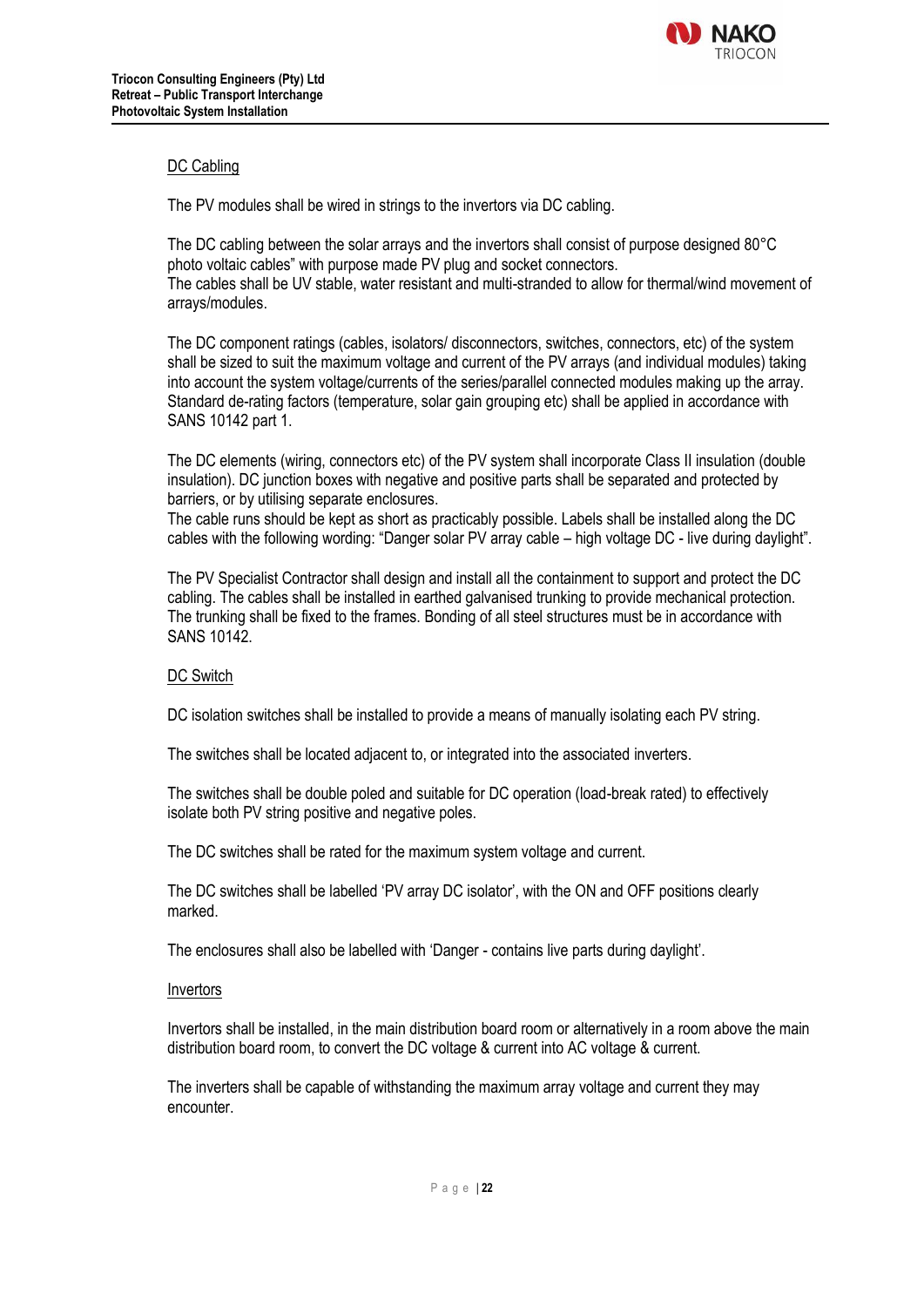

The inverters shall carry the IEC Type Test certificate (or from a recognized approval body as approved by the Engineer), or to the requirements of the Engineer (this approval must be in writing).

The invertors shall be in IP 65 rated enclosures and mounted so that they are easily accessible for maintenance.

The invertors shall automatically disconnect from the LV distribution system during a mains outage to prevent the photovoltaic systems working in island mode.

The front of the inverter enclosures shall incorporate the following sign 'Inverter - isolate AC and DC before carrying out work'.

#### AC Cabling

The invertors shall be connected to dedicated local 3-phase distribution boards which shall connect each PV installation to the low voltage network.

The PV Specialist Contractor shall select and install the AC cables between the invertors and distribution boards in accordance with SANS 10142, Part 1.

The AC cables connecting the inverters to the distribution boards shall consist of XLPE/SWA/LSOH cables.

The distribution boards shall be located within adjacent risers or on the frame of the PV cells (within an IP 65 enclosure). If the distribution boards are not installed by the clients Electrical Contractor, the PV Specialist Contractor must supply a COC for each distribution board.

The PV Specialist Contractor shall provide and install the MCBs within the distribution boards and be sized to suit the requirements of the PV installations.

Suitably rated IP 65 manual isolators shall be mounted adjacent to each of the invertors to isolate the AC output of the invertors to facilitate the maintenance of the AC cable runs and inverters.

The isolators shall switch the live and neutral conductors.

The isolators shall clearly indicate the ON and OFF positions and be labelled as 'PV system – AC isolator' and be securable in the OFF position only. The isolator shall be secured using a standard padlock.

The AC cables shall be installed in or on containment provided and installed by the client's Electrical Contractor, but the cables themselves shall be part of the PV installation.

#### Metering

The PV Specialist Contractor shall free issue any approved export meters to the Electrical Contractor for incorporation into the main LV Switchboard, which are supplied from the PV installation.

The meters shall measure and record kWh and instantaneous power output (kW).The meters shall be installed to display/record the energy delivered by the PV system. The metering system must be in accordance with the local supply authority requirements and specifications.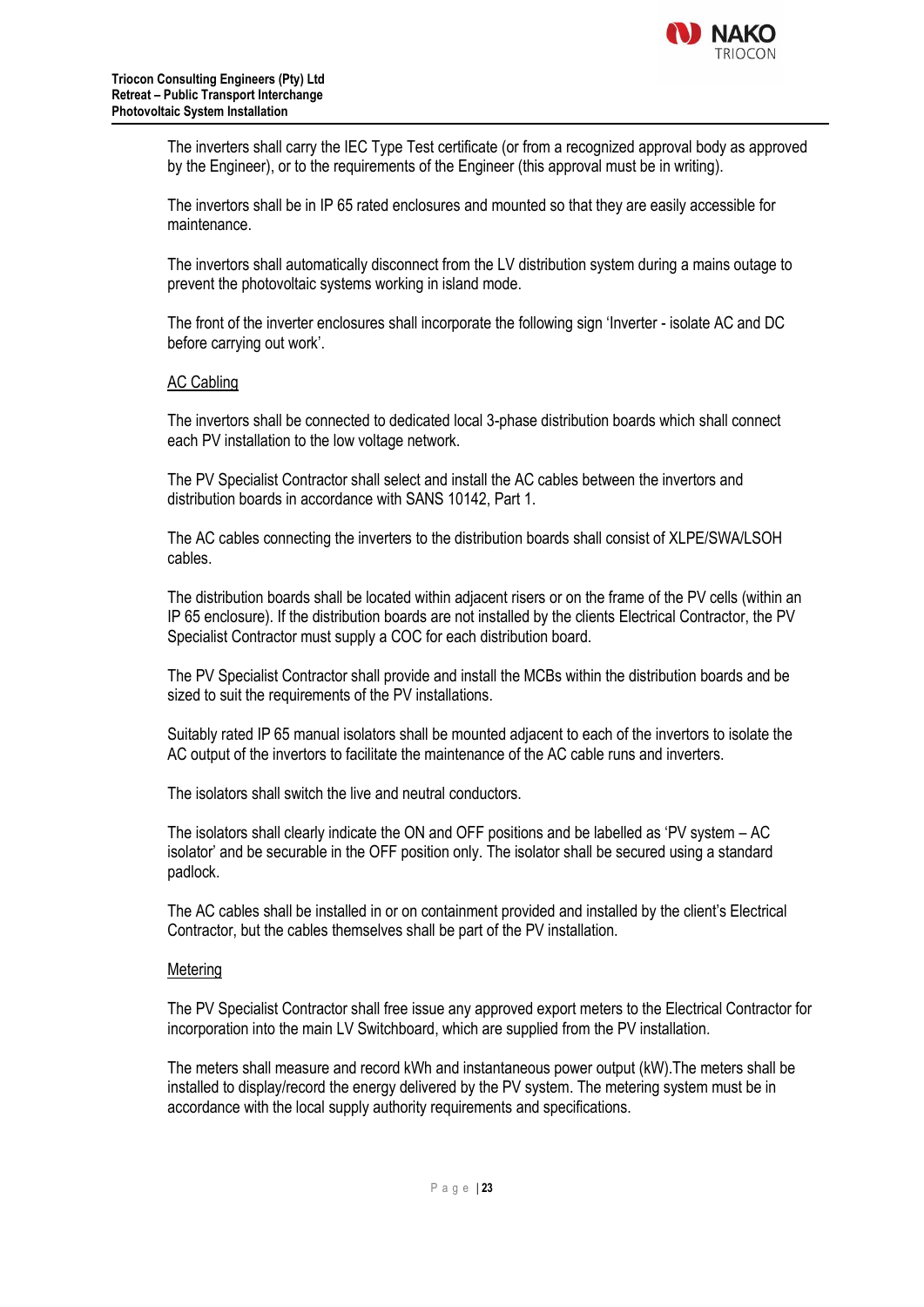

The main switchboard is located within the security office area as indicated on the floor plan layout in Appendix H.

#### Testing & Commissioning

The PV specialist shall undertake the testing and commissioning of the PV installation in accordance with the requirements of the applicable standards and the Engineer.

Tests shall be undertaken to verify the system performance and check for faulty modules. All tests required to satisfy the requirements of the distribution Network Operator shall be undertaken and the necessary documentation provided.

The PV installation shall be earthed in accordance with the applicable regulations to minimise the risk of electric shock to people in the vicinity of the installation under fault conditions.

The frames holding the PV cells shall be bonded to the lightning protection system by the Lightning Protection Sub-Contractor. PV Specialist Contractor shall liaise with the lightning protection specialist to ensure that adequate connection points are available to ensure that the lightning protection system conforms with SANS or IEC 62305.

The PV Specialist Contractor shall be responsible for liaising with the COCT Municipality to ensure that the necessary arrangements are in place for connection to and operation in parallel with the COCT Municipality supply.

#### Operation and Maintenance Manuals (O&Ms)

The O&Ms shall also include the following specific information for the PV installation:

- a. Basic system information.
- b. Single line electrical system schematic.
- c. Manuals, data sheets and other relevant product documentation for the system components.
- d. Copy of the test & commissioning documentation.
- e. Table of inverter protection settings (under/over voltage, under/over frequency, etc).
- f. Procedures for verifying correct system operation.
- g. A checklist of what procedures to undertake in case of a system failure.
- h. Shutdown/isolation and start up procedures.
- i. Maintenance & cleaning recommendations (if any).
- j. Considerations for any future building works adjacent to the PV array (eg roof works) to avoid potential damage or shading of the PV array.
- k. Warranty Information.

#### **Tender Information**

Tenders shall as a minimum include the following information:

- a. Nominal peak power output from system.
- b. Proposed PV module type and range.
- c. Electrical efficiency.
- d. Estimate of annual average output.
- e. Physical dimensions of array.
- f. Recommended maintenance space allowances.
- g. Proposed inverter type/details.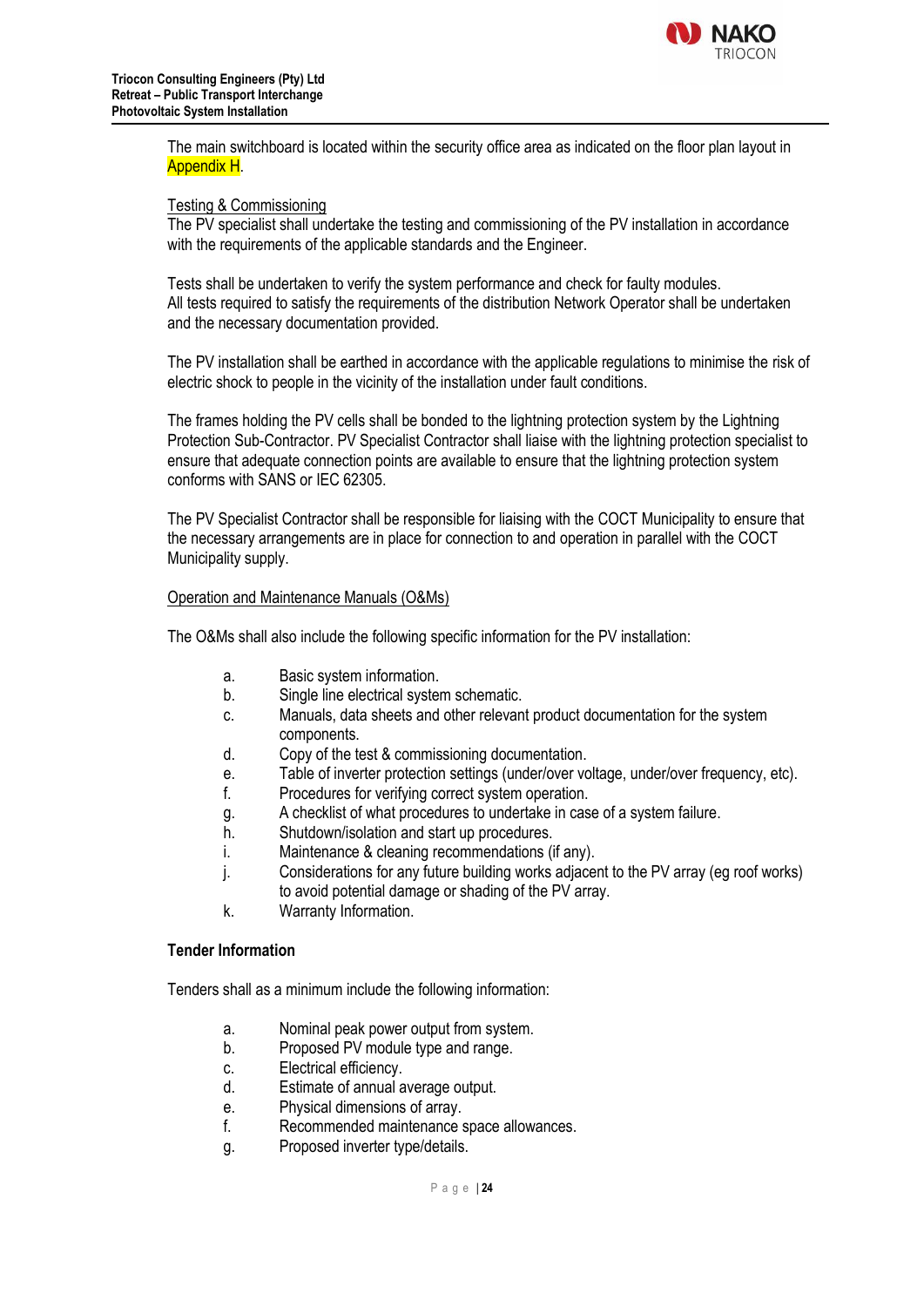

h. Outline design of array and connection to building electrical supply, including proposed number and arrangement of inverters and connection arrangements.

#### **Design Parameters**

AC and DC cables shall be selected in accordance with SANS 10142 Part 1 and must satisfy the following maximum overall voltage drops:

| Connection                                          | Maximum Voltage Drop |
|-----------------------------------------------------|----------------------|
| DC wiring between the arrays and the inverters      | $< 3\%$              |
| AC wiring between inverters and distribution boards | $< 1\%$              |

#### **System Logic**

#### System operation while grid is connected

Energy from PV panels must be used in preference to grid energy and be fully utilized by the load (i.e. non-essential daytime loads like air conditioners, with excess energy requirements of these loads provided by grid energy). Solar PV energy must be available on all three phases. Energy may be fed back into the grid. A PLC may be installed to deregulate the inverter by means of the manufacturer's specific equipment or similar approved equipment.

#### System operation when grid fails

When the grid fails, all grid-tie inverters must disconnect from the grid to prevent energy from being fed back into the electrical system, in accordance with local by-laws. When the grid voltage becomes available again, the inverters must reconnect automatically.

#### Logic of potential approaches

Tenderers are welcome and invited to propose alternative proprietary solutions with comprehensive explanation to meet the system logic as specified above in the event they wish to do so. Technical information, equipment brochures, alternative layouts and special conditions must be included with the main and alternative proposal. The alternative proposal must accompany a priced bill for the described system and its specifications.

Testing, commissioning and handover of the PV grid-tie system installation shall be completed as described in this document to the complete satisfaction of the Engineer.

#### **6.0 OTHER CONTRACTORS AND SPECIALISTS**

The PV system sub-contractor shall be employed as a direct contractor to the Client/Employer.

It will be required of the PV system sub-contractor to work according to the Client's programme, in close liaison with the other contractors and specialists appointed by the Client or nominated by the Client. Other specialist's contractors shall in no way exonerate the PV system sub-contractor from his obligations in terms of this contract.

#### **7.0 PROGRAM**

A copy of the Client's construction programme shall be issued to the successful tenderer. The PV system sub-contractor shall be expected to conform to the overall milestones as contained in this programme.

Contract completion date: See part 2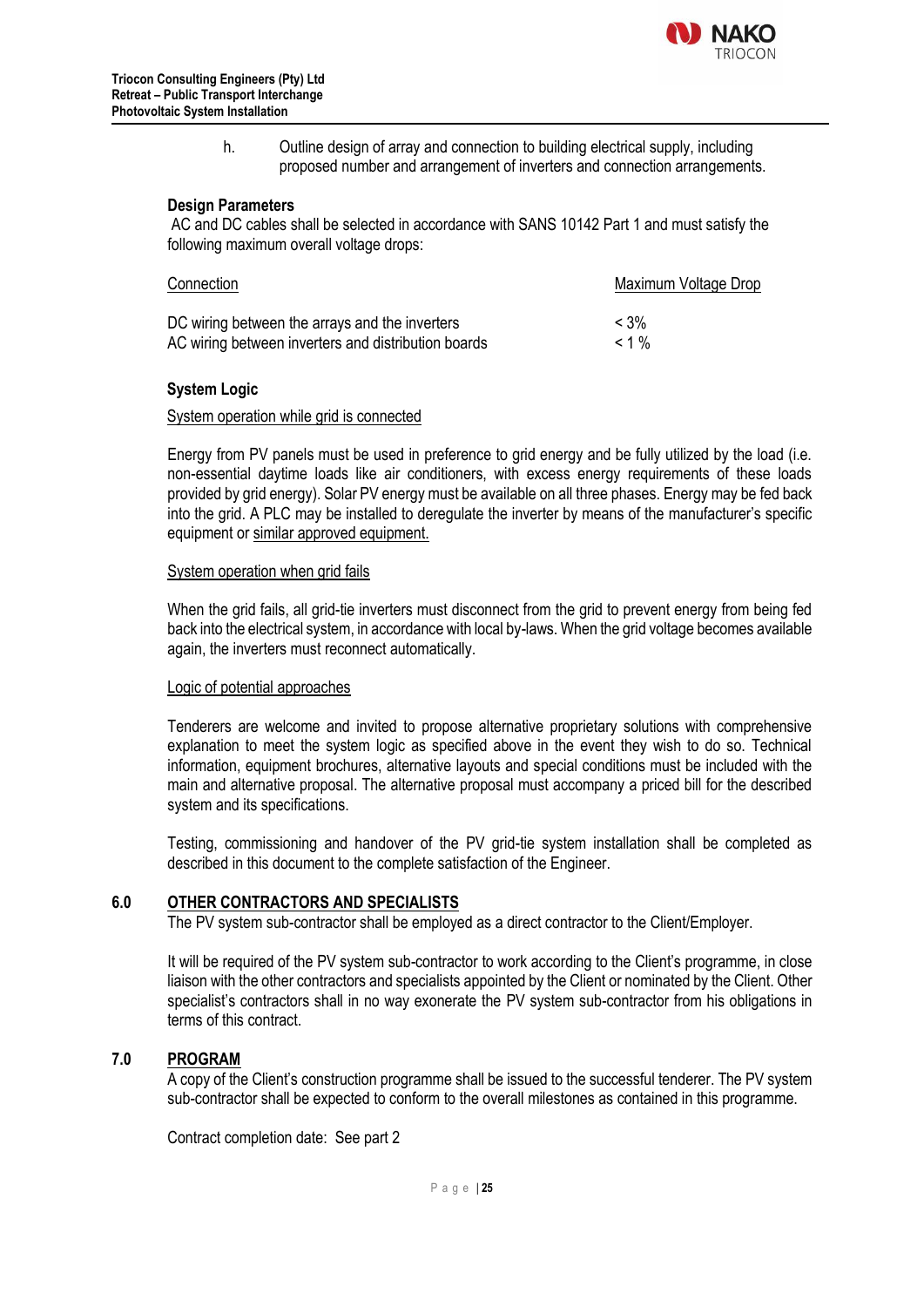

#### **8.0 BUILDER'S WORK**

The Client shall also provide the following:

- 1. The supply and installation of all manholes and sleeves or ducts.
- 2. Isolated electrical connection and data points for connection to the local/internal grid and internal data network.
- 3. The removal and replacement of ceiling tiles, where required, to allow the PV system contractor access to perform work in ceiling spaces.
- 4. The repairs to brick work, plaster and paint where required.
- 5. Cable trays in existing ceiling spaces.

The PV system contractor shall liaise closely with the Electrical Contractor in the above regard and the PV system contractor shall remain responsible for the correct and accurate location of manholes, sleeves, and penetrations.

#### **9.0 ELECTRICAL SUPPLY**

The electrical supply at all isolated connection points shall be 4-wire, 420V, 50 Hz, 3-phase supply.

#### **10.0 WORKMANSHIP**

The PV system contractor shall employ (if necessary) only competent artisans to perform construction and installation work on the site.

The contract shall be executed with the best workmanship in a workmanlike manner to the satisfaction of the Employer. Should any workmanship not be to the satisfaction of the Employer, it shall be rectified at the cost of the PV system contractor.

The PV system contractor shall remain responsible for the correct and complete delivery of the installation. Inspection by the Employer shall not release the PV system contractor from his responsibility.

#### **11.0 QUALITY OF MATERIAL**

Only material of high quality and suitable for the climatic conditions of the site shall be used and shall be subject to approval of the Employer and Engineer. All material shall conform in respect of quality, manufacture, tests and performance, with the requirements of the SANS or where no such standards exist, conform to the appropriate current IEC Specifications. Materials manufactured in South Africa shall as far as possible be used and where applicable shall bear the SABS mark. Imported materials shall comply with the requirements of the appropriate I.E.C. specification. All materials shall be suitable for the conditions under which the materials are installed and used.

Should the materials or components not be suitable for temporary use under site conditions, then the PV system contractor shall at his own cost provide suitable protection until these unfavourable site conditions cease to exist.

#### **12.0 AMBIENT OPERATING CONDITIONS**

| 1. Ambient Temperature | -5°C to 40°C+ |
|------------------------|---------------|
| 2. Relative Humidity   | 0 to $100\%$  |
| 3. Altitude            | 441 meter ASL |

Over and above the normal exposure to dust and other particles of pollution typically found in an industrial setting, it must be taken that the air is extremely corrosive. All equipment that may be affected by such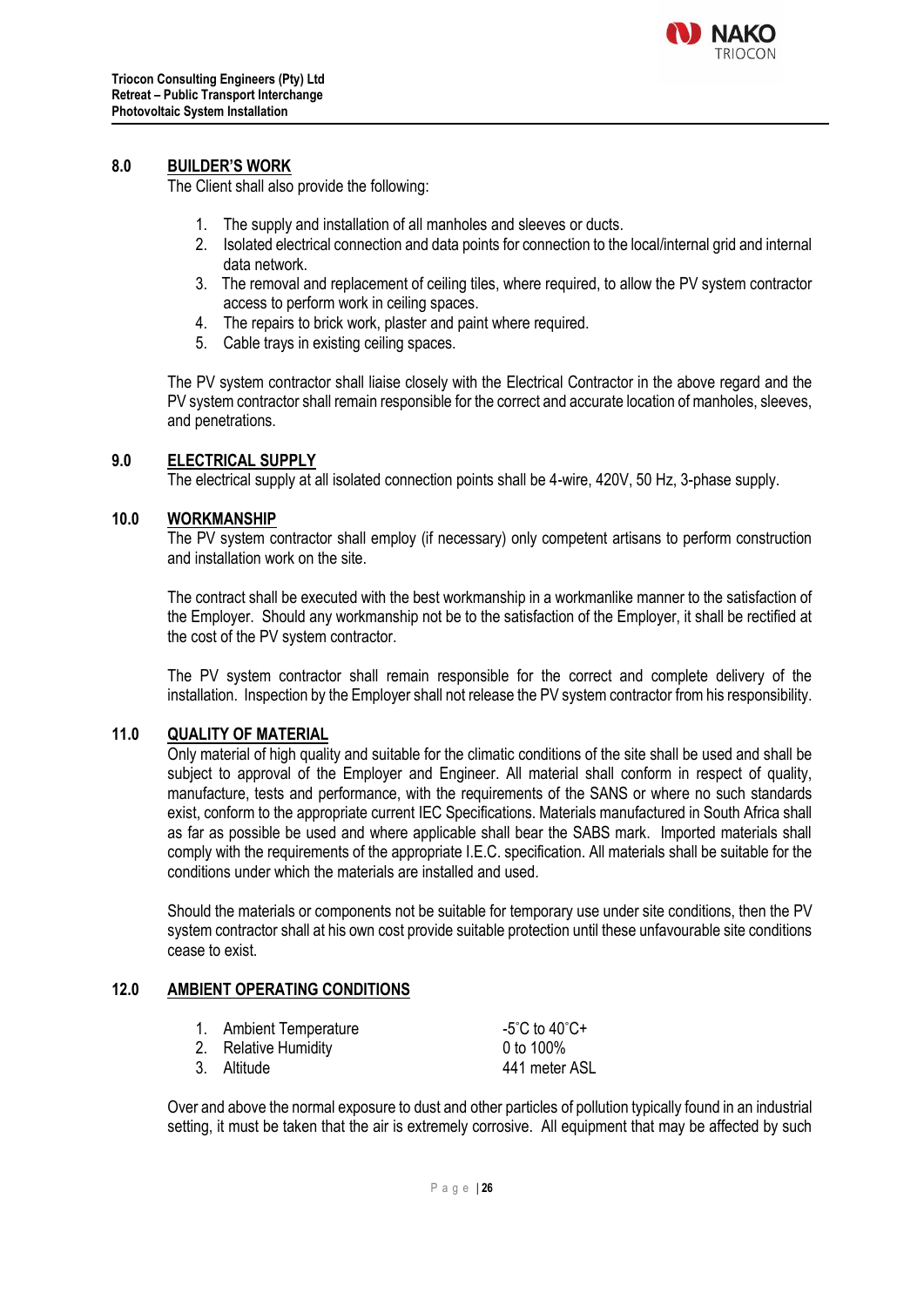

circumstances shall be shielded, properly sealed and effectively and efficiently treated to withstand the dusty and corrosive environments.

#### **13.0 GUARANTEE AND MAINTENANCE**

The PV system contractor shall guarantee the complete plant for a period of twelve months after first delivery has taken place.

If during this period the plant is not in working order, or not working satisfactorily owing to faulty material, design or workmanship, the PV system contractor will be notified and immediate steps shall be taken by him to rectify the defects and/or replace the affected parts on site at his own expense.

The PV system contractor shall maintain the plant in good working condition for the full twelve month period to the final delivery of the installation. The tenderer must also price for an additional 2 year SLA as part of the tender. However, should the PV system contractor fail to hand over the plant in good working order on the expiry of the specified twelve months and SLA period, the PV system contractor shall be responsible for further monthly maintenance until final delivery is taken.

During this period the PV system contractor will undertake to arrange that the plant be inspected at regular intervals (whatever number of visits the PV system contractor deems necessary to fully maintain the equipment) by a qualified member of his staff who shall:

- 1. Check the mechanical soundness of all parts.
- 2. Check and adjust all the output and control parameters of the system (voltage, frequency, control voltages, etc.).
- 3. Take control measurements on the major system components and record these measurements.
- 4. Replace all defective components.

#### **14.0 INSPECTION AND TESTING**

After completion of the works and before first delivery is taken, a full test will be carried out on the installation for a period of sufficient duration to determine the satisfactory working thereof. During this period the installation will be inspected and the contractor shall make good, to the satisfaction of the Representative/Agent, any defects which may arise.

#### **Note:**

- 1. All instrumentation necessary for testing shall be provided by the PV system contractor.
- 2. The results of the above tests must be clearly recorded, signed and handed to the Engineer.
- 3. Once the Engineer has inspected the complete installation and satisfied himself that all testing has been completed and the Contract is complete in all respects, the Engineer may be approached in writing with the above documentation with a view to arranging a hand-over date.
- 4. On completion of the Contract, the PV system contractor shall provide the Engineer with a complete and signed Certificate of Compliance for Electrical Installations as required by the Occupational Health and Safety Act as amended.

#### **15.0 TESTING AND COMMISSIONING DOCUMENTATION**

On completion of the installation and after testing and commissioning, a set of documents shall be compiled and presented to the Engineer. This set shall include the following:

- 1. CAD copy of all drawings marked up "as built"
- 2. Completed set of workshop drawings.
- 3. Completed set of test and commissioning sheets.
- 4. Set of schematic wiring and function diagrams
- 5. 3 sets of Operating and Maintenance Instruction Manuals on all electrical equipment.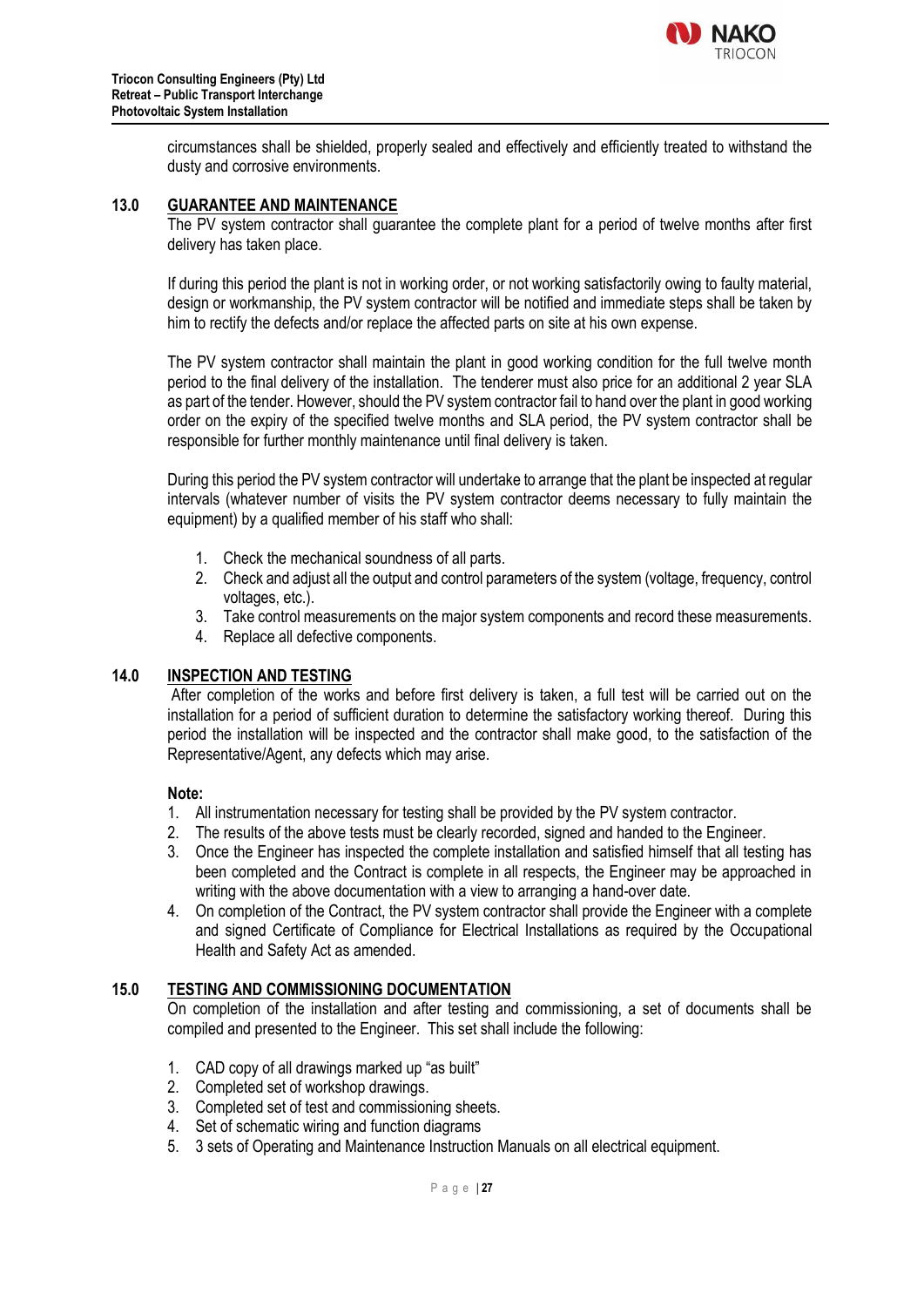

#### **16.0 SUBMITTALS**

The following information *MUST* accompany the tender documents at submission:

- 1. A paragraph by paragraph schedule of compliance with detailed description of any deviations from this specification.
- 2. A clear description of the operating characteristics and special features of the equipment.
- 3. Descriptive and illustrated brochures and other information pertaining to the solar PV panels, framing system, LED monitor and computer.
- 4. The proposed layout.
- 5. A sample test report as stated.
- 6. A list of successful installations completed in the Republic of South Africa and abroad (if any).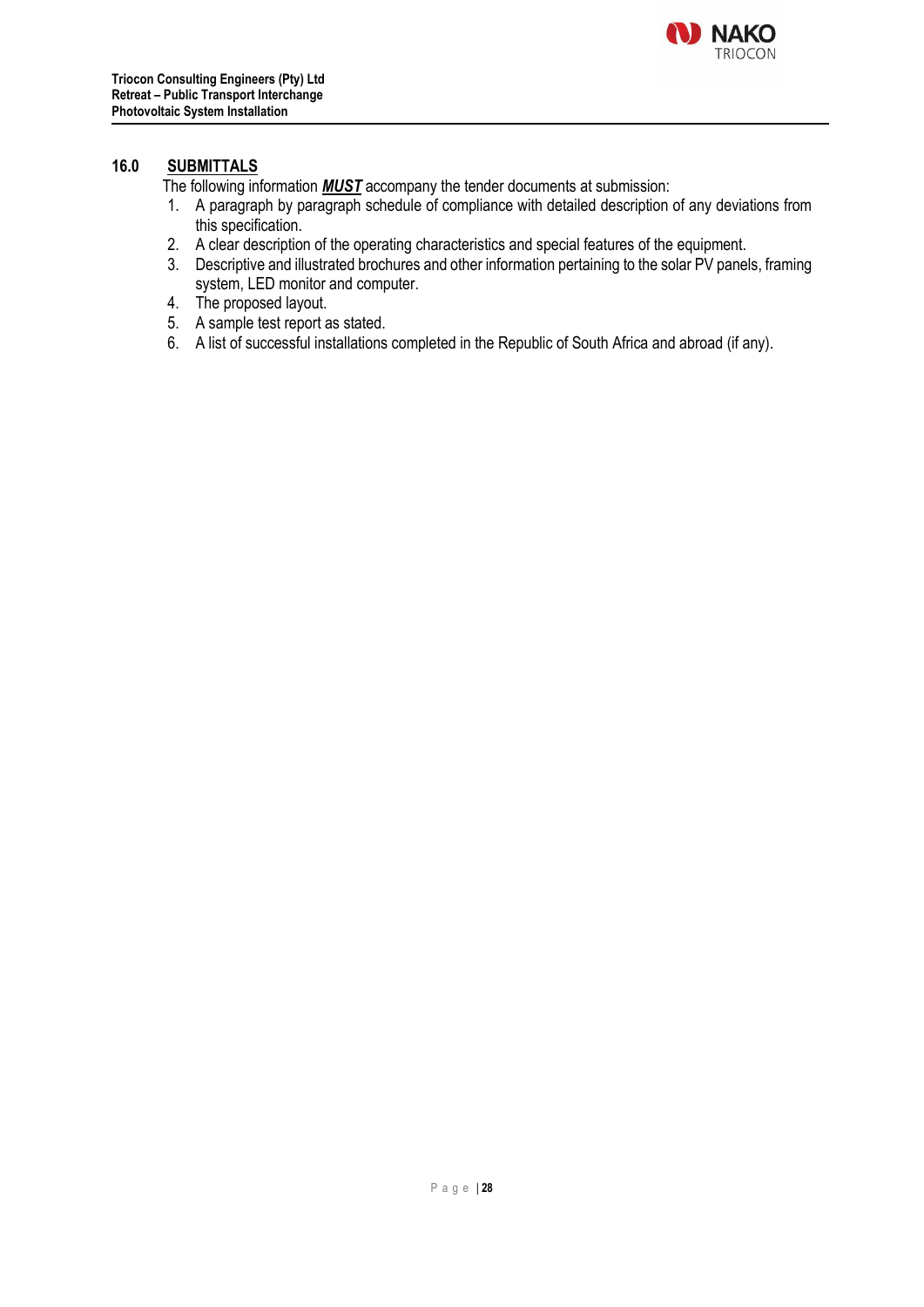

# **PART 4**

# **RETURNABLE DOCUMENTS**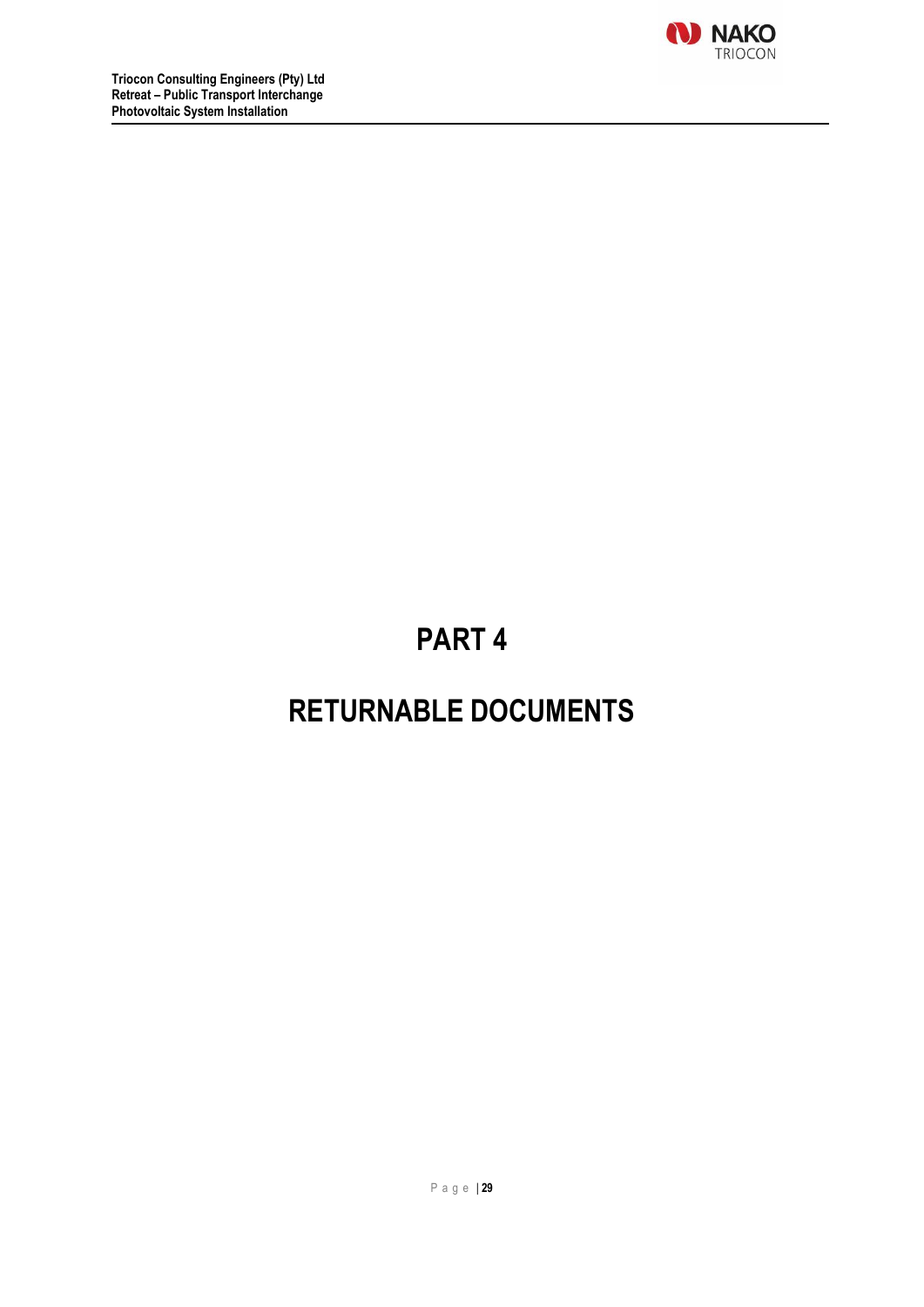

# **INDEX RETURNABLE DOCUMENTS**

# **ITEM DESCRIPTION PAGE NO.** 1.0 SYSTEM DESIGN CRITERIA<br>2.0 EVALUATION OF DESIGN 2.0 32 **EVALUATION OF DESIGN** 3.0 SYSTEM MONITORING 33 4.0 SELF-CONSUMPTION 34 5.0 MONTHLY VALUES 35 6.0 EFFICIENCY ANALYSIS 36 7.0 EFFICIENCY ANALYSIS – COST STRUCTURE 37

8.0 DESIGN GUIDELINE / CRITERIA 638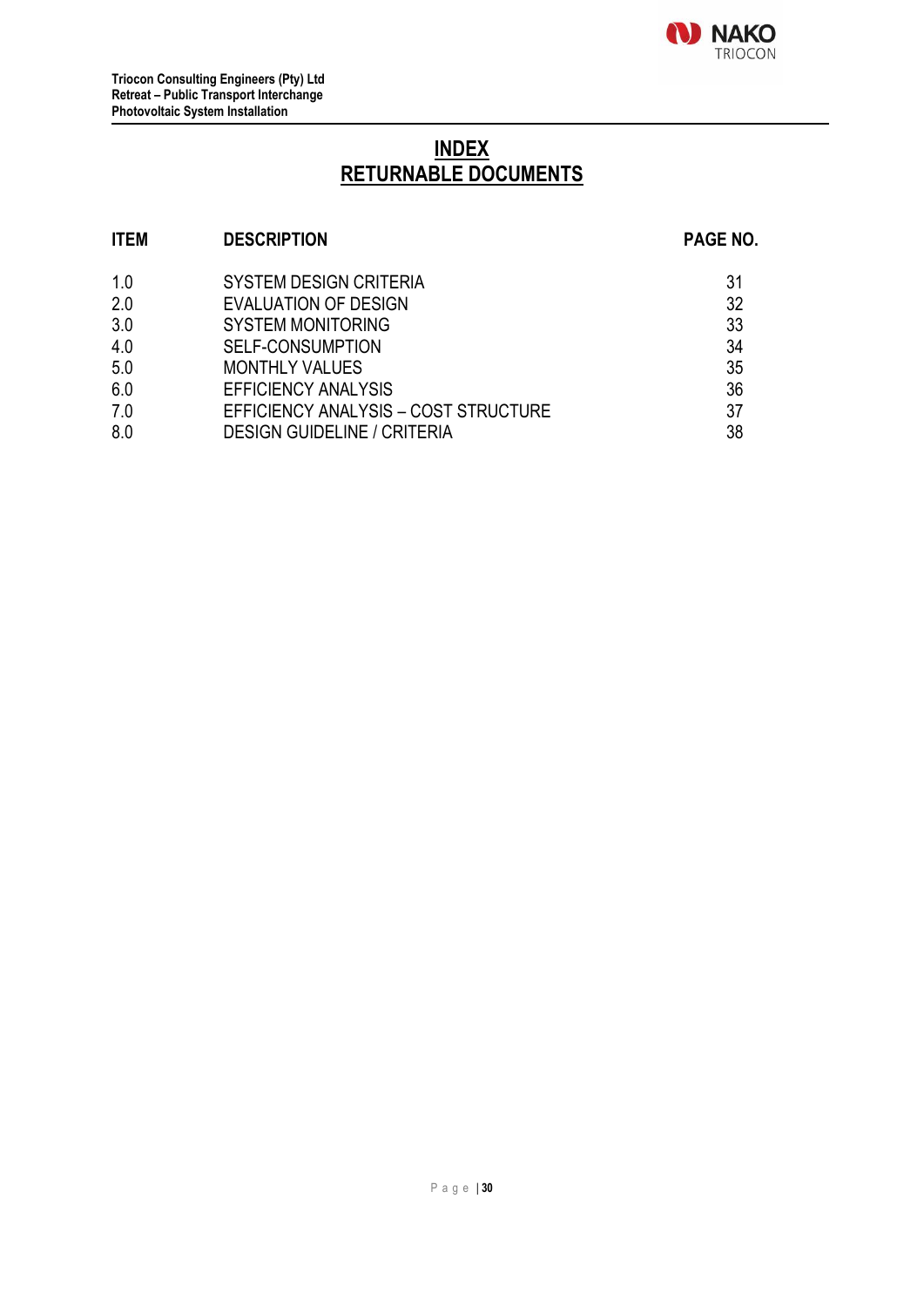

 $\mathbf{r}$ 

### **1.0 SYSTEM DESIGN CRITERIA**

| Grid Voltage                                                                                                                                                                                                                                         |                                                 |                      |                                                           |                                                                                                                                                                                                                                                                                                                                                  |
|------------------------------------------------------------------------------------------------------------------------------------------------------------------------------------------------------------------------------------------------------|-------------------------------------------------|----------------------|-----------------------------------------------------------|--------------------------------------------------------------------------------------------------------------------------------------------------------------------------------------------------------------------------------------------------------------------------------------------------------------------------------------------------|
| Tilt angle                                                                                                                                                                                                                                           |                                                 | Mounting type : Roof |                                                           |                                                                                                                                                                                                                                                                                                                                                  |
| Peak power<br>: _________________________________ kWp                                                                                                                                                                                                |                                                 |                      |                                                           |                                                                                                                                                                                                                                                                                                                                                  |
| Solar panels                                                                                                                                                                                                                                         |                                                 |                      |                                                           |                                                                                                                                                                                                                                                                                                                                                  |
| Solar panels<br><b>Carlos Carlos Caty</b>                                                                                                                                                                                                            |                                                 |                      |                                                           |                                                                                                                                                                                                                                                                                                                                                  |
| Solar panels                                                                                                                                                                                                                                         |                                                 |                      |                                                           |                                                                                                                                                                                                                                                                                                                                                  |
| Inverters<br><u>and the contract of the contract of the contract of the contract of the contract of the contract of the contra</u>                                                                                                                   |                                                 |                      |                                                           |                                                                                                                                                                                                                                                                                                                                                  |
| and the contract of the City of the City of the City of the City of the City of the City of the City of the City<br>Inverters                                                                                                                        |                                                 |                      |                                                           | Type:                                                                                                                                                                                                                                                                                                                                            |
| Inverters<br><u>Communication</u>                                                                                                                                                                                                                    |                                                 |                      |                                                           |                                                                                                                                                                                                                                                                                                                                                  |
| <b>System Monitoring</b>                                                                                                                                                                                                                             |                                                 |                      |                                                           |                                                                                                                                                                                                                                                                                                                                                  |
| Controller<br>the contract of the contract of the contract of the contract of the contract of                                                                                                                                                        |                                                 |                      |                                                           |                                                                                                                                                                                                                                                                                                                                                  |
| Monitor type<br><u>experimental property of the set of the set of the set of the set of the set of the set of the set of the set of the set of the set of the set of the set of the set of the set of the set of the set of the set of the set o</u> |                                                 |                      |                                                           | Monitor size: Note: Note: Note: Note: Note: Note: Note: Note: Note: Note: Note: Note: Note: Note: No<br>cm                                                                                                                                                                                                                                       |
| Energy meter : _________________                                                                                                                                                                                                                     |                                                 |                      |                                                           |                                                                                                                                                                                                                                                                                                                                                  |
| Hardware type : _________________                                                                                                                                                                                                                    |                                                 |                      | Hardware name: National Contract of the March 2014        |                                                                                                                                                                                                                                                                                                                                                  |
| Hardware type : __________________                                                                                                                                                                                                                   |                                                 |                      |                                                           |                                                                                                                                                                                                                                                                                                                                                  |
| Hardware type : __________________                                                                                                                                                                                                                   |                                                 |                      |                                                           |                                                                                                                                                                                                                                                                                                                                                  |
| Software type : _________________                                                                                                                                                                                                                    |                                                 |                      |                                                           |                                                                                                                                                                                                                                                                                                                                                  |
|                                                                                                                                                                                                                                                      |                                                 |                      |                                                           |                                                                                                                                                                                                                                                                                                                                                  |
| Software type : __________________                                                                                                                                                                                                                   |                                                 |                      |                                                           |                                                                                                                                                                                                                                                                                                                                                  |
| <b>Technical Data</b>                                                                                                                                                                                                                                |                                                 |                      |                                                           |                                                                                                                                                                                                                                                                                                                                                  |
|                                                                                                                                                                                                                                                      |                                                 |                      |                                                           | <b>MWh</b>                                                                                                                                                                                                                                                                                                                                       |
| Peak Power                                                                                                                                                                                                                                           | : ____________________________ kWp              |                      | Energy usable factor                                      | $\%$<br>$\begin{tabular}{l} \bf 1 & 0 & 0 & 0 & 0 \\ \bf 2 & 0 & 0 & 0 & 0 \\ \bf 3 & 0 & 0 & 0 & 0 \\ \bf 4 & 0 & 0 & 0 & 0 \\ \bf 5 & 0 & 0 & 0 & 0 \\ \bf 6 & 0 & 0 & 0 & 0 \\ \bf 7 & 0 & 0 & 0 & 0 \\ \bf 8 & 0 & 0 & 0 & 0 \\ \bf 9 & 0 & 0 & 0 & 0 \\ \bf 10 & 0 & 0 & 0 & 0 & 0 \\ \bf 11 & 0 & 0 & 0 & 0 & 0 \\ \bf 12 & 0 & 0 & 0 & 0$ |
| Number of inverters                                                                                                                                                                                                                                  | <u> 1999 - Johann Barbara, martin a</u>         |                      |                                                           | $\%$                                                                                                                                                                                                                                                                                                                                             |
| Nominal AC power                                                                                                                                                                                                                                     | <u> 1990 - Johann Barnett, fransk politiker</u> | kW                   |                                                           | kWh/kWp                                                                                                                                                                                                                                                                                                                                          |
| AC active power                                                                                                                                                                                                                                      | $\frac{1}{2}$ kW                                |                      | Line losses (in % of PV energy) : _____________________ % |                                                                                                                                                                                                                                                                                                                                                  |
| Active power ratio                                                                                                                                                                                                                                   | $\frac{1}{2}$ %                                 |                      | Unbalanced load                                           |                                                                                                                                                                                                                                                                                                                                                  |
| Notes:                                                                                                                                                                                                                                               |                                                 |                      |                                                           |                                                                                                                                                                                                                                                                                                                                                  |
|                                                                                                                                                                                                                                                      |                                                 |                      |                                                           |                                                                                                                                                                                                                                                                                                                                                  |
|                                                                                                                                                                                                                                                      |                                                 |                      |                                                           |                                                                                                                                                                                                                                                                                                                                                  |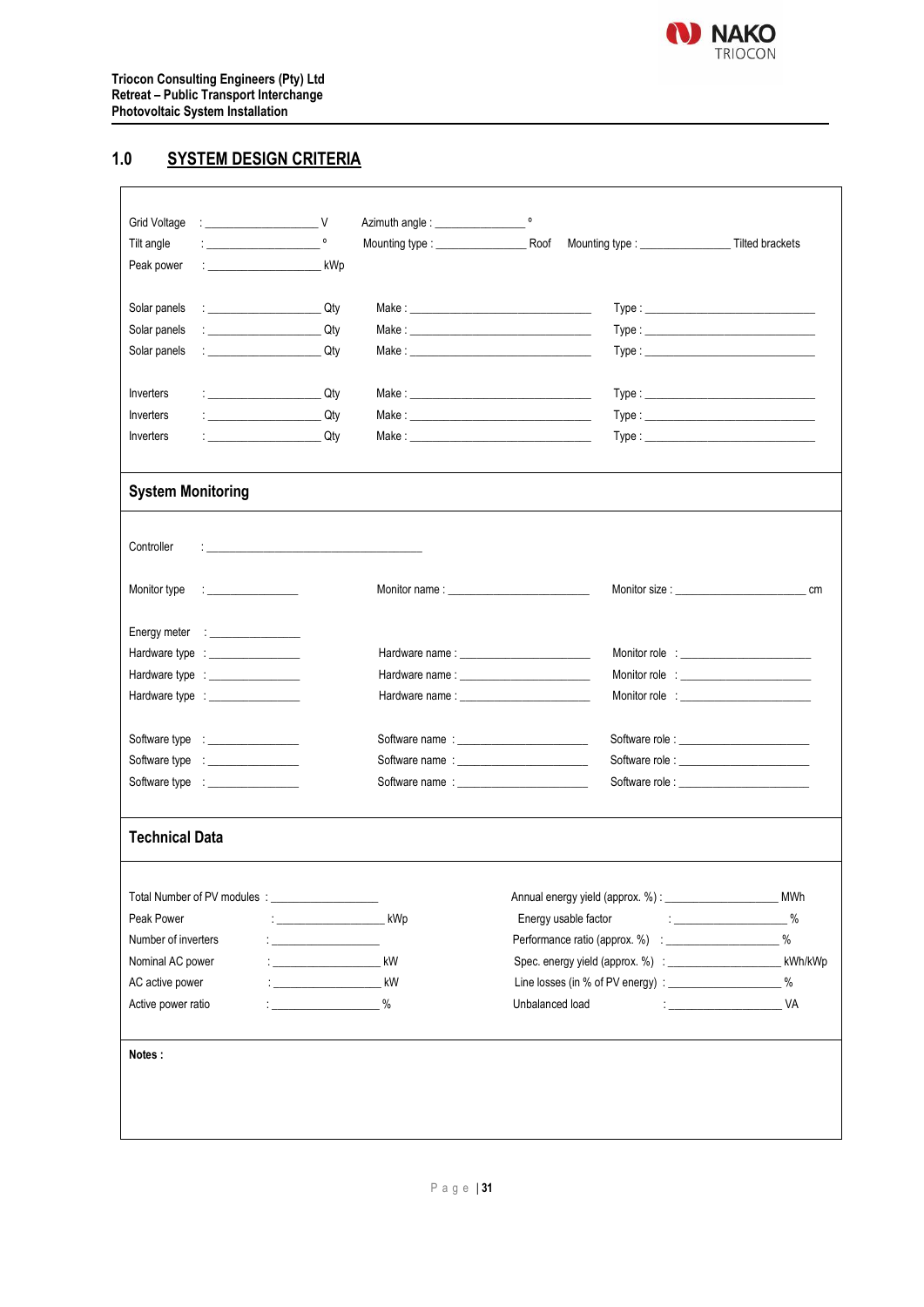

### **2.0 EVALUATION OF DESIGN**

| PV system section 1                                                                                  |                                                                                                                                                                                                                                                                                         |                                                     |  |  |  |
|------------------------------------------------------------------------------------------------------|-----------------------------------------------------------------------------------------------------------------------------------------------------------------------------------------------------------------------------------------------------------------------------------------|-----------------------------------------------------|--|--|--|
| Inverters                                                                                            | Inverter type : $\frac{1}{2}$ inverter type :                                                                                                                                                                                                                                           | Inverter type:                                      |  |  |  |
|                                                                                                      |                                                                                                                                                                                                                                                                                         |                                                     |  |  |  |
| Peak power<br>Total number of PV modules<br>Number of inverters<br>Max DC Power ( $cos \theta = 1$ ) | <b>EXAMPLE 2014</b> RWD                                                                                                                                                                                                                                                                 | <b>NOVEMBER 2019</b><br>kW                          |  |  |  |
| Max AC active power<br>Grid Voltage<br>Nominal power ratio<br>Displacement power factor cos @        | $\sim$ $\sim$                                                                                                                                                                                                                                                                           | <b>EXAMPLE 2014</b> RW                              |  |  |  |
| <b>Technical Data</b>                                                                                |                                                                                                                                                                                                                                                                                         |                                                     |  |  |  |
| Input A : PV array 1<br>PV panel make<br>Mounting type                                               | <b>Experience of the Community</b><br>Azimuth angle : _____________                                                                                                                                                                                                                     |                                                     |  |  |  |
| Input A : PV array 2<br>PV panel make<br>Mounting type                                               | <u> 1989 - Johann Stone, fransk politiker (</u><br><u>The company of the company of the company of the company of the company of the company of the company of the company of the company of the company of the company of the company of the company of the company of the company</u> | Tilt angle : __________________                     |  |  |  |
|                                                                                                      | <b>Input A</b>                                                                                                                                                                                                                                                                          | <b>Input B</b>                                      |  |  |  |
| Number of strings<br>PV modules per string<br>Peak Power (input)                                     | . kWp                                                                                                                                                                                                                                                                                   | kWp<br>the control of the control of the control of |  |  |  |
| Typical PV voltage<br>Min PV voltage<br>Min DC voltage<br>Grid voltage                               | V<br>$\vee$<br>V<br>kV                                                                                                                                                                                                                                                                  | V<br>$\vee$<br>V<br>kV                              |  |  |  |
| Max PV voltage<br>Max DC voltage                                                                     | V<br>V                                                                                                                                                                                                                                                                                  | – V<br>V                                            |  |  |  |
| Max current of PV array<br>Max DC current                                                            |                                                                                                                                                                                                                                                                                         |                                                     |  |  |  |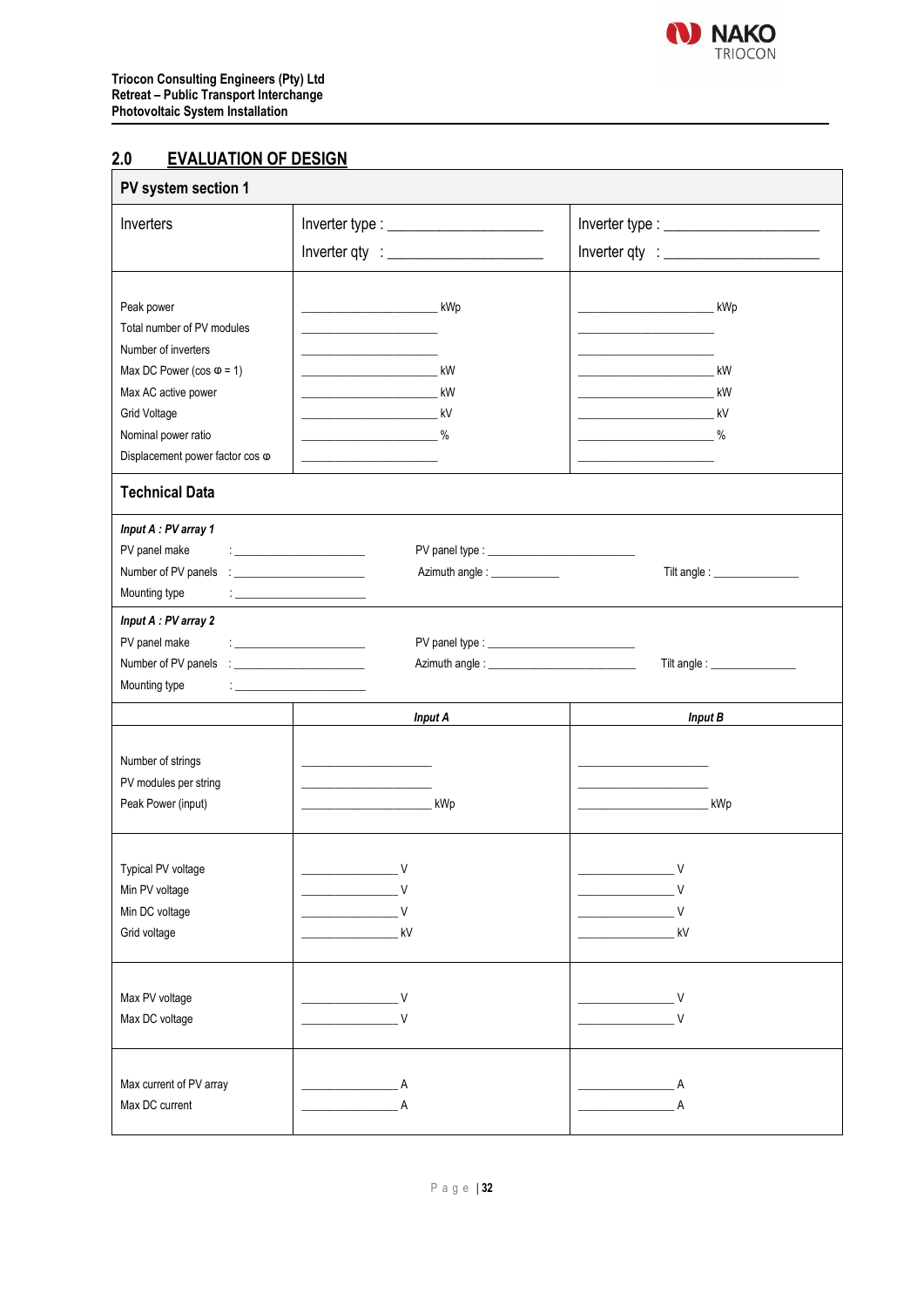

### **3.0 SYSTEM MONITORING**

(Complete a separate sheet for each of section 2, 3 etc. if applicable)

| PV system                         | <b>System monitoring</b>                                                                                                                                                                                                                                                                                                                                                                                                                                                                                                                                                                                                                                                                                     |                                                                                                               |  |  |
|-----------------------------------|--------------------------------------------------------------------------------------------------------------------------------------------------------------------------------------------------------------------------------------------------------------------------------------------------------------------------------------------------------------------------------------------------------------------------------------------------------------------------------------------------------------------------------------------------------------------------------------------------------------------------------------------------------------------------------------------------------------|---------------------------------------------------------------------------------------------------------------|--|--|
| <b>Subsection 1</b>               | Within the PV system                                                                                                                                                                                                                                                                                                                                                                                                                                                                                                                                                                                                                                                                                         | <b>External</b>                                                                                               |  |  |
| PV system section 1:<br>Inverters | 1. Universal acquisition of measured values for<br>intelligent energy management:                                                                                                                                                                                                                                                                                                                                                                                                                                                                                                                                                                                                                            | Internet portal for monitoring PV systems and<br>for the visualization and presentation of PV<br>system data: |  |  |
|                                   |                                                                                                                                                                                                                                                                                                                                                                                                                                                                                                                                                                                                                                                                                                              |                                                                                                               |  |  |
|                                   | 2. PC software for professional plant presentation:<br>$\begin{picture}(150,10) \put(0,0){\line(1,0){10}} \put(15,0){\line(1,0){10}} \put(15,0){\line(1,0){10}} \put(15,0){\line(1,0){10}} \put(15,0){\line(1,0){10}} \put(15,0){\line(1,0){10}} \put(15,0){\line(1,0){10}} \put(15,0){\line(1,0){10}} \put(15,0){\line(1,0){10}} \put(15,0){\line(1,0){10}} \put(15,0){\line(1,0){10}} \put(15,0){\line($<br>3. PC software for management of PV system and<br>display of PV system data:<br>4. Weather station for PV systems:<br>5. Professional Monitoring and control of<br>decentralized large scale PV systems:<br>Qty<br>6. Data logger for Retrieval, storage and<br>transmission of inverter data: |                                                                                                               |  |  |
|                                   |                                                                                                                                                                                                                                                                                                                                                                                                                                                                                                                                                                                                                                                                                                              |                                                                                                               |  |  |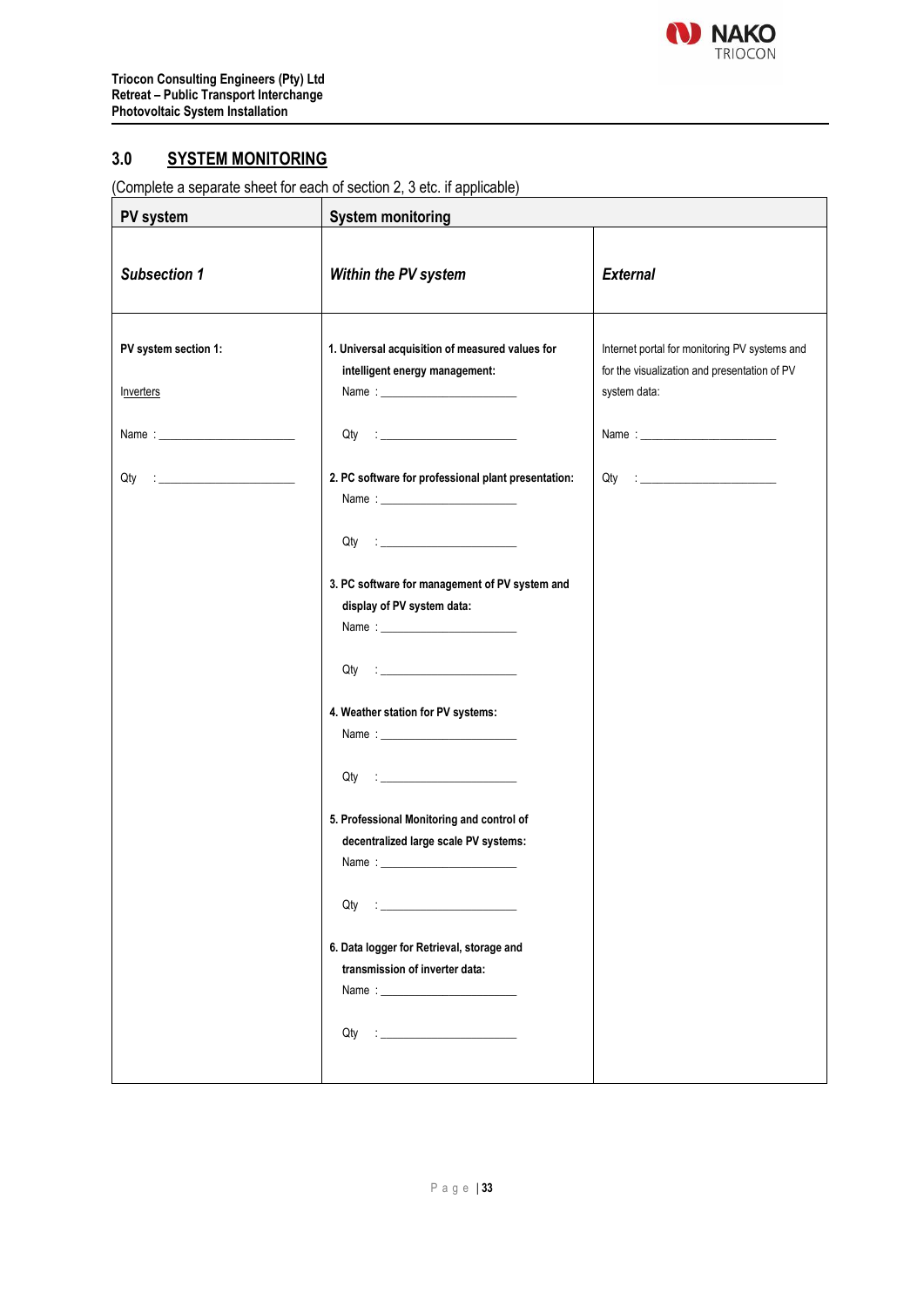

### **4.0 SELF-CONSUMPTION**

| Information on self-consumption    |                                                                             |                                                                          |
|------------------------------------|-----------------------------------------------------------------------------|--------------------------------------------------------------------------|
| Load profile                       |                                                                             |                                                                          |
|                                    |                                                                             |                                                                          |
|                                    |                                                                             |                                                                          |
|                                    | Energy consumption per annum : ______________________ MWh                   |                                                                          |
|                                    |                                                                             |                                                                          |
| Increased self-consumption         |                                                                             |                                                                          |
| <b>Result</b>                      |                                                                             |                                                                          |
| Without increased self-consumption |                                                                             |                                                                          |
| Self-sufficiency quota:            | Distribution of PV energy                                                   | <b>Details</b>                                                           |
| $\%$                               | Energy yield<br>the company of the com-<br>MWh                              | MWh                                                                      |
|                                    | Grid feed-in<br>$\mathcal{L}^{\text{max}}(\mathcal{L}^{\text{max}})$<br>MWh | <b>MWh</b>                                                               |
| Self-consumption quota:            | MWh<br>Self-consumption<br><b>Contract Contract</b>                         | Grid feed-in<br>kWh                                                      |
| $\%$                               | MWh                                                                         | <b>MWh</b><br>Purchased electricity                                      |
|                                    |                                                                             | Self-consumption<br><b>MWH</b><br>the control of the control of the con- |
|                                    |                                                                             | Self-consumption quota (% of PV energy)<br>$\sim$ $\%$                   |
|                                    |                                                                             | Self-sufficiency quota (% of energy consumption) : _________ %           |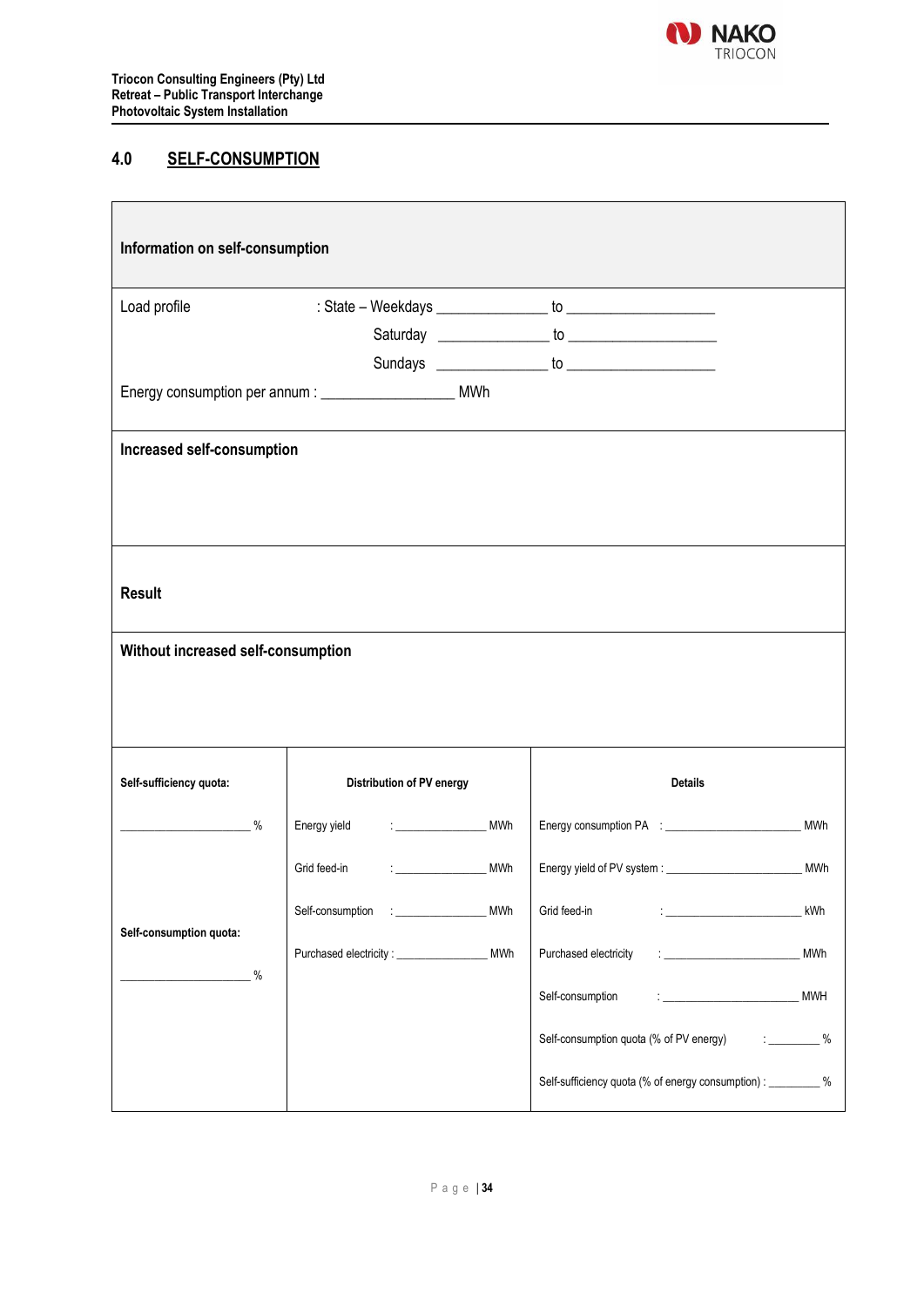

### **5.0 MONTHLY VALUES**

| Diagram / graph |  |  |
|-----------------|--|--|
|                 |  |  |
|                 |  |  |
|                 |  |  |
|                 |  |  |
|                 |  |  |
|                 |  |  |
|                 |  |  |
|                 |  |  |
|                 |  |  |
|                 |  |  |
|                 |  |  |
|                 |  |  |
|                 |  |  |
|                 |  |  |
|                 |  |  |

*Table*

| Month          | Energy yield (kWh) + % | Self-consumption (kWh) | Grid feed-in (kWh) | Purchased electricity (kWh) |
|----------------|------------------------|------------------------|--------------------|-----------------------------|
|                |                        |                        |                    |                             |
| $\overline{2}$ |                        |                        |                    |                             |
| 3              |                        |                        |                    |                             |
| 4              |                        |                        |                    |                             |
| 5              |                        |                        |                    |                             |
| 6              |                        |                        |                    |                             |
|                |                        |                        |                    |                             |
| 8              |                        |                        |                    |                             |
| 9              |                        |                        |                    |                             |
| 10             |                        |                        |                    |                             |
| 11             |                        |                        |                    |                             |
| 12             |                        |                        |                    |                             |
|                |                        |                        |                    |                             |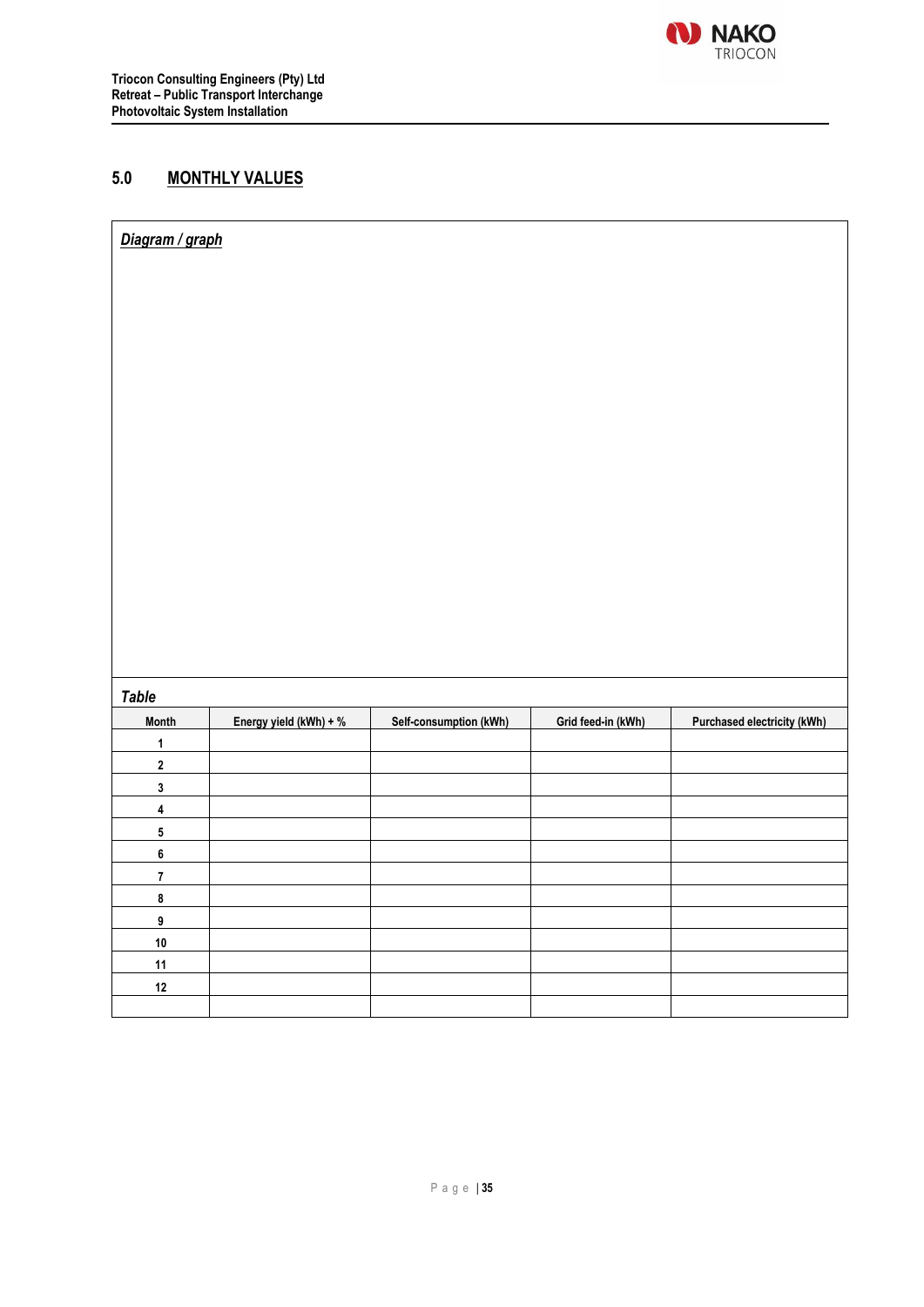

# **6.0 EFFICIENCY ANALYSIS**

| <b>Details</b>                                                       |                                                                                                                      |
|----------------------------------------------------------------------|----------------------------------------------------------------------------------------------------------------------|
| Electricity cost savings in the first year (approximately)           |                                                                                                                      |
| Total electricity cost savings after 20 years (approximately)        | <u> 1989 - Johann Barn, mars eta bainar eta baina eta baina eta baina eta baina eta baina eta baina eta baina e</u>  |
| Total revenue from grid feed-in after 20 years (approximately)       | <u> 1989 - Johann Barbara, martin amerikan basar dan berasal dalam basa dalam basar dalam basar dalam basa dalam</u> |
| Expected amortization period in years (approximately)                | <u> 1989 - Jan Samuel Barbara, margaret eta idazlea (h. 1982).</u>                                                   |
| The total investment is                                              |                                                                                                                      |
| The specific capital expenditure costs are                           |                                                                                                                      |
| <b>Effective savings - Graph</b>                                     |                                                                                                                      |
|                                                                      |                                                                                                                      |
|                                                                      |                                                                                                                      |
|                                                                      |                                                                                                                      |
|                                                                      |                                                                                                                      |
|                                                                      |                                                                                                                      |
|                                                                      |                                                                                                                      |
| Comparison of cumulative electricity costs - Graph                   |                                                                                                                      |
|                                                                      |                                                                                                                      |
|                                                                      |                                                                                                                      |
|                                                                      |                                                                                                                      |
|                                                                      |                                                                                                                      |
|                                                                      |                                                                                                                      |
|                                                                      |                                                                                                                      |
|                                                                      |                                                                                                                      |
| Today without PV system<br><u> : _______________________________</u> |                                                                                                                      |
| <b>Comparison of annual electricity costs</b>                        |                                                                                                                      |
| Today with PV system<br><u> 1989 - Johann Barn, mars ann an t-A</u>  |                                                                                                                      |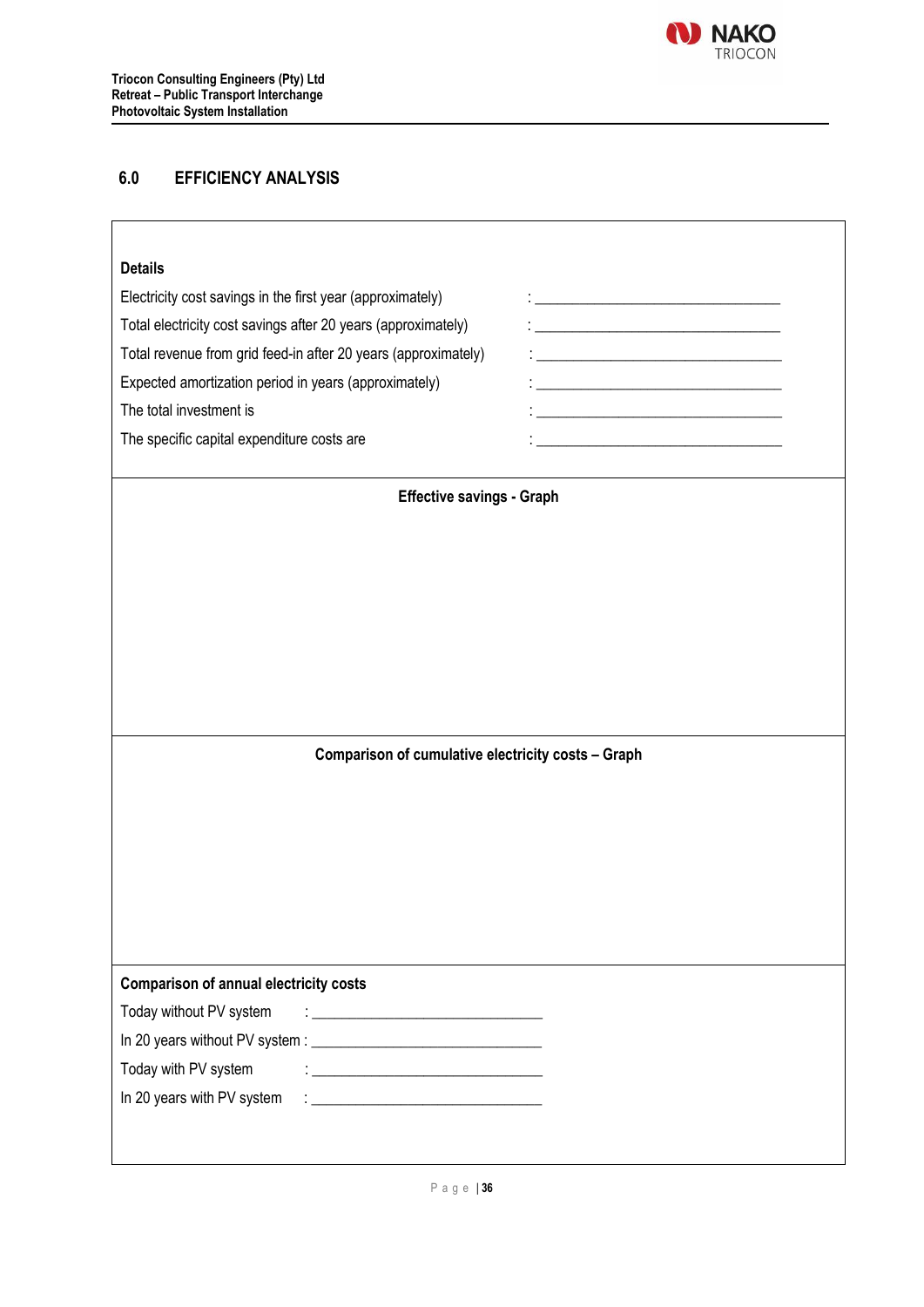

# **7.0 EFFICIENCY ANALYSIS – COST STRUCTURE**

| <b>Cost structure</b>                                                                                                                                                                                                                                     |                                                                                                                       |         |
|-----------------------------------------------------------------------------------------------------------------------------------------------------------------------------------------------------------------------------------------------------------|-----------------------------------------------------------------------------------------------------------------------|---------|
| PV system costs                                                                                                                                                                                                                                           |                                                                                                                       |         |
| The total costs for the PV modules are                                                                                                                                                                                                                    |                                                                                                                       |         |
| The average power degradation of the PV modules is                                                                                                                                                                                                        | $\overbrace{\hspace{2.5cm}}^{\textcolor{blue}{\sim}}$ $\hspace{2.5cm}$ $\%$                                           |         |
|                                                                                                                                                                                                                                                           |                                                                                                                       |         |
| The cost for planning and installation are                                                                                                                                                                                                                |                                                                                                                       |         |
| The annual fixes costs are                                                                                                                                                                                                                                |                                                                                                                       |         |
| The total investment is                                                                                                                                                                                                                                   |                                                                                                                       |         |
| The specific capital expenditure costs are                                                                                                                                                                                                                | <u> 1999 - Johann John Stein, fransk politiker (</u>                                                                  | R / kWp |
| <b>Financing</b>                                                                                                                                                                                                                                          |                                                                                                                       |         |
| The currency is                                                                                                                                                                                                                                           |                                                                                                                       |         |
| The equity ratio is                                                                                                                                                                                                                                       |                                                                                                                       |         |
| The debt ratio is                                                                                                                                                                                                                                         |                                                                                                                       |         |
| The grant amount is                                                                                                                                                                                                                                       |                                                                                                                       |         |
| The inflation rate is                                                                                                                                                                                                                                     |                                                                                                                       |         |
| The analysis period of efficiency is                                                                                                                                                                                                                      |                                                                                                                       |         |
| Selected type of credit                                                                                                                                                                                                                                   |                                                                                                                       |         |
| The credit period is                                                                                                                                                                                                                                      | <u> Alexandria de la contrada de la contrada de la contrada de la contrada de la contrada de la contrada de la c</u>  | Years   |
| The redemption-free period is                                                                                                                                                                                                                             |                                                                                                                       | Years   |
| The interest rate is                                                                                                                                                                                                                                      | $\%$                                                                                                                  |         |
| Electricity purchase costs and feed-in tariff                                                                                                                                                                                                             |                                                                                                                       |         |
| The electricity purchase price is                                                                                                                                                                                                                         |                                                                                                                       |         |
| Specific tariffs such as TOU must be taken into account                                                                                                                                                                                                   |                                                                                                                       |         |
| The annual rate of electricity price increase is                                                                                                                                                                                                          |                                                                                                                       | $\%$    |
| The feed-in tariff is                                                                                                                                                                                                                                     |                                                                                                                       | R / kWh |
| The duration of the feed-in tariff is                                                                                                                                                                                                                     | <u> 1989 - Johann John Stone, meil in der Stone besteht der Stone besteht der Stone besteht der Stone besteht der</u> | Years   |
| Deduction or feed-in tariff in case of self-consumption                                                                                                                                                                                                   |                                                                                                                       | R / kWh |
|                                                                                                                                                                                                                                                           |                                                                                                                       |         |
| <b>Comparison of annual electricity costs</b>                                                                                                                                                                                                             |                                                                                                                       |         |
| Today without PV system<br><u> 1986 - Johann Barbara, martin amerikan basar dan basa dan basar dalam basa dalam basa dalam basa dalam basa </u>                                                                                                           |                                                                                                                       |         |
|                                                                                                                                                                                                                                                           |                                                                                                                       |         |
| Today with PV system<br>$\frac{1}{2}$ . The contract of the contract of the contract of the contract of the contract of the contract of the contract of the contract of the contract of the contract of the contract of the contract of the contract of t |                                                                                                                       |         |
| In 20 years with PV system                                                                                                                                                                                                                                |                                                                                                                       |         |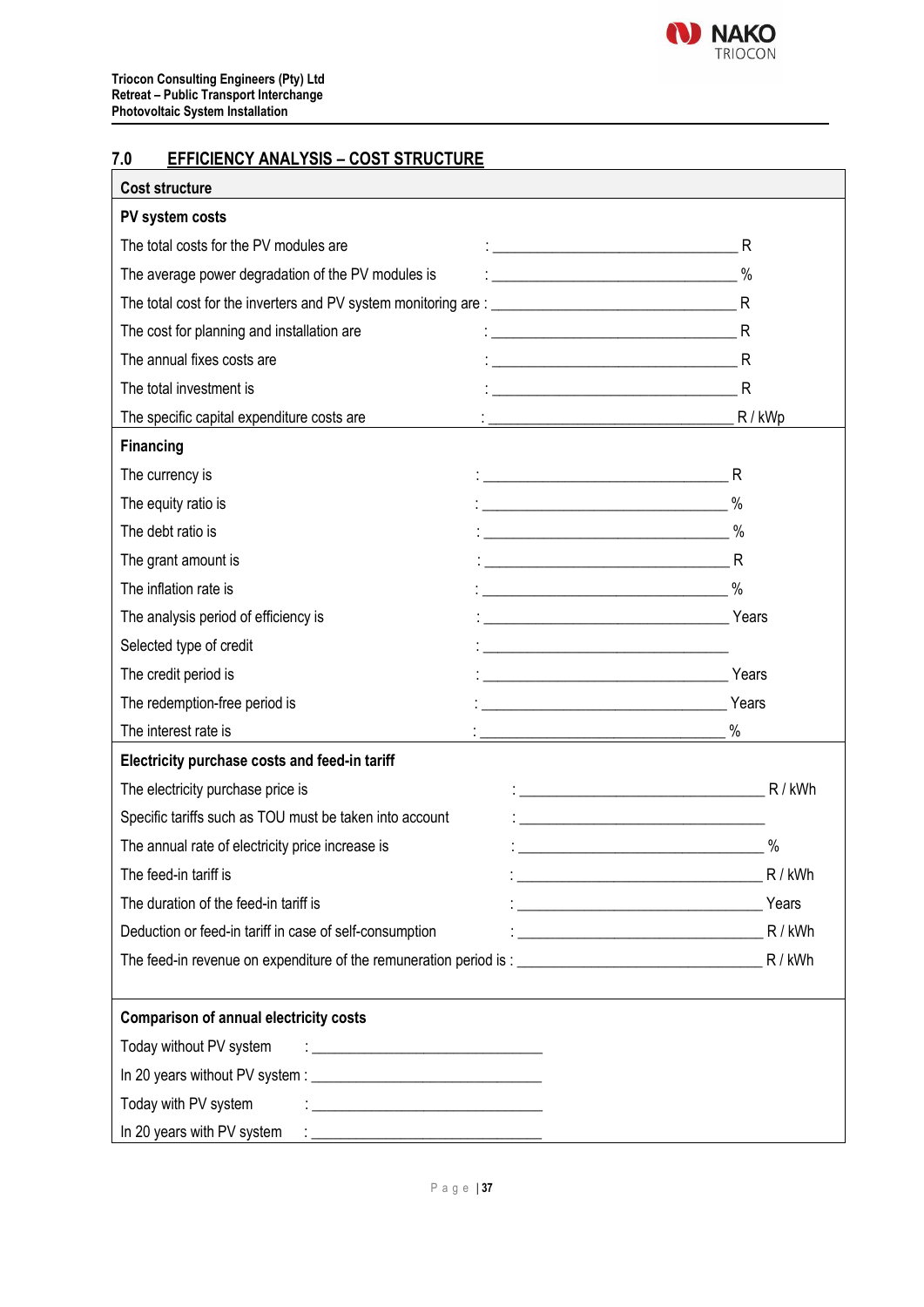

# **8.0 DESIGN GUIDELINE / CRITERIA**

(To be completed by tenderer)

#### **Design Parameters:**

|                             | <b>Triocon - Guideline</b>     | <b>Tenderer - Actual</b> |
|-----------------------------|--------------------------------|--------------------------|
| <b>Standards</b>            | <b>SANS</b>                    |                          |
|                             | <b>IEC</b>                     |                          |
| <b>Type</b>                 | Hybrid, Mono Crystalline       |                          |
|                             | surrounded by ultra-thin       |                          |
|                             | amorphous silicon layer.       |                          |
| Latitude                    | 34.22° South Latitude          |                          |
| Longitude                   | 19.42° East Longitude          |                          |
| Temperature - minimum       | $-5$ °C                        |                          |
| $(^{\circ}C)$               |                                |                          |
| Temperature - maximum       | 40 °C                          |                          |
| (°C)                        |                                |                          |
| Maximum wind speed (m/s)    | $12 \text{ m/s}$               |                          |
| Mean annual wind speed      | $8.63$ m/s                     |                          |
| (m/s)                       |                                |                          |
| Peak power (kWp)            | 20 kWp                         |                          |
| Nominal AC power (kW)       | <b>20 kW</b>                   |                          |
| AC active power (kW)        | <b>98 kW</b>                   |                          |
| Active power ratio          | 95.7%                          |                          |
| Wind speed (m/s)            | Refer to Met Data for Du Noon  |                          |
| Snow load (kg/m2)           | To suit location / application |                          |
| Impact resistance           | <b>High</b>                    |                          |
| Open circuit voltage (V)    | < 1000 V                       |                          |
| Annual energy yield (app)   | 169.1 MWh                      |                          |
| Energy usable factor        | 99.9%                          |                          |
| <b>Tilt angle</b>           | $5^{\circ}$                    |                          |
| <b>Azimuth angle</b>        | $39.7^\circ$                   |                          |
| Performance ratio           | 86.2%                          |                          |
| Specific energy yield (app) | 1651 kWh / kWp                 |                          |
| <b>Line losses</b>          | 0.27%                          |                          |

Notes:-

- 1. PV specialist to include for all steelwork framing & supports.
- 2. The mounting frames shall be designed for flat roofs.<br>3. PV specialist to include for all electrical containment a
- PV specialist to include for all electrical containment and wiring from the PV cells to the local distribution boards.
- 4. Panel area quoted is active PV area and excludes framing.
- 5. To protect the DC system, surge suppression devices shall be fitted at the inverter end of the DC cabling and at the arrays.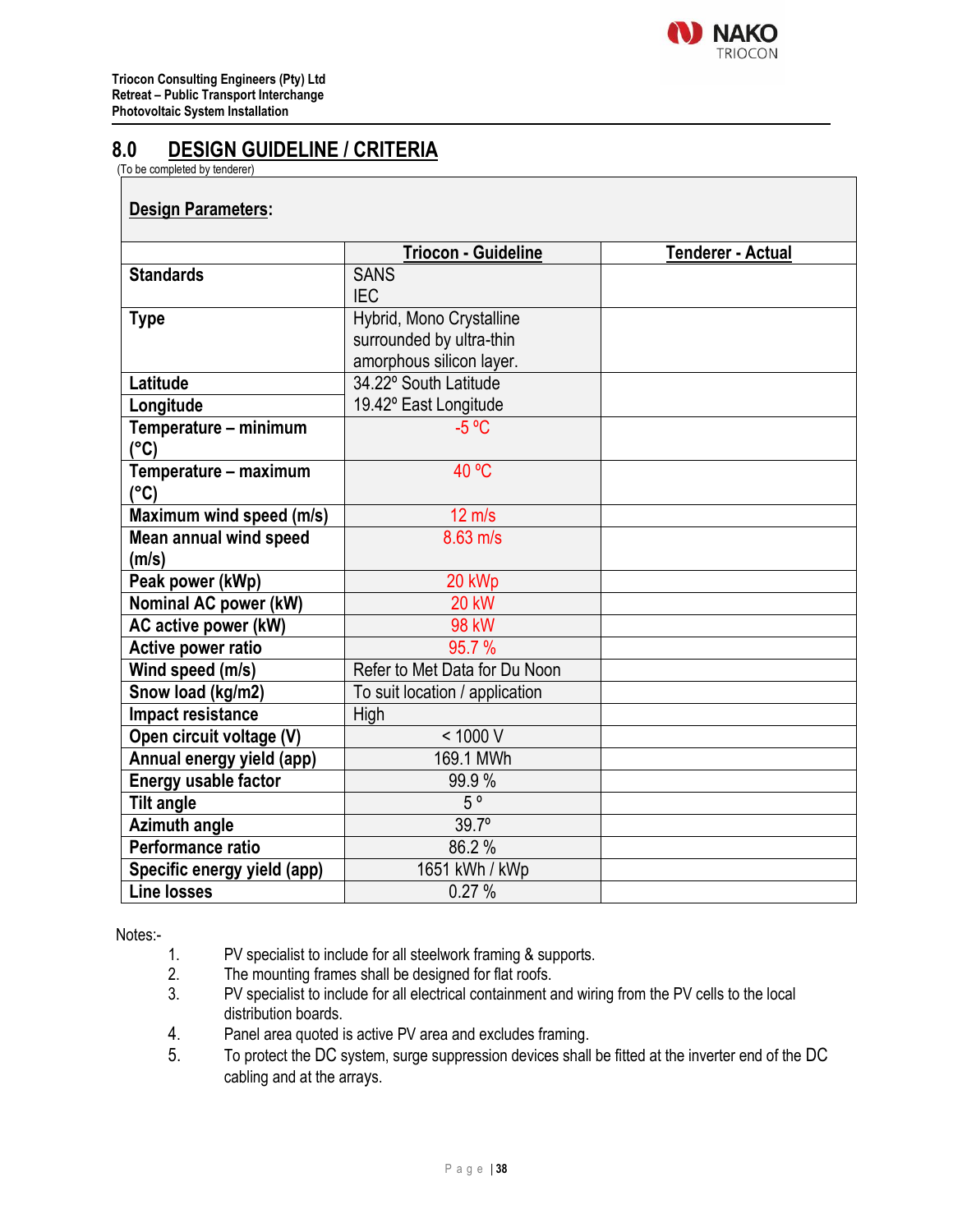

# **PART 5**

# **PRICING SCHEDULES**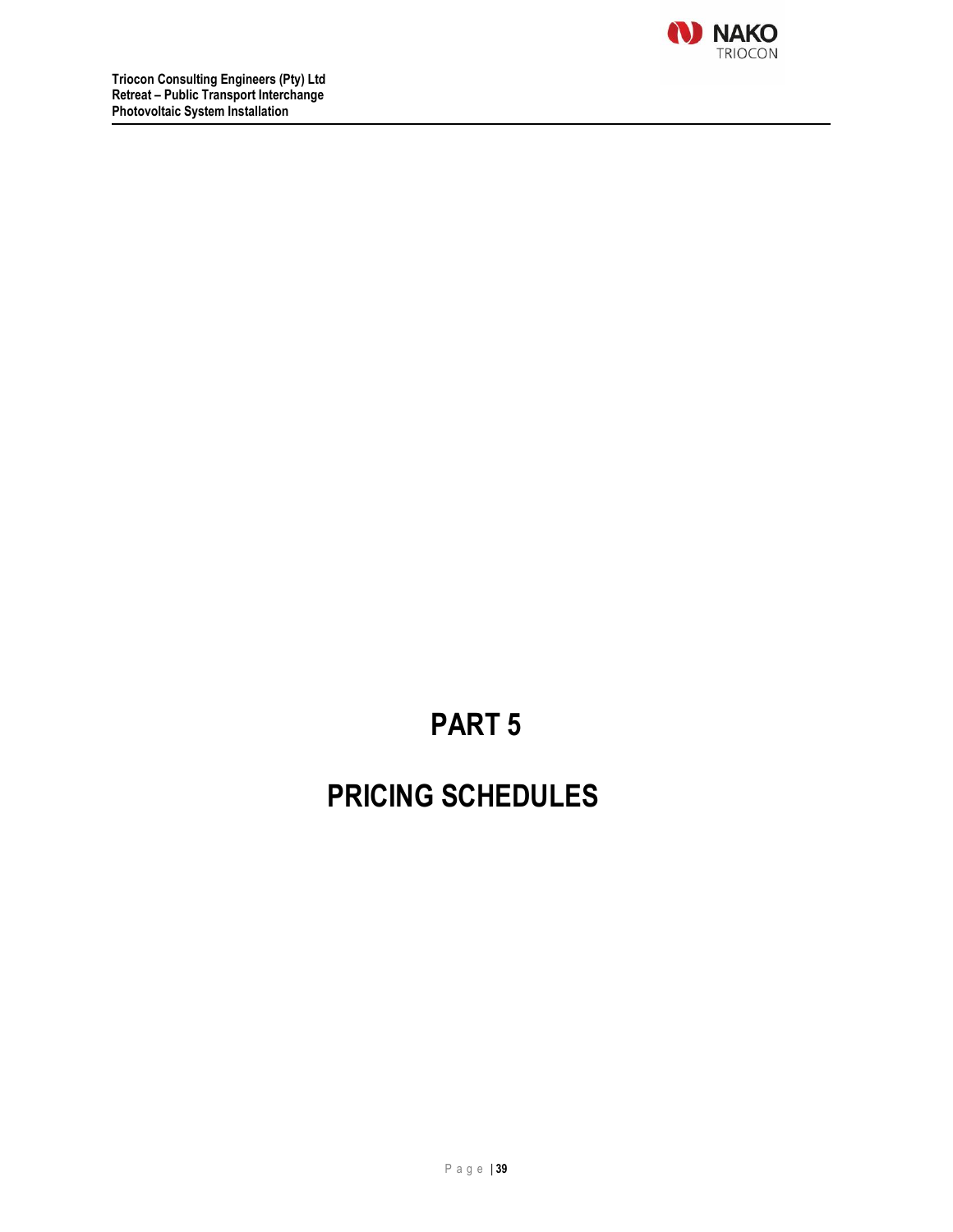

(Note: Tenderer may issue Price Schedule in own format – this is minimum information required)

#### **MAIN TENDER - INSTALLATION PRICING SCHEDULE**

### **(WESTERN PRECINCT – BUILDING C)**

(Note : These prices shall be firm and not subject to price

adjustment)

| Item             | <b>Description</b>                                                                              | Unit | QTY            | <b>Supplied</b><br>Rate | <b>Installed</b><br>Rate | <b>Amount</b> |
|------------------|-------------------------------------------------------------------------------------------------|------|----------------|-------------------------|--------------------------|---------------|
| $\mathbf{1}$     | <b>Preliminary and General items</b>                                                            |      |                |                         |                          |               |
| 1.1              | Site personnel                                                                                  | sum  | $\mathbf{1}$   |                         |                          |               |
| 1.2              | Supervisory staff                                                                               | sum  | $\mathbf{1}$   |                         |                          |               |
| 1.3              | Guards                                                                                          | sum  | $\mathbf 1$    |                         |                          |               |
| 1.4              | Transport                                                                                       | sum  | $\mathbf 1$    |                         |                          |               |
| 1.5              | Insurance                                                                                       | sum  | $\mathbf{1}$   |                         |                          |               |
| 1.6              | <b>Cost of Guarantee</b>                                                                        | sum  | $\mathbf{1}$   |                         |                          |               |
| 1.7              | <b>Financing of Retention</b>                                                                   | sum  | $\mathbf{1}$   |                         |                          |               |
| 1.8              | Running costs e.g. telephone, electricity,<br>cleaning,<br>services, printing, stationery, etc. | sum  | $\overline{1}$ |                         |                          |               |
|                  |                                                                                                 |      |                |                         |                          |               |
| $\overline{2}$   | <b>GENERAL COSTS</b>                                                                            |      |                |                         |                          |               |
| 2.1              | Allow an amount if required for expenses<br>incurred to tender                                  | sum  | $\mathbf{1}$   |                         |                          |               |
| 2.2              | Loading and off loading of material and<br>equipment                                            | sum  | $\mathbf{1}$   |                         |                          |               |
| $\overline{2.3}$ | Setting out of Works.                                                                           | sum  | $\mathbf{1}$   |                         |                          |               |
| $\overline{2.4}$ | Cleaning of site upon completion of Contract.                                                   | sum  | $\overline{1}$ |                         |                          |               |
| 2.5              | Critical Path/Schedule.                                                                         | sum  | $\mathbf{1}$   |                         |                          |               |
| $\overline{2.6}$ | Marking up "As Built" drawings                                                                  | sum  | $\mathbf{1}$   |                         |                          |               |
| 2.7              | Issuing Cadded "As Built" drawings on<br>completion                                             | sum  | $\mathbf{1}$   |                         |                          |               |
| 2.8              | Test and commissioning of complete Works.                                                       | sum  | $\overline{1}$ |                         |                          |               |
| 2.9              | Costs to comply fully with main contractors P&Gs                                                | sum  | $\mathbf{1}$   |                         |                          |               |
|                  |                                                                                                 |      |                |                         |                          |               |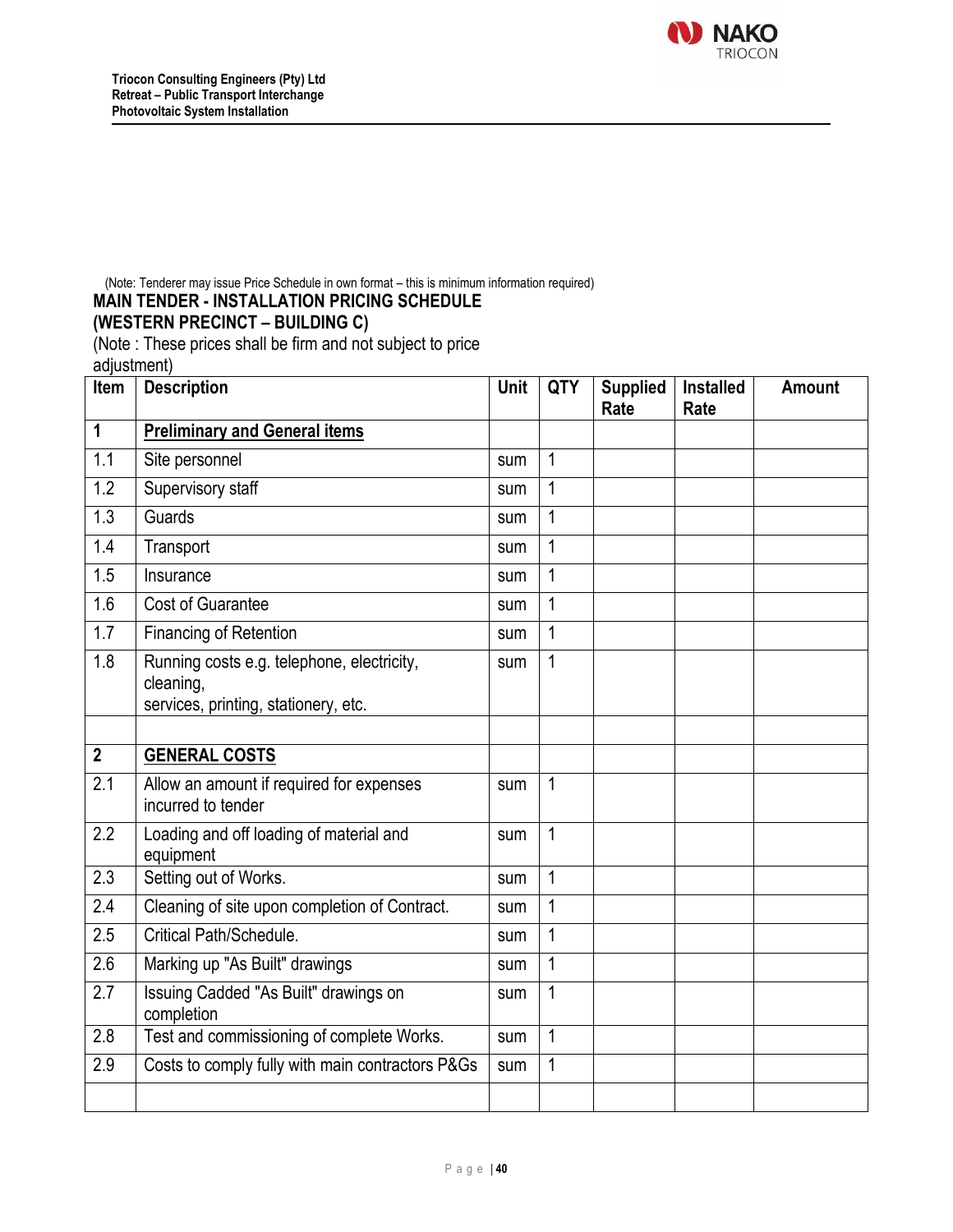

**Triocon Consulting Engineers (Pty) Ltd Retreat – Public Transport Interchange Photovoltaic System Installation**

| $\mathbf{3}$     | <b>EQUIPMENT</b>                                                          |      |                |  |  |
|------------------|---------------------------------------------------------------------------|------|----------------|--|--|
|                  |                                                                           |      |                |  |  |
| 3.1              | PV Solar Panels 10kW                                                      | sum  | 1              |  |  |
|                  |                                                                           |      |                |  |  |
| 3.2              | Solar Panels Brackets and Frame                                           | sum  | 1              |  |  |
| 3.3              | Walk Way, brackets and frame                                              | sum  | 1              |  |  |
|                  |                                                                           |      |                |  |  |
| 3.4              | Cabling (tenderer to determine length)                                    |      |                |  |  |
|                  | Solar Cable (4mm2)<br>a)                                                  | m    |                |  |  |
|                  | b) Surfix (6mm2 x 4 core)                                                 | m    |                |  |  |
|                  | Red & black single 50mm2<br>c)                                            | m    |                |  |  |
|                  | d)                                                                        | m    |                |  |  |
|                  |                                                                           |      |                |  |  |
| 3.5              | Inverters - 10kW SMA Sunny Tripower STP<br>10 000TL-10 400V AC or similar | item | $\mathbf{1}$   |  |  |
|                  |                                                                           |      |                |  |  |
| 3.6              | Multi-cluster box (to extend battery backup time)                         | item | $\mathbf{1}$   |  |  |
|                  |                                                                           |      |                |  |  |
| $\overline{3.7}$ | Victron Quattro Inverter/Charger<br>48V/10000VA/140A or similar           | item | $\mathfrak{Z}$ |  |  |
|                  |                                                                           |      |                |  |  |
| 3.8              | Victron Color Control Monitor or similar                                  | item | $\mathbf{1}$   |  |  |
|                  |                                                                           |      |                |  |  |
| 3.9              | Cell interconnector set                                                   | sum  | 1              |  |  |
|                  |                                                                           |      |                |  |  |
| 3.10             | 2 Pole fuse holders (Push-in type)                                        | item | 3              |  |  |
|                  |                                                                           |      |                |  |  |
| 3.11             | Batteries and battery housings                                            |      |                |  |  |
|                  | 2V 4140Ah FLA Hoppecke 36 OSP, XC4140 or<br>similar.                      | item | 12             |  |  |
|                  |                                                                           |      |                |  |  |
| 3.12             | Battery Box/strap to hold cells together                                  | item | $\mathbf{1}$   |  |  |
|                  |                                                                           |      |                |  |  |
| 3.13             | Building/manufacturing costs for plinth frame                             | item | $\overline{1}$ |  |  |
|                  |                                                                           |      |                |  |  |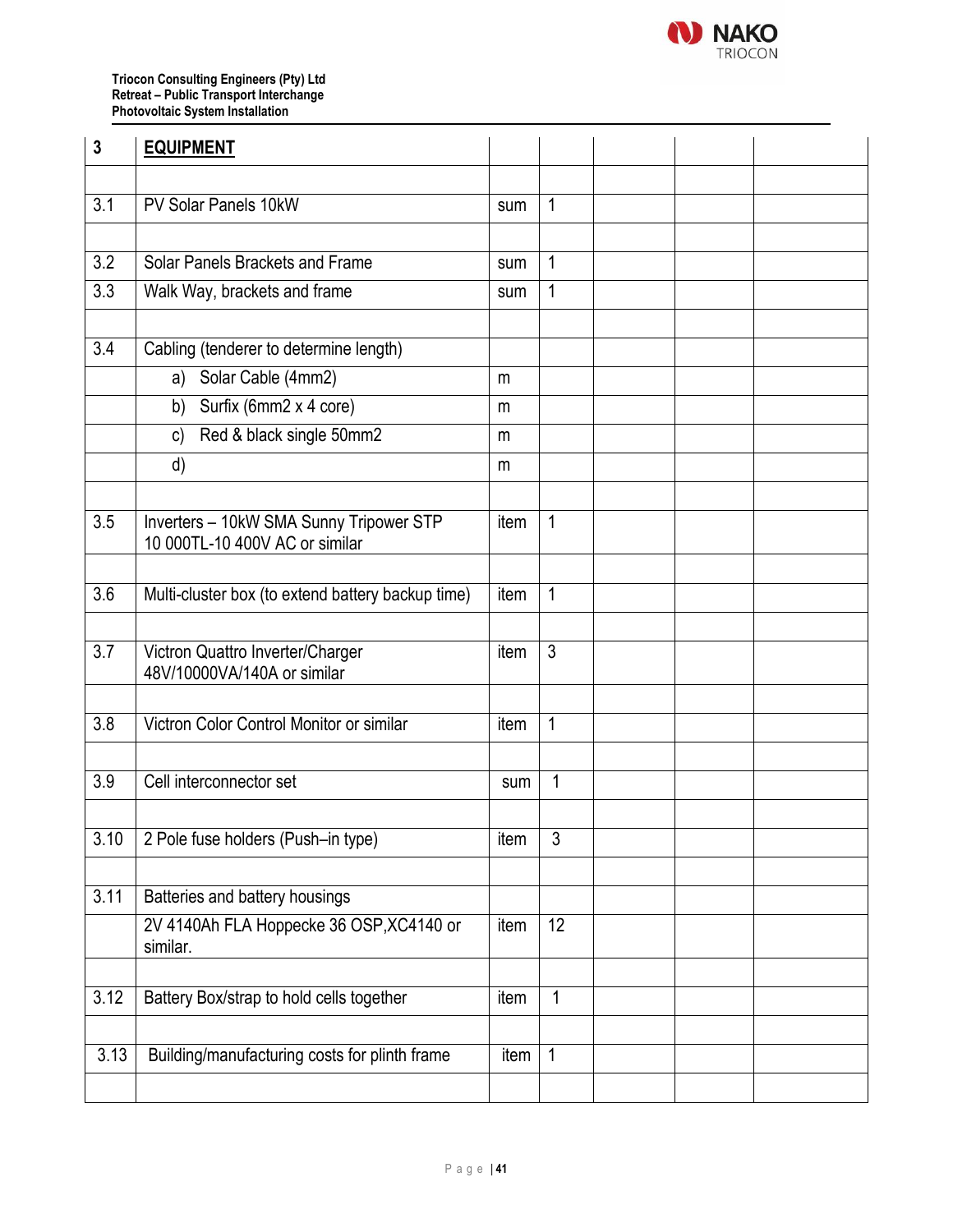

#### **Triocon Consulting Engineers (Pty) Ltd Retreat – Public Transport Interchange Photovoltaic System Installation**

| 3.14 | AC cable between inverters and emergency DB                                                                              | item |  |   |  |
|------|--------------------------------------------------------------------------------------------------------------------------|------|--|---|--|
|      |                                                                                                                          |      |  |   |  |
| 3.15 | Miscellaneous items (cable tray, trunking, power<br>skirting for battery leads and communication<br>wires, fixings, ets) | item |  |   |  |
|      |                                                                                                                          |      |  |   |  |
| 3.16 | SLA for 24 months                                                                                                        | item |  |   |  |
|      |                                                                                                                          |      |  |   |  |
| 3.17 | Other works required to make the system<br>operational                                                                   | item |  |   |  |
|      |                                                                                                                          |      |  |   |  |
|      | Total carried forward to Part 2 (excl VAT)                                                                               |      |  | R |  |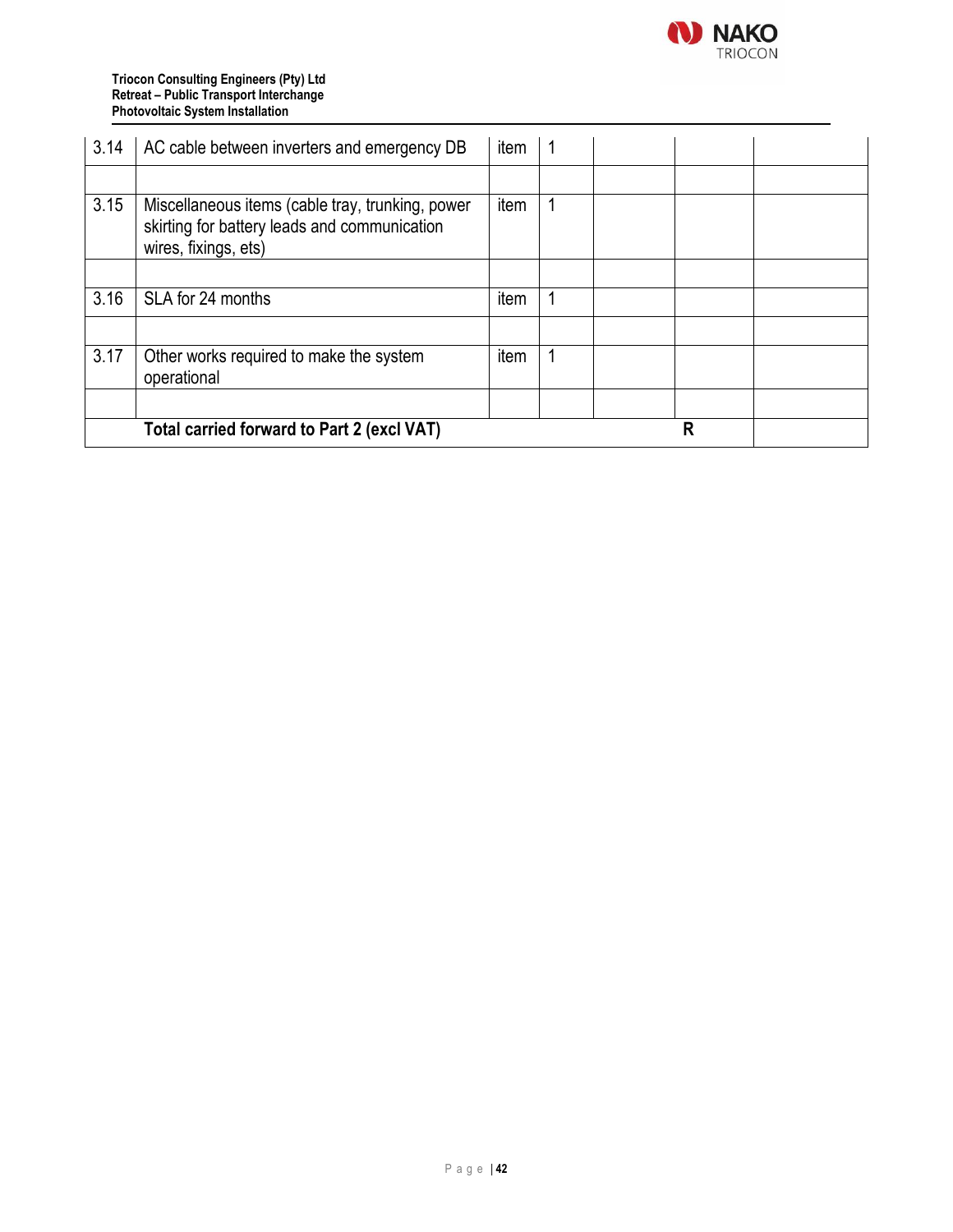

(Note: Tenderer may issue Price Schedule in own format – this is minimum information required)

# **MAIN TENDER - INSTALLATION PRICING SCHEDULE**

## **(EASTERN PRECINCT – BUILDING A)**

(Note : These prices shall be firm and not subject to price

adjustment)

| Item             | <b>Description</b>                                             | Unit | <b>QTY</b>   | <b>Supplied</b><br>Rate | <b>Installed</b><br>Rate | <b>Amount</b> |
|------------------|----------------------------------------------------------------|------|--------------|-------------------------|--------------------------|---------------|
| $\mathbf 1$      | <b>Preliminary and General items</b>                           |      |              |                         |                          |               |
| 1.1              | Site personnel                                                 | sum  | 1            |                         |                          |               |
| 1.2              | Supervisory staff                                              | sum  | $\mathbf{1}$ |                         |                          |               |
| $\overline{1.3}$ | Guards                                                         | sum  | 1            |                         |                          |               |
| 1.4              | Transport                                                      | sum  | $\mathbf{1}$ |                         |                          |               |
| 1.5              | Insurance                                                      | sum  | 1            |                         |                          |               |
| 1.6              | <b>Cost of Guarantee</b>                                       | sum  | $\mathbf{1}$ |                         |                          |               |
| 1.7              | Financing of Retention                                         | sum  | 1            |                         |                          |               |
| 1.8              | Running costs e.g. telephone, electricity,                     | sum  | $\mathbf{1}$ |                         |                          |               |
|                  | cleaning,<br>services, printing, stationery, etc.              |      |              |                         |                          |               |
|                  |                                                                |      |              |                         |                          |               |
| $\overline{2}$   | <b>GENERAL COSTS</b>                                           |      |              |                         |                          |               |
| 2.1              | Allow an amount if required for expenses<br>incurred to tender | sum  | 1            |                         |                          |               |
| 2.2              | Loading and off loading of material and<br>equipment           | sum  | $\mathbf{1}$ |                         |                          |               |
| 2.3              | Setting out of Works.                                          | sum  | $\mathbf{1}$ |                         |                          |               |
| 2.4              | Cleaning of site upon completion of Contract.                  | sum  | $\mathbf{1}$ |                         |                          |               |
| 2.5              | Critical Path/Schedule.                                        | sum  | $\mathbf{1}$ |                         |                          |               |
| 2.6              | Marking up "As Built" drawings                                 | sum  | 1            |                         |                          |               |
| 2.7              | Issuing Cadded "As Built" drawings on<br>completion            | sum  | $\mathbf{1}$ |                         |                          |               |
| 2.8              | Test and commissioning of complete Works.                      | sum  | $\mathbf{1}$ |                         |                          |               |
| 2.9              | Costs to comply fully with main contractors P&Gs               | sum  | 1            |                         |                          |               |
|                  |                                                                |      |              |                         |                          |               |
| $\mathbf{3}$     | <b>EQUIPMENT</b>                                               |      |              |                         |                          |               |
|                  |                                                                |      |              |                         |                          |               |
| 3.1              | PV Solar Panels 10kW                                           | sum  | 1            |                         |                          |               |
|                  |                                                                |      |              |                         |                          |               |
| 3.2              | Solar Panels Brackets and Frame                                | sum  | $\mathbf{1}$ |                         |                          |               |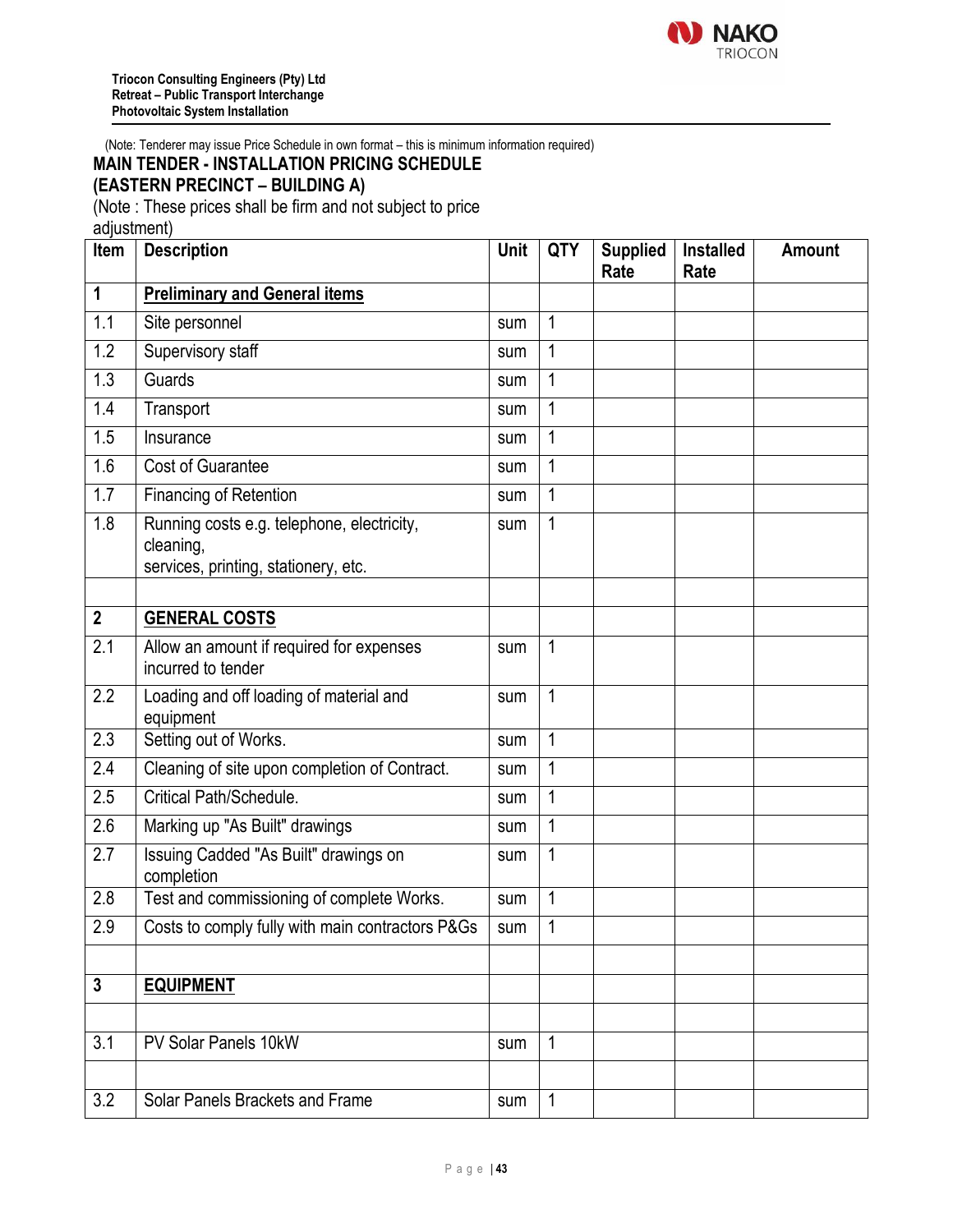

#### **Triocon Consulting Engineers (Pty) Ltd Retreat – Public Transport Interchange Photovoltaic System Installation**

| 3.3               | Walk Way, brackets and frame                                                                                             | sum  | $\overline{1}$ |  |  |
|-------------------|--------------------------------------------------------------------------------------------------------------------------|------|----------------|--|--|
|                   |                                                                                                                          |      |                |  |  |
| 3.4               | Cabling (tenderer to determine length)                                                                                   |      |                |  |  |
|                   | Solar Cable (4mm2)<br>e)                                                                                                 | m    |                |  |  |
|                   | Surfix (6mm2 x 4 core)<br>f)                                                                                             | m    |                |  |  |
|                   | Red & black single 50mm2<br>g)                                                                                           | m    |                |  |  |
|                   | h)                                                                                                                       | m    |                |  |  |
|                   |                                                                                                                          |      |                |  |  |
| 3.5               | Inverters - 10kW SMA Sunny Tripower STP<br>10 000TL-10 400V AC or similar                                                | item | $\overline{1}$ |  |  |
|                   |                                                                                                                          |      |                |  |  |
| 3.6               | Multi-cluster box (to extend battery backup time)                                                                        | item | $\mathbf{1}$   |  |  |
|                   |                                                                                                                          |      |                |  |  |
| $\overline{3.7}$  | Victron Quattro Inverter/Charger<br>48V/10000VA/140A or similar                                                          | item | $\mathfrak{Z}$ |  |  |
|                   |                                                                                                                          |      |                |  |  |
| 3.8               | Victron Color Control Monitor or similar                                                                                 | item | $\mathbf{1}$   |  |  |
|                   |                                                                                                                          |      |                |  |  |
| 3.9               | Cell interconnector set                                                                                                  | sum  | $\mathbf{1}$   |  |  |
|                   |                                                                                                                          |      |                |  |  |
| 3.10              | 2 Pole fuse holders (Push-in type)                                                                                       | item | 3              |  |  |
|                   |                                                                                                                          |      |                |  |  |
| 3.11              | Batteries and battery housings                                                                                           |      |                |  |  |
|                   | 2V 4140Ah FLA Hoppecke 36 OSP, XC4140 or<br>similar.                                                                     | item | 12             |  |  |
|                   |                                                                                                                          |      |                |  |  |
| $\overline{3.12}$ | Battery Box/strap to hold cells together                                                                                 | item | 1              |  |  |
|                   |                                                                                                                          |      |                |  |  |
| 3.13              | Building/manufacturing costs for plinth frame                                                                            | item | $\overline{1}$ |  |  |
|                   |                                                                                                                          |      |                |  |  |
| 3.14              | AC cable between inverters and emergency DB                                                                              | item | 1              |  |  |
|                   |                                                                                                                          |      |                |  |  |
| 3.15              | Miscellaneous items (cable tray, trunking, power<br>skirting for battery leads and communication<br>wires, fixings, ets) | item | $\mathbf{1}$   |  |  |
|                   |                                                                                                                          |      |                |  |  |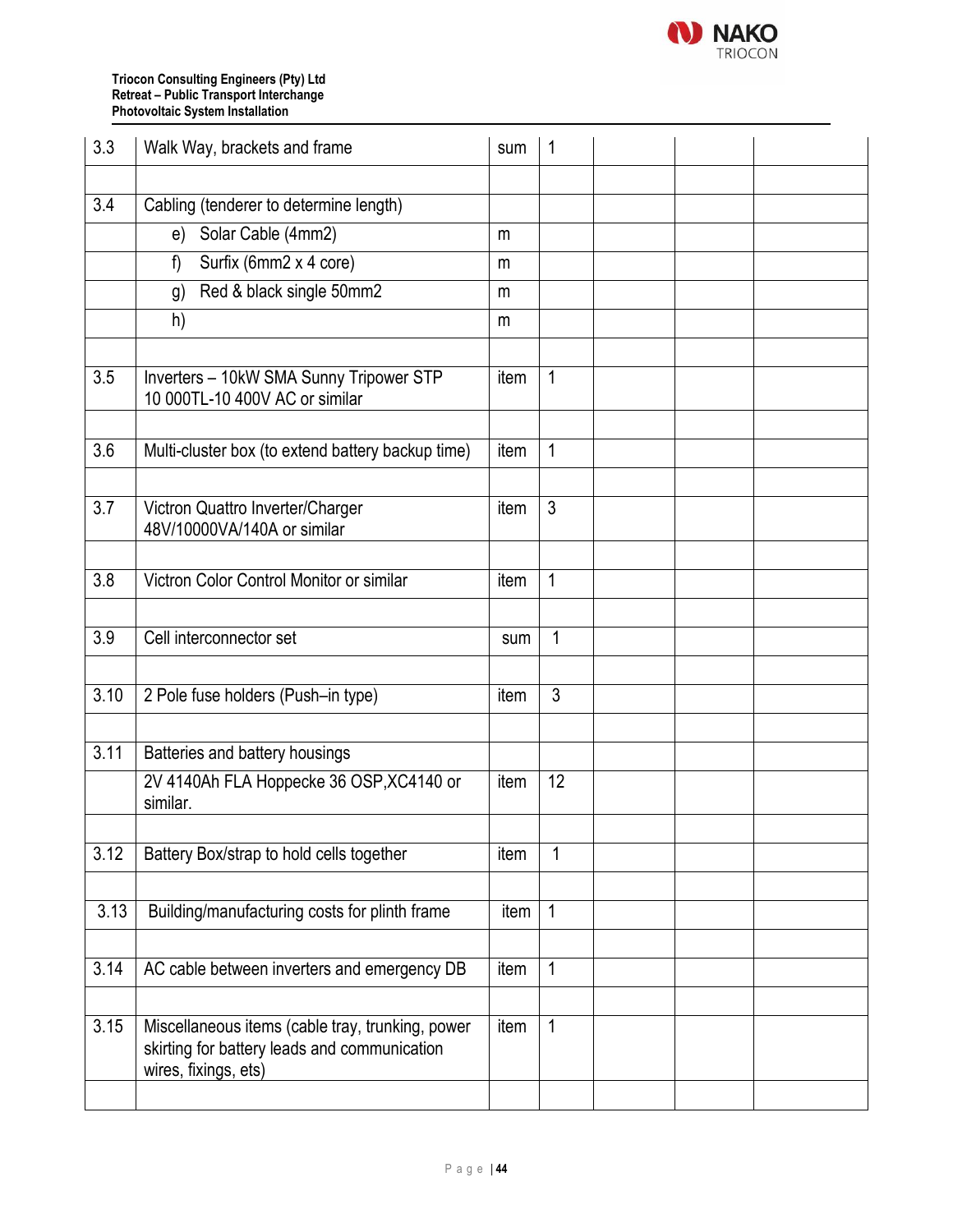

#### **Triocon Consulting Engineers (Pty) Ltd Retreat – Public Transport Interchange Photovoltaic System Installation**

| 3.16 | SLA for 24 months                                      | item |  |  |
|------|--------------------------------------------------------|------|--|--|
|      |                                                        |      |  |  |
| 3.17 | Other works required to make the system<br>operational | item |  |  |
|      |                                                        |      |  |  |
|      | Total carried forward to Part 2 (excl VAT)             |      |  |  |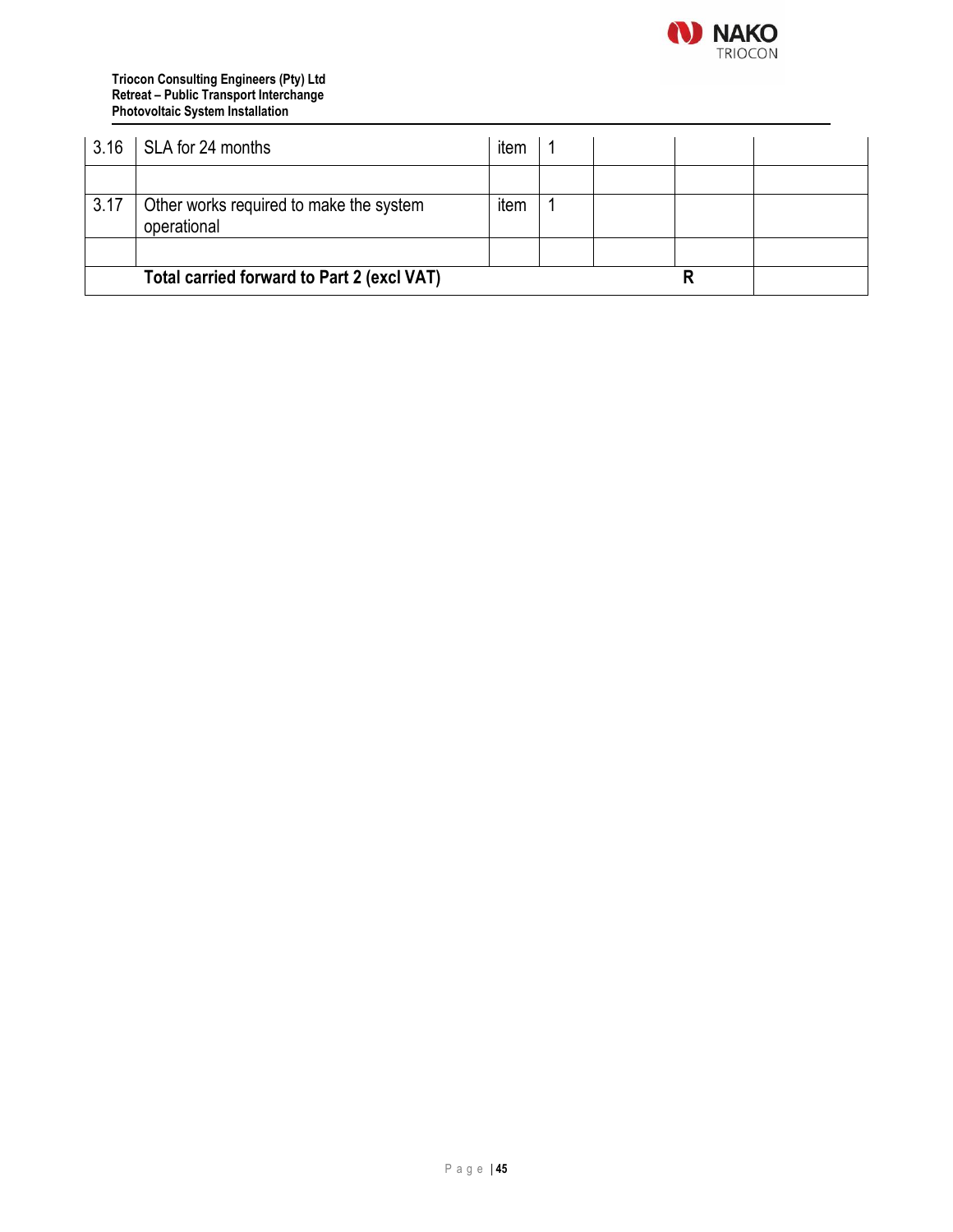

# **PART 6**

# **APPENDICIES**